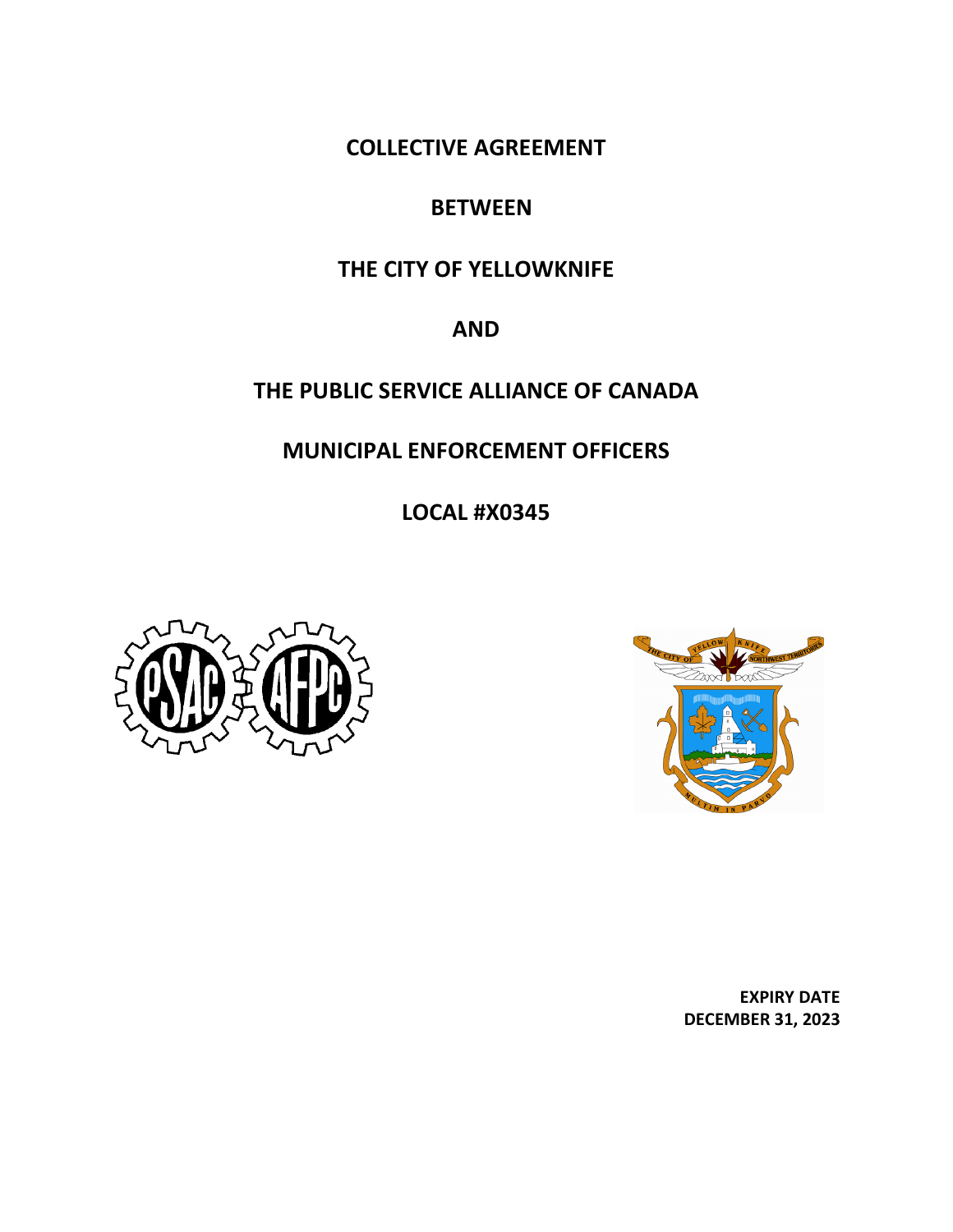| ARTICLE 23 – PAY www.alian.com/announcement/communications/communications/communications/communications/21 |  |
|------------------------------------------------------------------------------------------------------------|--|
|                                                                                                            |  |
|                                                                                                            |  |
|                                                                                                            |  |
|                                                                                                            |  |
|                                                                                                            |  |
|                                                                                                            |  |
|                                                                                                            |  |
|                                                                                                            |  |
|                                                                                                            |  |
|                                                                                                            |  |
|                                                                                                            |  |
|                                                                                                            |  |
|                                                                                                            |  |
|                                                                                                            |  |
|                                                                                                            |  |
|                                                                                                            |  |
|                                                                                                            |  |
|                                                                                                            |  |
|                                                                                                            |  |
|                                                                                                            |  |
|                                                                                                            |  |
|                                                                                                            |  |
|                                                                                                            |  |
|                                                                                                            |  |
|                                                                                                            |  |
|                                                                                                            |  |
|                                                                                                            |  |
|                                                                                                            |  |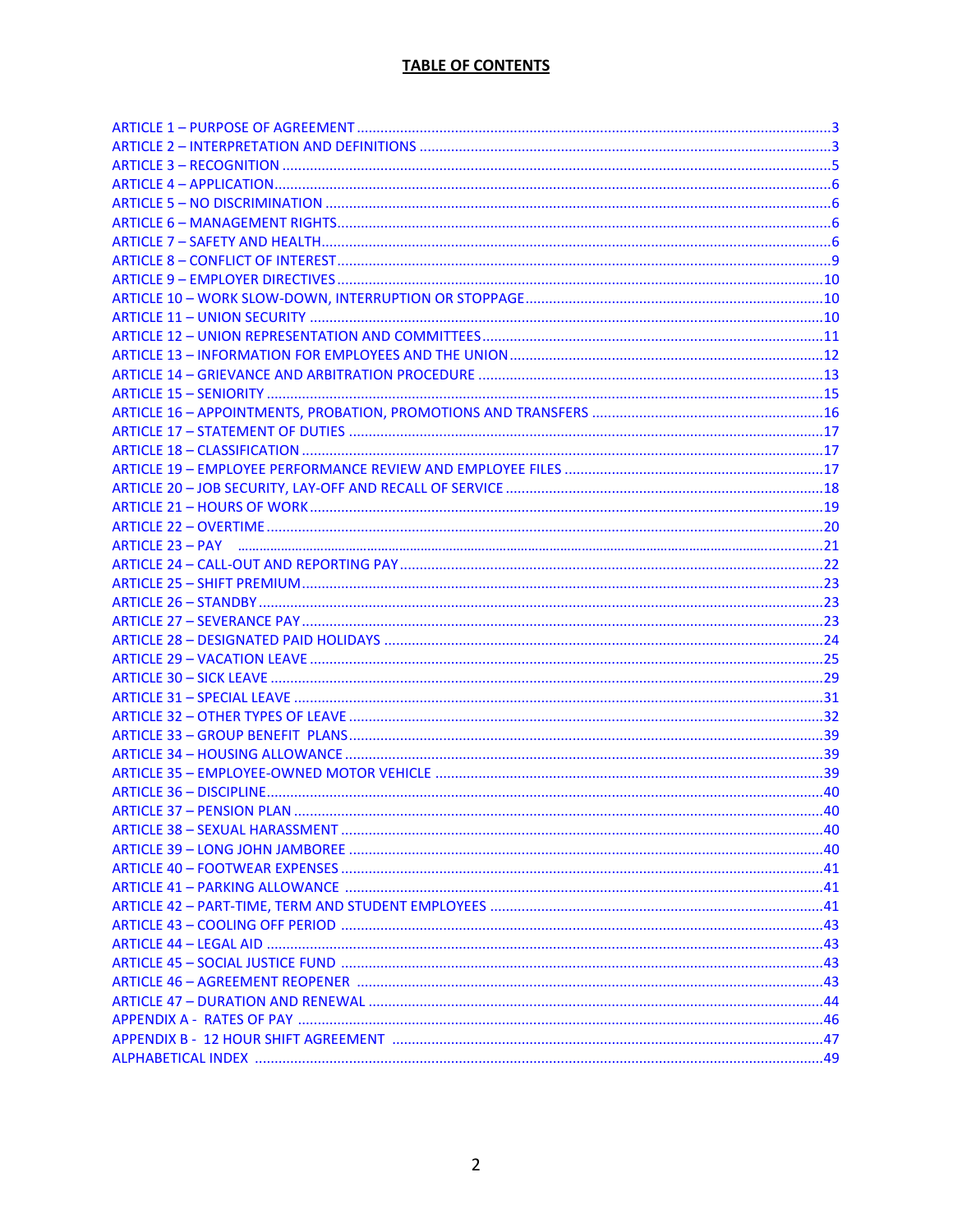#### ARTICLE 1 – PURPOSE OF AGREEMENT

- 1.01 The purpose of this Agreement is to maintain harmonious and mutually beneficial relationships between the Employer, the employees and the Union; to set forth certain terms and conditions of employment relating to pay, hours of work, employee benefits and general working conditions affecting employees covered by this Agreement and ensures that all reasonable measures are provided for the safety and occupational health of the employees.
- 1.02 The parties of this Agreement share a desire to improve the quality, to promote wellbeing and increase the productivity of the employees to the end that the City will be well and efficiently served. Accordingly, the parties are determined to establish, within the framework provided by law, an effective working relationship at all levels in which members of the bargaining unit are employed.

#### ARTICLE 2 – INTERPRETATION AND DEFINITIONS

- 2.01 For the purpose of this Agreement:
	- (a) 'Abandonment of position' occurs when an employee is absent without leave for a period of four (4) consecutively scheduled shifts, except where there are extenuating circumstances beyond the employee's control.
	- (b) 'Anniversary Date' means the date one year from when an Employee is hired into a permanent position and that date annually thereafter.
	- (c) 'Bargaining Unit' means employees occupying positions described in the Canada Industrial Relations Board Certificate dated November 20, 2009.
	- (d) 'Classification' means a group of positions having sufficiently similar duties, responsibilities, authority and required qualifications that a common descriptive title may be used.
	- (e) 'Continuous Employment' means uninterrupted employment with the City of Yellowknife.
	- (f) 'Day' means working day: eight (8) hours.
	- (g) 'Day of Rest' in relation to an employee means a day on which that employee is not ordinarily required to perform the duties of **their** position. Such days do not include a holiday or days that the employee is absent on approved leave.
	- (h) 'Department' means the Public Safety Department of the Employer.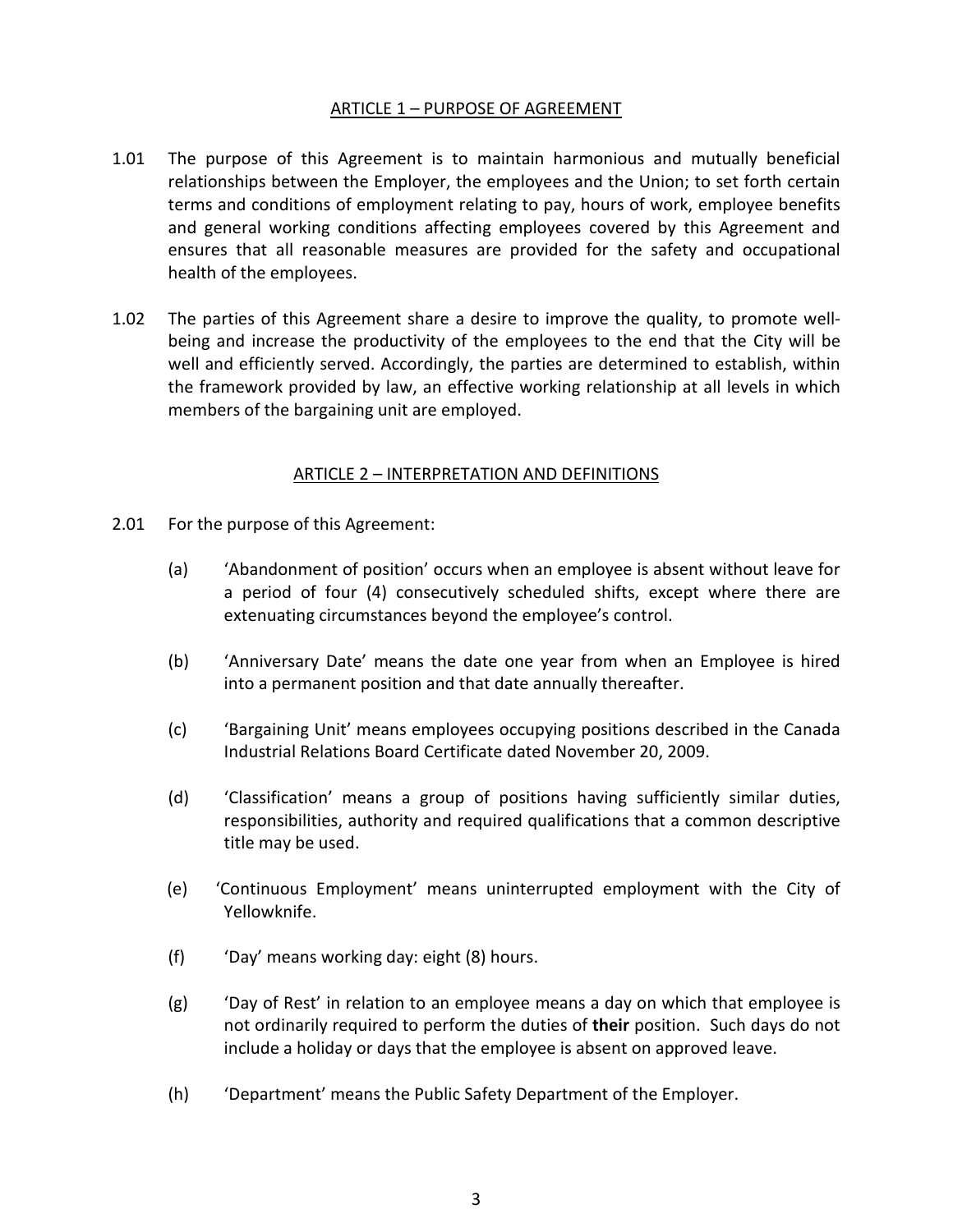- (i) 'Department Head' means the head of a department (unit) and includes the person designated by **the department head** to so act.
- (j) 'Division' means the Municipal Enforcement Division with the Public Safety Department.
- (k) 'Double Time' means two (2) times the straight-time rate.
- (l) 'Employee' means a person employed by the Employer on either a full-time or part-time basis, who comes within the scope of the Bargaining Unit as:
	- (i) a permanent employee means a person employed in a permanent position.
	- (ii) term employee means a person employed on a temporary basis for a specific purpose not exceeding twelve (12) months unless the parties agree otherwise.
	- (iii) student employee means a person hired for a specific period of time to perform specific duties not to exceed four (4) months.
- (m) 'Employer' means the City of Yellowknife.
- (n) 'Holiday' means the twenty-four (24) hour period commencing at 12:01 a.m. of a day designated as a paid holiday in this Agreement. **For the purpose of pay, for an employee who works on a Holiday, the Holiday means the total length of a shift that commences on a paid Holiday.**
- (o) 'Immediate Family' means father, mother, brother, sister, spouse (including common-law), child or ward, father-in-law, mother-in-law, grandparent, grandchild of an employee or a relative permanently residing in the employee's household or with whom the employee permanently resides.
- (p) 'Lay-off' means the termination of employment of an employee due to lack of work or the discontinuance of a function.
- (q) 'Local' means Local X0345, Municipal Enforcement Officers, of the Union of Northern Workers component of the Public Service Alliance of Canada.
- **(r)** '**Medical Practitioner' means a health professional practising as a physician, dentist, Registered Nurse, Registered Nurse Practitioner or midwife**.
- **(s)** 'Membership Dues' means the dues established pursuant to the constitution of the Union as the dues payable by its members as a consequence of their membership in the Union and shall not include any initiation fees, insurance premium or special levy.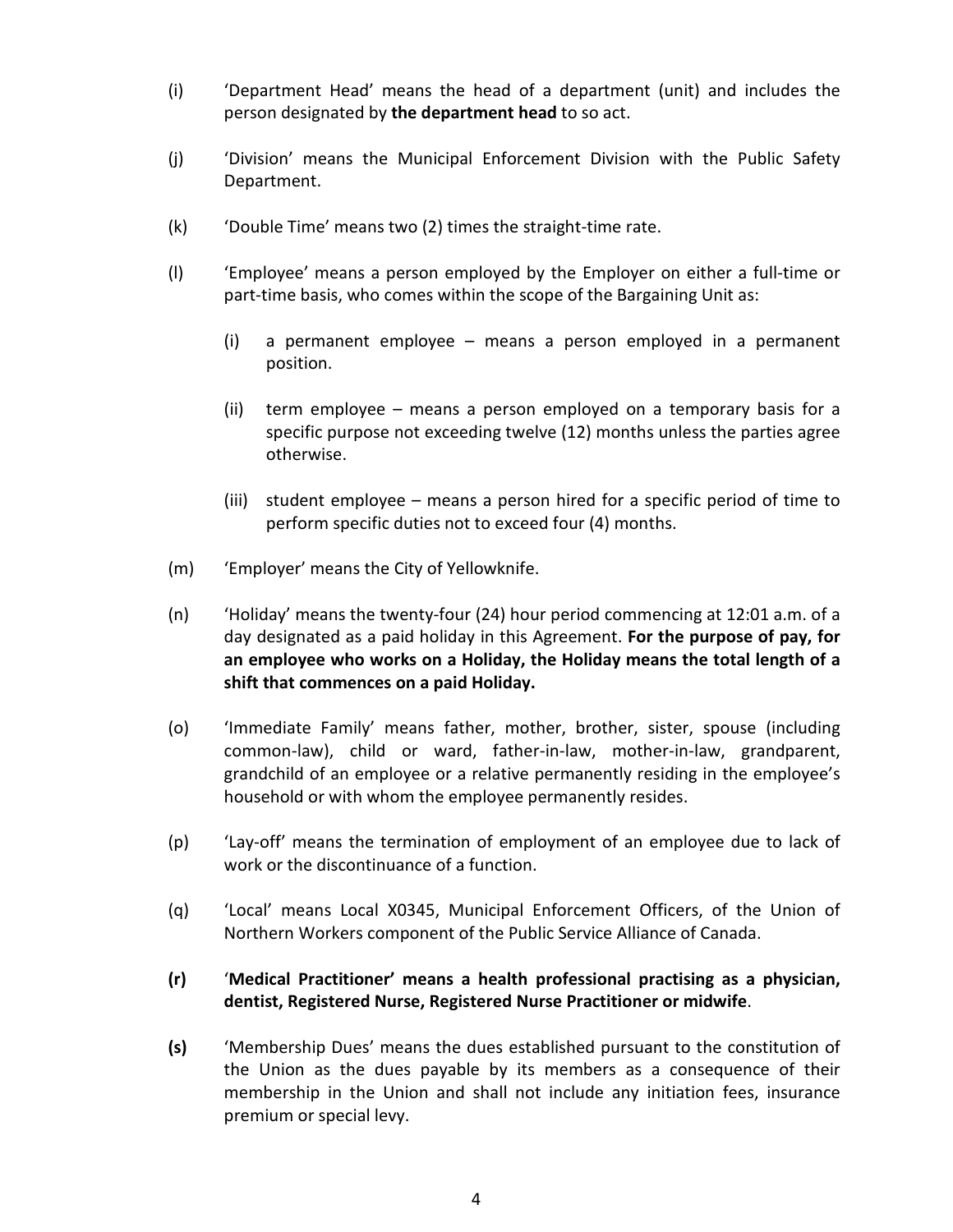- **(t)** 'Overtime' means work performed by employee**s** in excess of **their** normal daily hours of work or work performed on a day of rest.
- **(u)** 'Position' means an aggregation of duties, tasks and responsibilities requiring the services of one employee.
- **(v)** 'Promotion' means the appointment of an employee pursuant to Article 16.02 to a position which has a higher maximum rate of pay than **their** present position.
- **(w)** 'Senior Administrative Officer' means the City Administrator of the Employer.
- **(x)** 'Shift and Shift Work' means the hours of work as described in this Collective Agreement.
- **(y)** 'Straight-time Rate' means an employee's annual rate of pay as specified in Appendix "A".
- **(z)** 'Time and one-half' means one and one-half (1 ½) times the straight-time rate of pay.
- **(aa)** 'Union' means the Public Service Alliance of Canada as represented by its component, the Union of Northern Workers.
- **(bb)** 'Vacation Year' means January 1 to December 31 of any year.
- 2.02 In order to determine daily, bi-weekly, weekly, daily and hourly rates of pay for employees who occupy positions listed in Appendix A, and who are paid an annual rate of pay, the following shall be used:
	- (a) Bi-weekly rate of pay means an employee's annual rate of by divided by 26.088;
	- (b) Weekly rate of pay means an employee's annual rate of pay divided by 52.176;
	- (c) Daily rate of pay means an employee's bi-weekly rate of pay divided by ten (10) and,
	- (d) Hourly rate of pay means an employee's daily rate of pay divided by eight (8).

#### ARTICLE 3 – RECOGNITION

3.01 The Employer recognizes the Union as the sole and exclusive bargaining agent for all employees in the bargaining unit.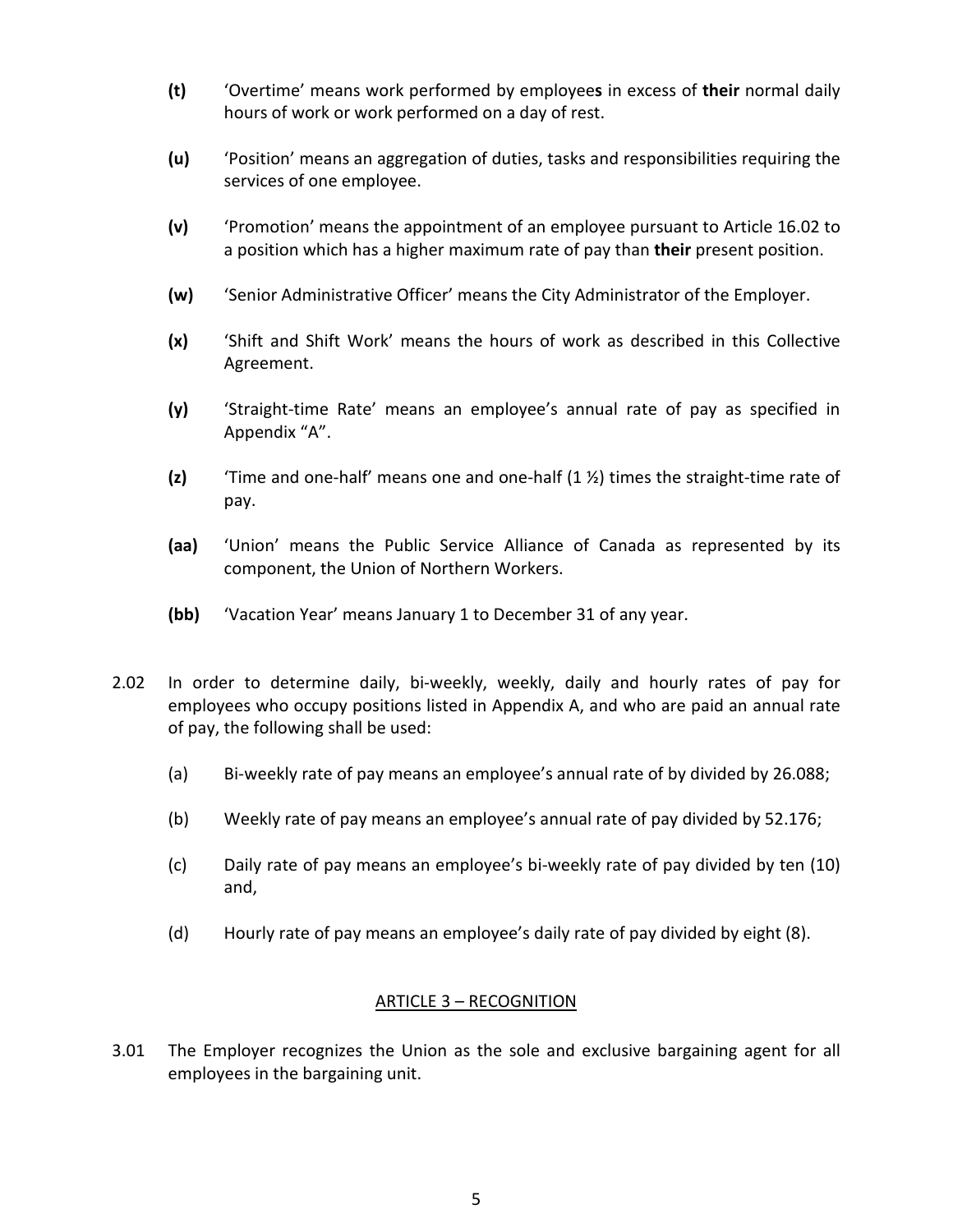#### ARTICLE 4 – APPLICATION

4.01 The provisions of this Agreement apply to the Union employees and the Employer.

#### ARTICLE 5 – NO DISCRIMINATION

- 5.01 The Employer, the Union and the Employees agree that there shall be no discrimination, interference, restriction or coercion exercised or practiced with respect to any employee by reason of race, colour, ancestry, nationality, ethnic origin, place of origin, creed, religion, age, disability, sex, sexual orientation, gender identity **or expression**, marital status, family status, family affiliation, political belief, political association, social condition, conviction **that is subject to a pardon or record suspension**, union membership or activity, or for exercising their rights under this Agreement.
- 5.02 Nothing in this Article deprives the Employer of the right to employ persons of any particular race, colour, ancestry, nationality, ethnic origin, place of origin, creed, religion, age, disability, sex, sexual orientation, gender identity **or expression**, marital status, family status, family affiliation, political belief, political association, social condition, conviction **that is subject to a pardon or record suspension**, in preference to other persons where such preference is based upon a bona fide occupational qualification necessary to the normal operation of the Employer.

#### ARTICLE 6 – MANAGEMENT RIGHTS

6.01 Except to the extent provided herein, this Agreement in no way restricts the authority of those charged with managerial responsibilities in the City.

#### ARTICLE 7 – SAFETY AND HEALTH

7.01 Duty of the Employer

The Employer shall:

- (a) maintain its establishment in such a manner that the safety and health of employees are not likely to be endangered;
- (b) take all reasonable precautions and adopt and carry out all reasonable techniques and procedures to ensure the safety and health of every employee in its establishment; and
- (c) provide the First Aid Service requirements as set out in the Safety Regulations of the Northwest Territories Safety Act R.S.N.W.T. 1988 c.s-1, as amended;
- (d) encourage and approve employees to take first aid courses provided by the Employer subject to operational requirements. The Employer will assume the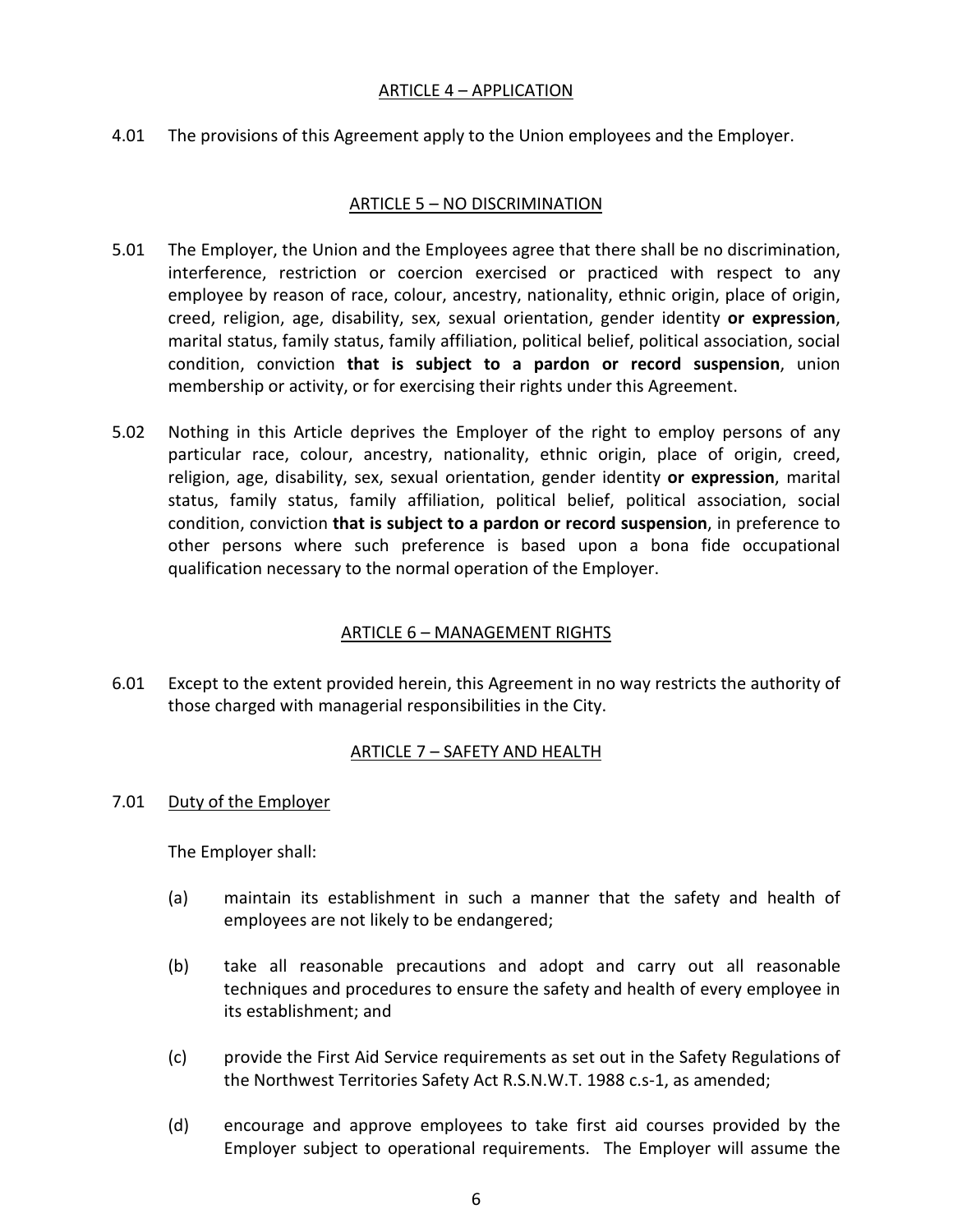costs of such courses and also the costs of refresher courses required to maintain the validity of a certificate. Employees approved to take first aid courses shall be granted leave with pay for the duration of the course.

#### **(e) Take all reasonable steps to ensure a workplace culture which promotes and improves the mental health and safety of all employees in the workplace.**

#### 7.02 Duty of the Employee

**All** employee**s** employed upon or in connection with every establishment shall in the course of **their** employment:

- (a) take all reasonable precautions to ensure **their** own safety and the safety of other persons in the establishment;
- **(b) take all reasonable steps to identify risks to physical or mental health and safety and bring them to the attention of the Employer, provided always that the Employer shall protect employees who identify and report such risks from reprisal; and**
- **(c)** as the circumstances require, use devices and articles of clothing or equipment that are intended for their protection and furnished to them by the Employer, or required to be used or worn by them under the Safety Regulations of the Northwest Territories Safety Act R.S.N.W.T. 1988 c.s-1, as amended.

#### 7.03 Right to Refuse to Work

Subject to all provisions of the Northwest Territories Safety Act R.S.N.W.T. 1988 c.s-1, as amended and to the Safety Regulations prescribed under the Safety Act as amended:

- (a) **E**mployee**s** may refuse to do any work where **they have** reason to believe that:
	- (i) there exists an unusual danger to **their** health and safety;
	- (ii) the carrying out of the work is likely to cause to exist an unusual danger to **their** health or safety or that of any other person; or
	- (iii) the operation of any tool, appliance, machine, device or thing is likely to cause to exist an unusual danger to **their** health or safety or that of any other person.
- (b) 'unusual danger' means, in relation to any condition:
	- (i) a danger that does not normally exist in that occupation; or
	- (ii) a danger under which person**s** engaged in that occupation would not normally carry out **their** work.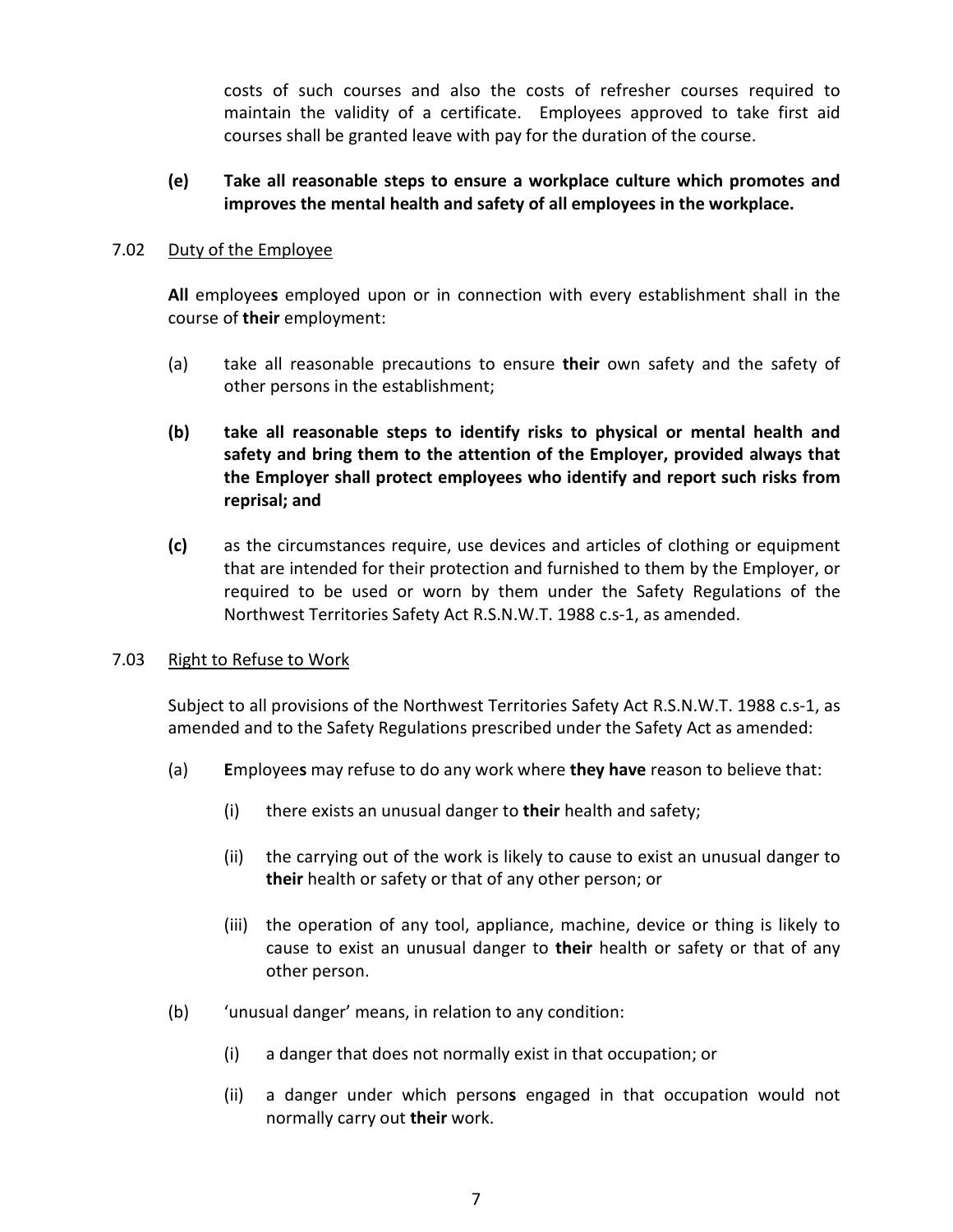- (c) No loss of wages or discriminatory action shall be taken against employee**s** by reason of the fact that **they** exercised the right conferred upon **them** in subsection (a).
- (d) No other employee shall be required to use or operate any machine, device, material or thing or perform any part of the work which is being investigated pending resolution of the situation.

#### 7.04 Hazard Identification **and Mitigation of Harm**

- **(a)** The Employer shall identify new **and existing workplace hazards including those associated with violence in the workplace.**
- **(b) The Employer shall provide all necessary training and safety procedures to mitigate any risk associated with the identified hazards.**
- **(c) The Employer shall develop and implement post exposure processes to mitigate harm.**

#### 7.05 **Duties of the Occupational Health and Safety Committee**

- (a) The Occupational Health and Safety Committee shall ensure that necessary investigations are conducted in situations of work injuries and other situations identified by the Committee. The investigations shall be conducted in accordance with procedures developed by the Committee.
- (d) A summary of all incident reports and investigations shall be submitted to the Committee for discussion. Reports of investigations involving accidents causing serious bodily injury, as defined by the *Occupational Health and Safety Regulations R-039-2015*, shall be submitted to the Committee as well as to the Union and the Employer, who may request further information from the person(s) who conducted the investigation.
- (e) **The Occupational Health and Safety Committee may recommend health and safety programs and measures to promote the mental health and safety of employees in the workplace.**

#### 7.06 Transportation of Injured Workers

The Employer shall, at its own expense, furnish to employee**s** injured **at their** place of work, when necessary, immediate conveyance and transportation to and from a hospital, medical practitioner or nursing station for initial treatment as prescribed in the *Northwest Territories Safety Act R.S.N.W.T. 1988 c.s-1*, as amended and to the Safety Regulations prescribed under the *Safety Act* as amended from time to time.

7.07 The Employer shall, when purchasing new computer equipment, ensure that ergonomic design factors are adhered to.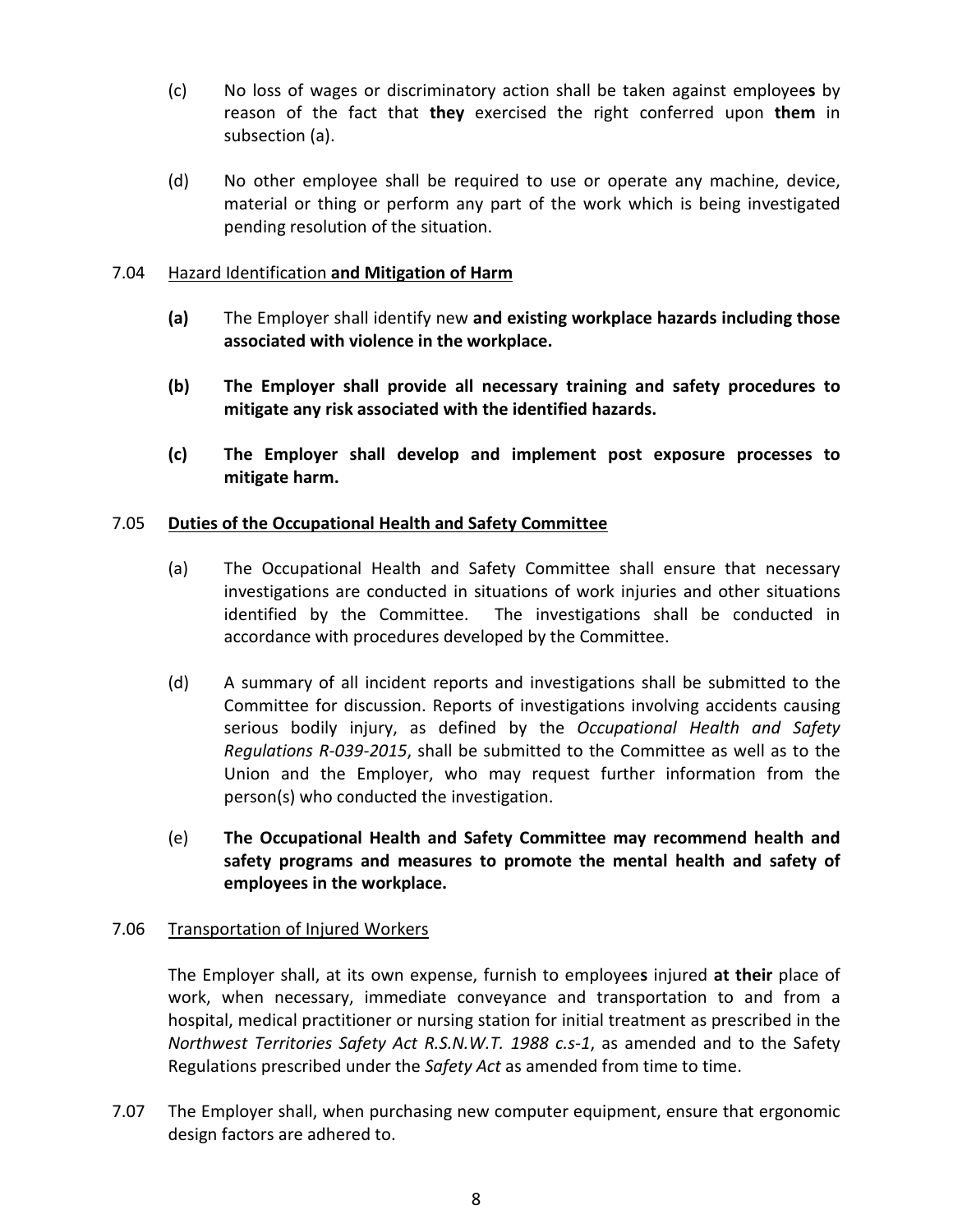- 7.08 The Employer shall make available to employees an updated copy of the *Safety Act* and Regulations and any Employer policies and procedures regarding Health and Safety.
- 7.09 Medical Examinations
	- (a) Where the Employer requires an employee to undergo a medical examination by a qualified practitioner chosen by the Employee in order to maintain or obtain a certification required by the Employer, the examination will be conducted at no expense to the Employee. The Employer will advise the medical practitioner to bill the Employer directly for the cost of the medical examination.
	- (b) An Employee shall be granted leave with pay to attend the examination if scheduled during regular working hours.
	- (c) All occupational health information forms and records transmitted or used in connection with these occupational health examinations will be conveyed to the Employee involved and maintained by the Employer in a confidential manner.
- 7.10 The Employer and the Union agree that all clauses in Article 7 shall be interpreted in conjunction with the *Northwest Territories Safety Act R.S.N.W.T. 1988 c.s-1*, as amended and to the Safety Regulations prescribed under the *Safety Act* as amended from time to time.
- 7.11 Where the conditions of employment require the use of safety equipment, the Employer shall make equipment available to employees for their use while working under conditions which necessitate its use, as determined by the *Northwest Territories Safety Act* and/or the Employer.

#### ARTICLE 8 – CONFLICT OF INTEREST

- 8.01 When employee**s** undertake any business or employment outside **their** regularly scheduled hours of duty **they are required to notify the Employer and** where:
	- (a) there is a conflict between the duties the employee**s are** required to perform in that business or employment and the duties **they are** required to perform for the Employer; and/or
	- (b) **they** exploit for personal gain any confidential information **they have** acquired in the course of **their** employment for the Employer,

the Employer may prohibit that employee from participating in that outside employment by notifying the employee, in writing, together with the reason for such a prohibition. Any disagreement arising from the application of this article may be grieved in accordance with Article 14.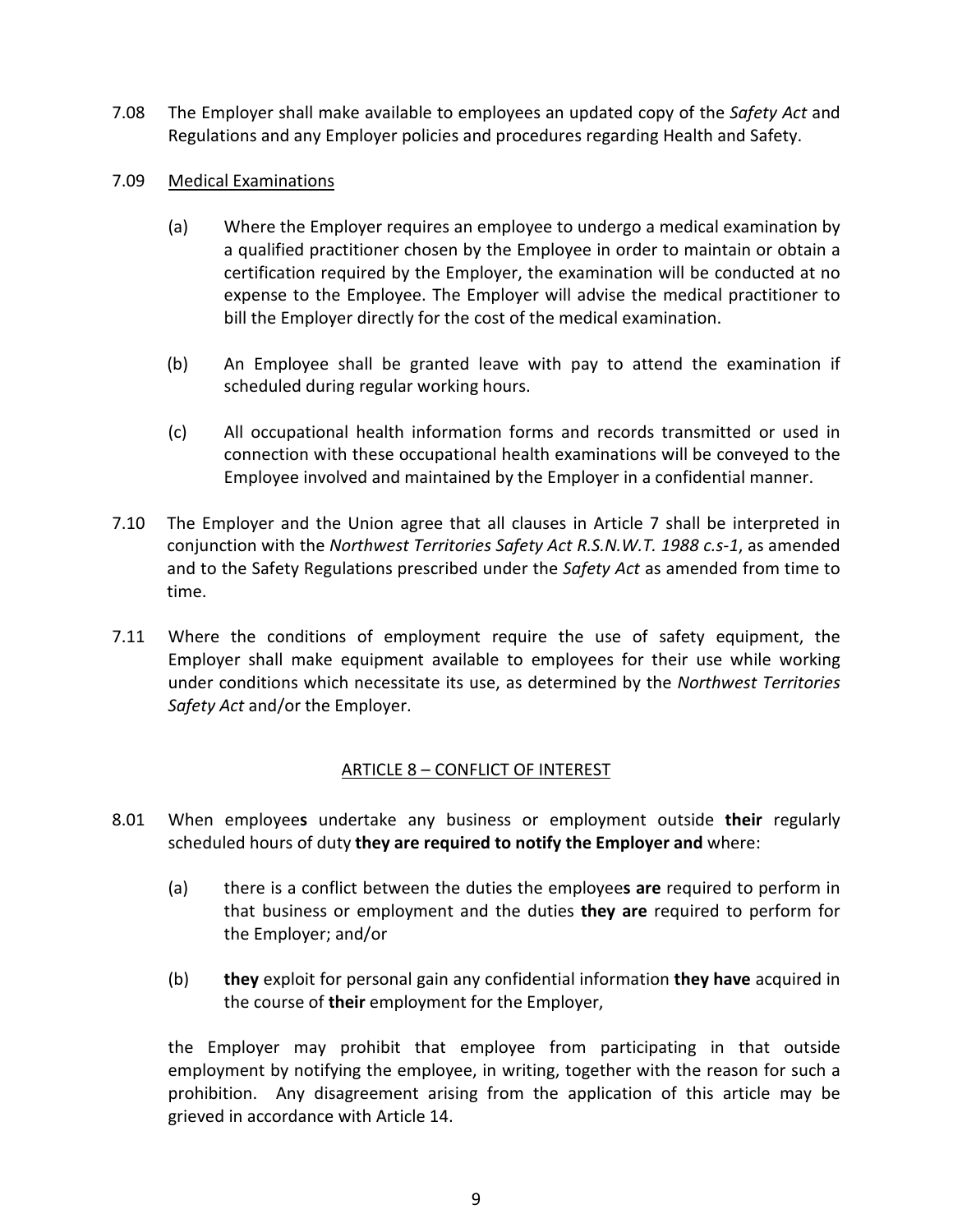8.02 Under no circumstances will any employee use the Employer's facilities or resources for the purpose of conducting a personal business venture.

#### ARTICLE 9 – EMPLOYER DIRECTIVES

9.01 The Employer shall provide the Local with a copy of those personnel directives which directly affect employees of the bargaining unit.

#### ARTICLE 10 – WORK SLOW-DOWN, INTERRUPTION OR STOPPAGE

10.01 The Employer shall not cause or direct any lockout of employees during the life of this Agreement and the Union shall not authorize or in any way encourage any strike, walkout, suspension of work or slow-down on the part of any employee or group of employees during the life of the Agreement.

#### ARTICLE 11 – UNION SECURITY

- 11.01 The Employer shall, as a condition of employment, deduct an amount equal to the amount of the membership dues from the monthly pay of all employees in the bargaining unit.
- 11.02 The Union shall inform the Employer, in writing, of the authorized monthly membership dues deduction to be checked off for each employee in the bargaining unit.
- 11.03 For the purpose of applying Clause 11.01, deductions from pay for each employee in respect of each month shall commence with the first full calendar month of employment to the extent that earnings are available. Where an employee has not received twenty (20) hours pay in respect of any month, the Employer shall not be obliged to make deductions in that month or from subsequent earnings for that month.
- 11.04 The amounts deducted in accordance with this Article shall be remitted to the Comptroller of the Union in the month following their deduction and shall be accompanied by particulars identifying each employee and the deductions made on his behalf. Such particulars shall include the number of hours worked in the month by parttime employees.
- 11.05 The Union agrees to indemnify and save the Employer harmless against any claim or liability arising out of the application of this article except for any claim or liability arising out of an error committed by the Employer limited to the amount actually involved in the error.
- 11.06 The Employer agrees to identify annually, on each employee's T-4 slip, the total amount of dues deducted for the preceding year.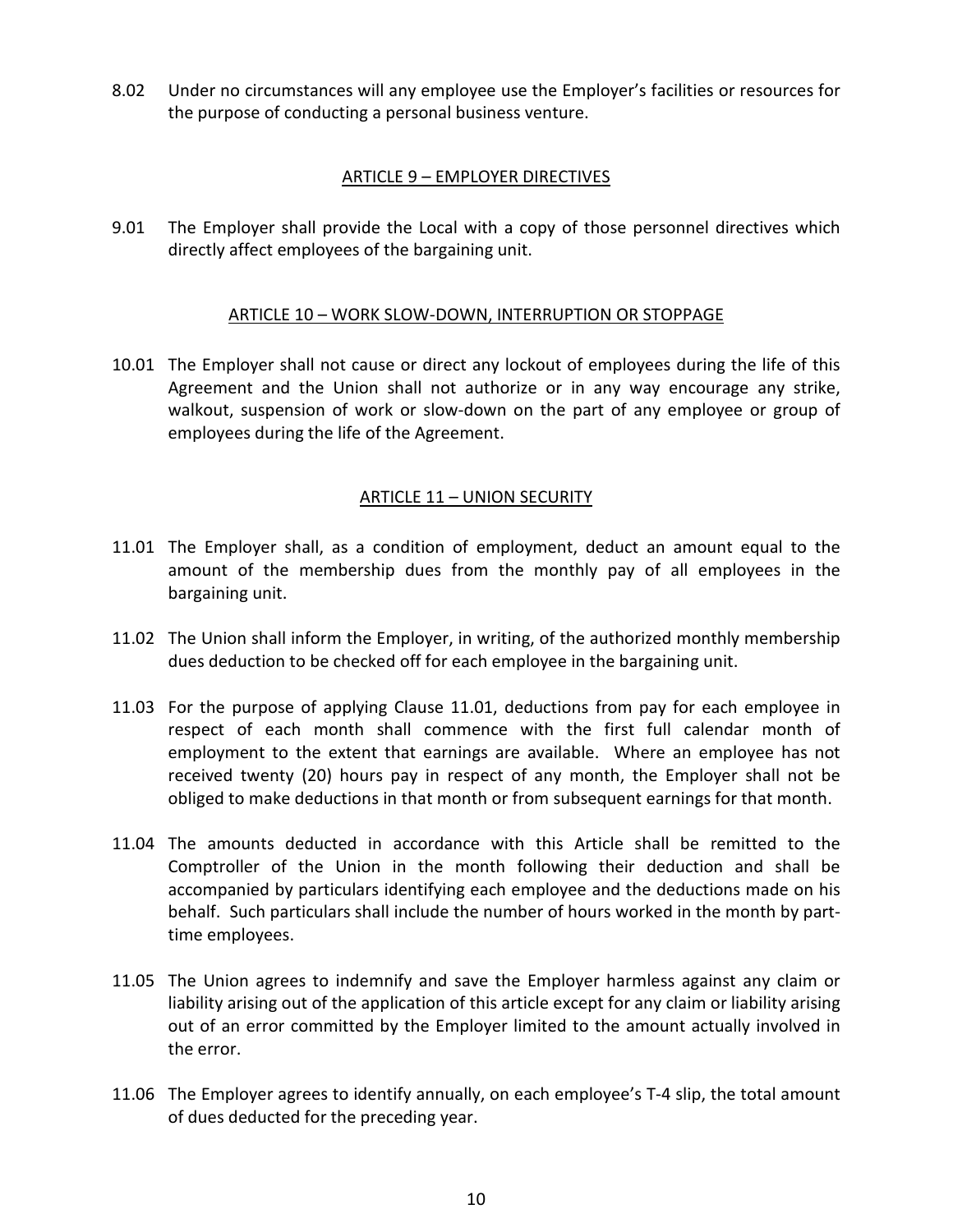#### ARTICLE 12 – UNION REPRESENTATION AND COMMITTEES

- 12.01 The Employer acknowledges the right of the Local to appoint employees as representatives and, in their absence, their alternates. The Employer shall be advised by letter of the names of those so appointed before they are recognized.
- 12.02 The Local **shall consult** the Employer **in determining** the jurisdiction and number of such representatives, having regard to the plan of organization, the distribution of employees at the workplace and the administrative structure implied by the grievance procedure covered by this Agreement.
- 12.03 **R**epresentative**s** who **are** employee**s** shall obtain the permission of **their** immediate supervisor before leaving **their** work to investigate a complaint or grievance raised by an employee; to meet with local management for the purpose of dealing with a complaint or grievance and, to attend meetings called by management. Such permission shall not be unreasonably withheld. The representative**s are** to advise **their** immediate supervisor upon **their** return to duty.
- 12.04 (a) The Employer and Union acknowledge the mutual benefits to be derived from dialogue between the parties and as such are prepared to **meet, with both parties having an equal number of representatives,** to discuss matters of common interest **when they arise**.
	- (b) Th**ese meetings** shall not supersede the activities of any committee of the Union or its members or the Employer. The **group involved in the meetings** shall have the power to make recommendations to the Union and the Employer with respect to its discussions and conclusions.
- 12.05 Where operational requirements permit, the Employer shall grant time off to not more than two (2) employees who are attending meetings arranged with management on behalf of the Union, including those associated with collective bargaining. Where such meetings are held during the scheduled working hours of the employees involved there will be no deduction from their pay for such hours.
- 12.06 Where employees are attending meetings as prescribed in Clauses 12.03, 14.03 and 14.04 and these meetings occur during the employee's scheduled working hours, there will be no deduction from their pay for such hours.
- 12.07 Where operational requirements permit, the Employer shall grant reasonable leave without pay to not more than two employees at any one time to attend Executive meetings, conventions, training courses or business of the Union, including collective bargaining preparatory meetings with the Union's negotiator. The Employer shall continue to pay such employees their salary in accordance with this Agreement. Upon notification by the Employer, the Union shall reimburse the Employer for the amounts so paid.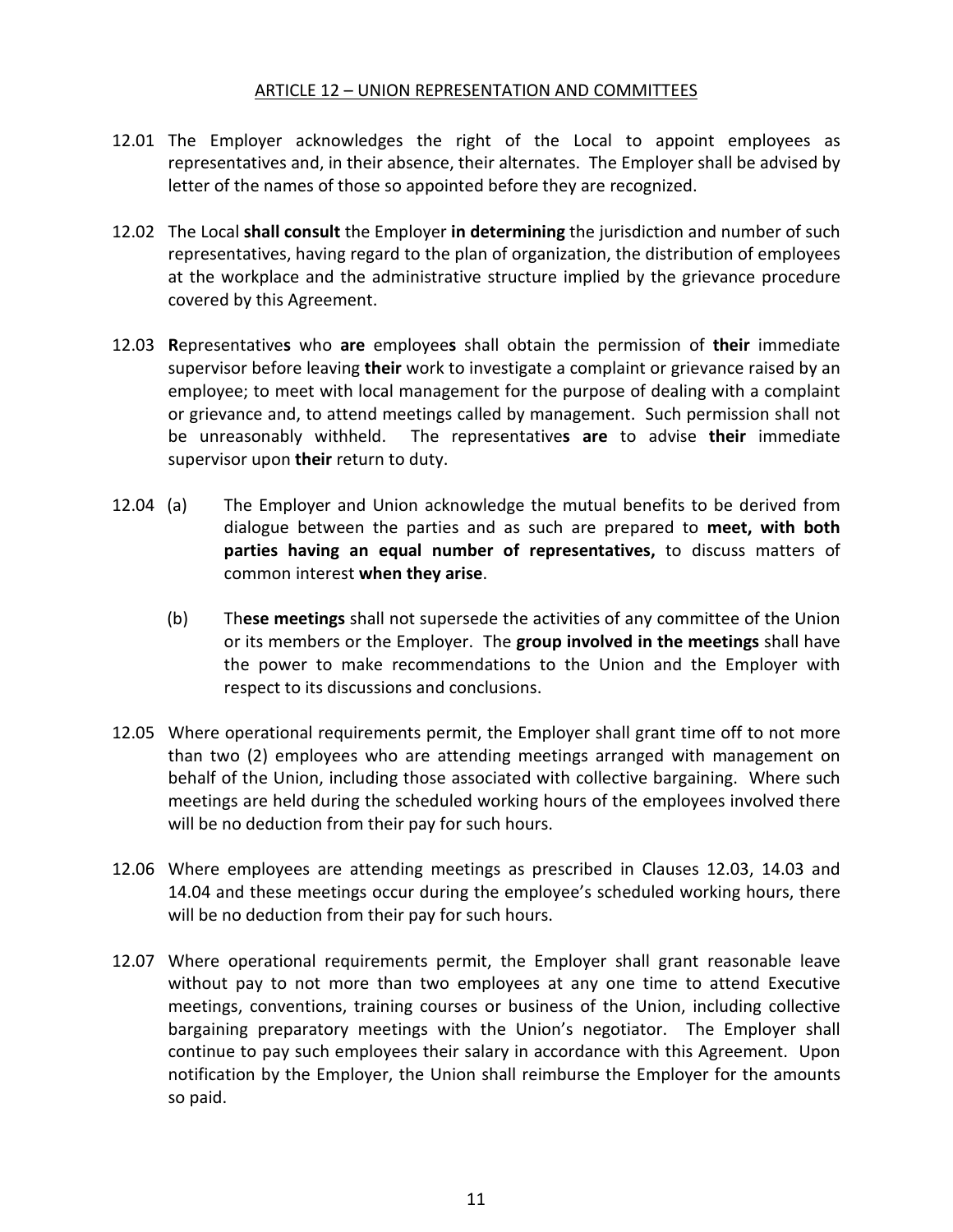- 12.08 An accredited representative of the Union, who is not an employee, shall be permitted access to the Employer's premises upon prior approval by the Senior Administrative Officer or **their** delegate to attend meetings and assist in resolution of complaints and grievances. Approval shall not be unreasonably withheld.
- 12.09 Upon written request of the Union, an employee elected into the full-time position of Regional Executive Vice-President (North), President of the Public Service Alliance of Canada, President of the Union of Northern Workers or First Vice-President of the Union of Northern Workers shall be granted an unpaid leave of absence for the term of office. Upon return from the leave of absence, the employee shall return to **their** former position or an equivalent position and shall regain **their** accumulated rights and benefits.

#### ARTICLE 13 – INFORMATION FOR EMPLOYEES AND THE UNION

- 13.01 The Employer shall provide space for the Union to erect a bulletin board in their work site, which shall be for the exclusive use of the Union. The Union and the Employer shall agree upon the size and placement of the bulletin board**, and it is agreed that offensive or inappropriate material is prohibited from being posted on such bulletin boards**. The Employer shall provide the Union with a link on the Employer website to a site designated by the Union. The Employer agrees to allow the Union the use of its email for general announcements/notices to its membership and for representation duties.
- 13.02 The Employer shall provide each employee with a copy of this Agreement within sixty (60) days of its signing.
- 13.03 The Employer shall provide to all new employees a copy of this Agreement upon commencement of employment. Any employee who was previously employed during the term of this Agreement shall not be given a copy of this Agreement on rehire.
- 13.04 (a) Within five (5) days of hiring a new employee, the Employer shall advise, in writing, the Local Union Representative of the classification, name, address, home phone number **and personal email address** of that employee.
	- (b) Notwithstanding Clause 13.04(a), where an employee does not authorize the Employer to provide the Local Union Representative of **the employee's** home address, home phone number **and personal email address**, the employee shall so indicate, in writing, to the Employer.
	- **(c) When the Employer delivers a new employee group orientation, subject to operational requirements, the Employer shall invite the local Union President, or local designate, to deliver a fifteen (15) minute orientation to bargaining unit members. For greater clarity, the orientation to bargaining unit members shall occur during the same 15-minute period as the orientation to members of the Local X0345 general bargaining unit.**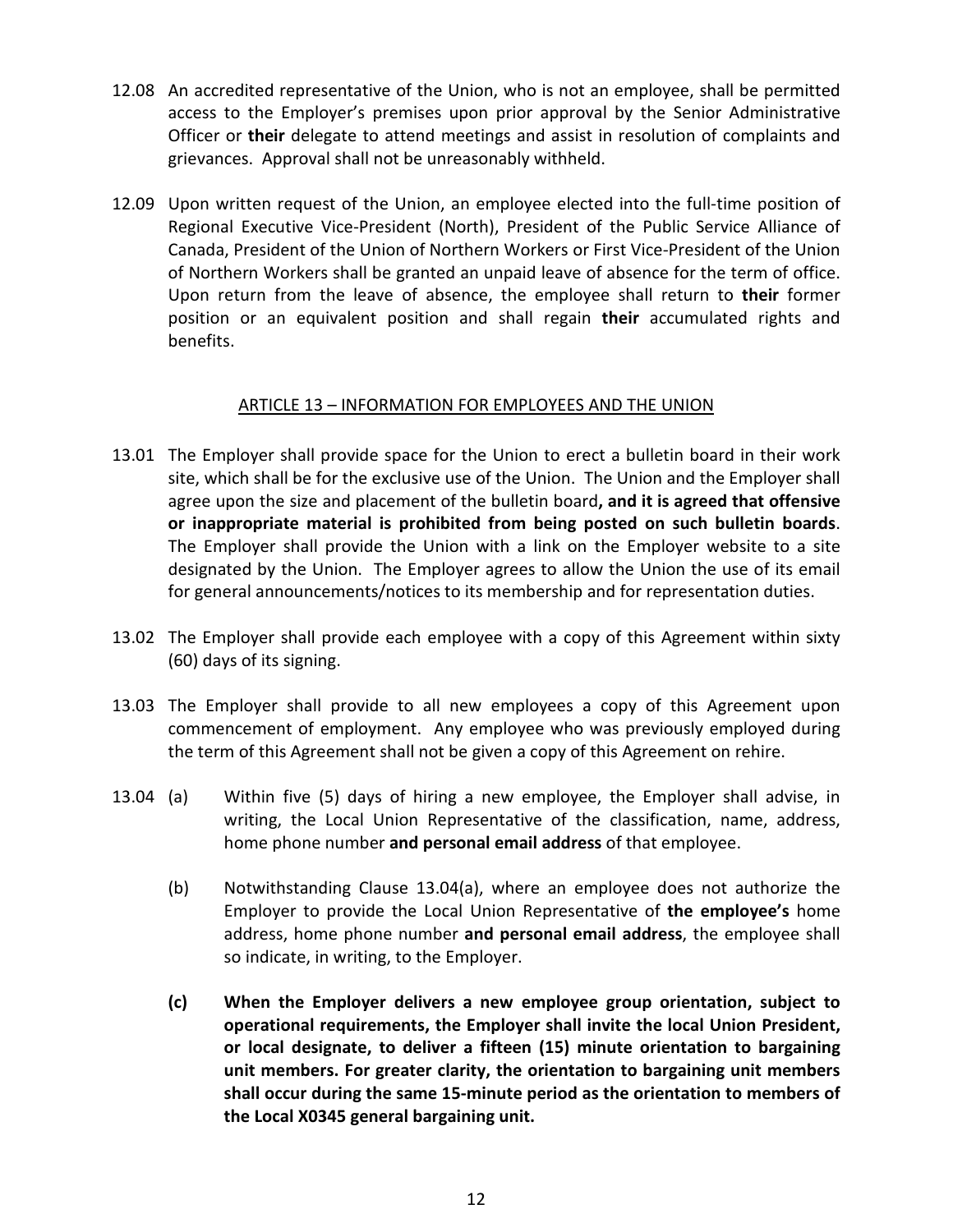**13.05 The Employer shall provide the Union, on a quarterly basis, with information concerning each member in the Bargaining Unit. The Employer shall provide, the name, position title, status (permanent, term, student), range and step of all employees in the Bargaining Unit.**

#### ARTICLE 14 – GRIEVANCE AND ARBITRATION PROCEDURE

#### 14.01 Individual Grievances

An employee, who feels aggrieved by the interpretation, application, administration or alleged violation of the provisions of this Agreement, or by a disciplinary action, shall have the right to present a formal, written grievance in the manner prescribed.

#### 14.02 Policy Grievances and Discharge of an Employee

When any difference arises directly between the Union and the Employer concerning the interpretation, application, administration or alleged violation of this Agreement, or when the Employer discharges an employee, the grievance procedure shall apply except that:

- (a) The grievance shall be submitted at Stage 2 only and within fifteen (15) days from the date the difference arises or the employee is discharged;
- (b) The ten (10) day time limit which the Senior Administrative Officer or his delegate is to reply shall be extended to fifteen (15) days.

#### 14.03 Complaint Stage

**E**mployee**s** shall discuss **their** complaint with **their Manager** within **fourteen** (**14**) **calendar** days of the date on which **they** first became aware of the action or circumstances giving rise to the complaint. The Employee and **Manager** (except under unusual circumstances) will discuss the complaint and the **Manager** will provide a written response within **fourteen** (**14**) **calendar** days of the date the discussion took place.

#### Stage 1

Failing satisfactory settlement at the Complaint Stage, employee**s** shall submit **their**  grievance in writing to the Department Head, or **their** delegate, within **fourteen** (**14**) **calendar** days of the date on which **they** received a reply at the Complaint Stage.

The grievance shall state the nature of the grievance and, if applicable, the article(s) of this Agreement, the interpretation of which is in dispute or which is alleged to have been violated and the redress sought.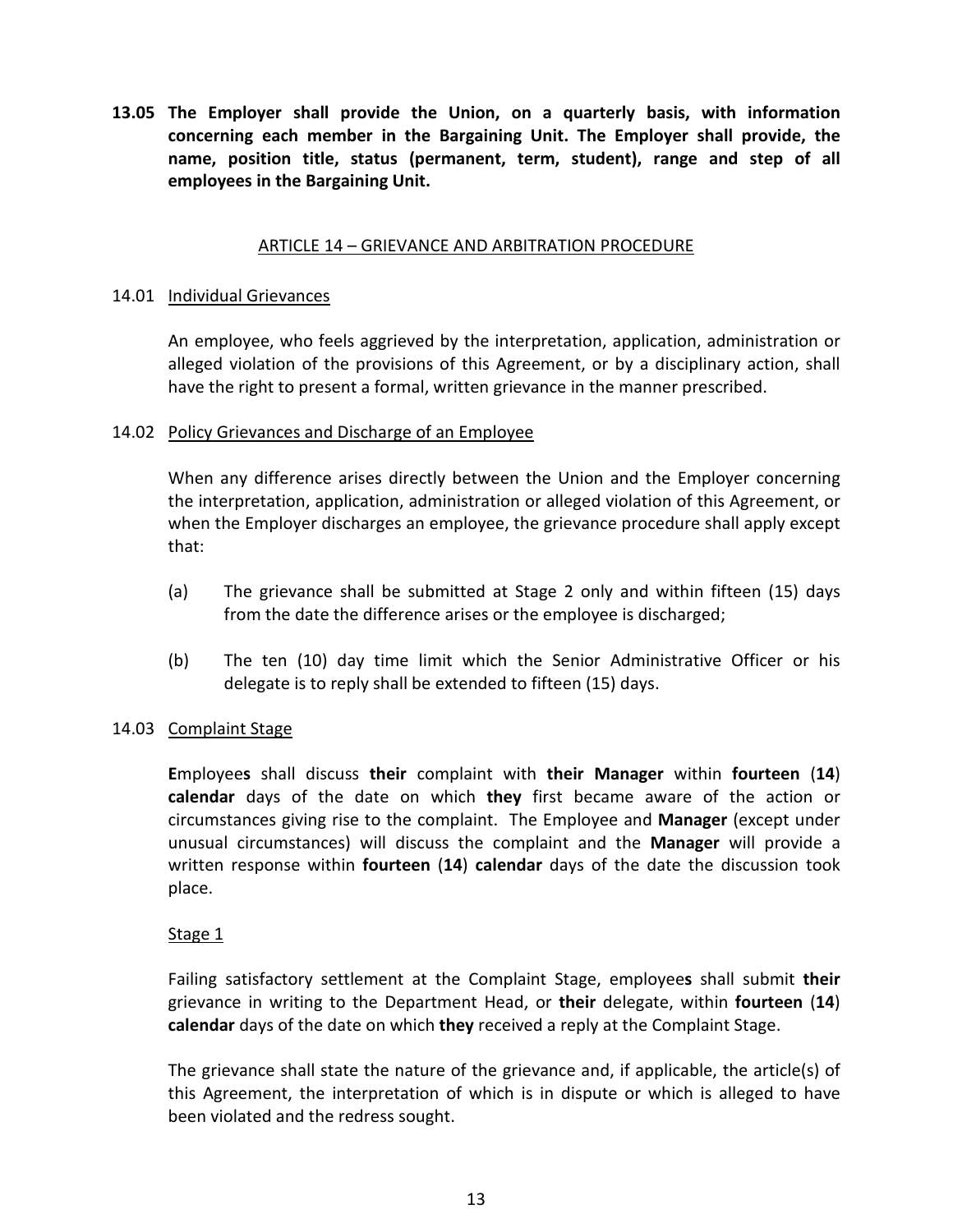The Department Head, or **their** delegate, shall hold a hearing and shall reply to the grievance, in writing, within **fourteen** (**14**) **calendar** days of the date of submission of the grievance at Stage 1.

**E**mployee**s** who present a grievance at Stage 1 may, if **they** so desire, be assisted or represented by the Union.

#### Stage 2

In order to proceed to Stage 2, the employee shall have the support of and be represented by the Union.

Failing satisfactory settlement at Stage 1, employee**s** shall submit **their** grievance in writing to the Senior Administrative Officer, or **the Senior Administrative Officer's** delegate, within **seven** (**7**) **calendar** days of the date on which **they** received a reply at Stage 1.

The Senior Administrative Officer, or **their** delegate, shall hold a meeting within **fourteen** (**14**) **calendar** days of the grievance submission at Stage 2 and then shall reply in writing to the grievance within **seven** (**7**) **calendar** days of the meeting.

#### 14.04 Arbitration

- (a) In the event of failure to reach agreement on any grievance filed and of either party wishing to proceed, the party shall refer the matter to arbitration by a single arbitrator selected in rotation from the following list:
	- 1. Vincent Ready
	- 2. **Richard Coleman**
	- 3. Tom Jolliffe
	- 4. **John Moreau**

If an arbitrator whose turn it is to act is unable, for any reason to do so, the next available arbitrator will be selected. **The parties may add or remove arbitrators to the list by mutual agreement.** 

- (b) The party desiring to submit the matter to arbitration shall deliver to the other party a notice of intention to arbitrate. This notice shall be delivered within thirty (30) days of the date the decision was received at Stage 2. This notice shall state the matter at issue in concise terms and shall state precisely in what respect the Agreement has been violated or misinterpreted by reference to the specific clause(s) relied upon. The notice shall also stipulate the nature of the relief or remedy sought.
- (c) **The Arbitrator has all the powers granted to arbitrators under the** *Canada Labour Code* **in addition to any powers which are contained in this Agreement.**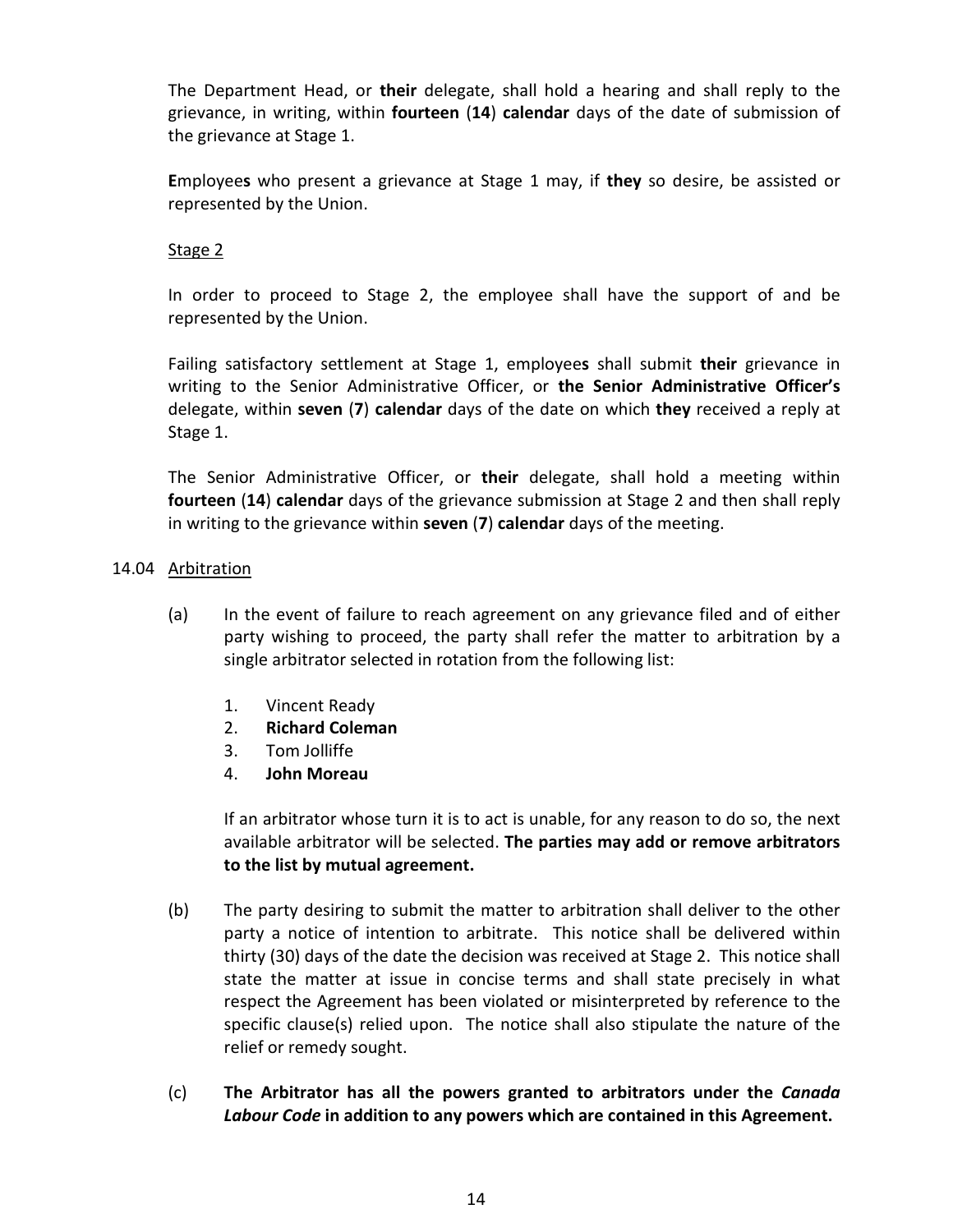- (**d**) The Arbitrator shall hear the evidence of both parties and issue a decision within sixty (60) days of the hearing. The decision shall be final and binding upon the parties and upon any employee affected by it.
- (**e**) The decision of the Arbitrator on the matter at issue shall be final and binding on both parties, but the jurisdiction of the Arbitrator shall be limited to deciding the matter at issue within the existing provisions of the Agreement and in no event shall the Arbitrator have the power to add to, subtract from, alter or amend this Agreement in any respect.
- (**f**) Each party shall pay its own costs and the fees and expenses of witnesses called by it. The fees and expenses of the Arbitrator shall be shared equally between the parties.
- 14.05 The time limits specified herein shall be deemed to be exclusive of Saturdays and Sundays and those holidays described in Article 28 of this Agreement and may be extended by mutual consent, only when requested in writing and agreed upon in writing prior to the expiry of the time limits.
- 14.06 Subject to Clause 14.05, any grievance not submitted within the prescribed time limits or in accordance with the procedures of this article, shall be deemed to have been abandoned and may not be reopened.
- 14.07 No grievance shall be deemed invalid solely because it is not presented on the proper form, provided that the grievance complies with the requirements of this Article.

### ARTICLE 15 – SENIORITY

- 15.01 A seniority list of permanent employees covered by this Agreement shall be posted by the Employer quarterly. Such lists shall show names and dates of last entry into service with the Employer as a permanent employee. Seniority shall accumulate from that date.
- 15.02 **E**mployee**s** transferred or promoted to a permanent position which is excluded from the bargaining unit shall retain **their** seniority for twelve (12) months during which time **they** may move back into the bargaining unit. After twelve (12) months of employment with the Employer outside of the bargaining unit, the employee relinquishes any seniority under this Agreement.
- 15.03 Employee**s** who ha**ve** been laid off shall retain **their** seniority status for a period of **eighteen** (1**8**) months. If recalled to service in the bargaining unit within **eighteen** (1**8**) months of the day of lay-off, **they** shall be reinstated with seniority status held at time of lay-off.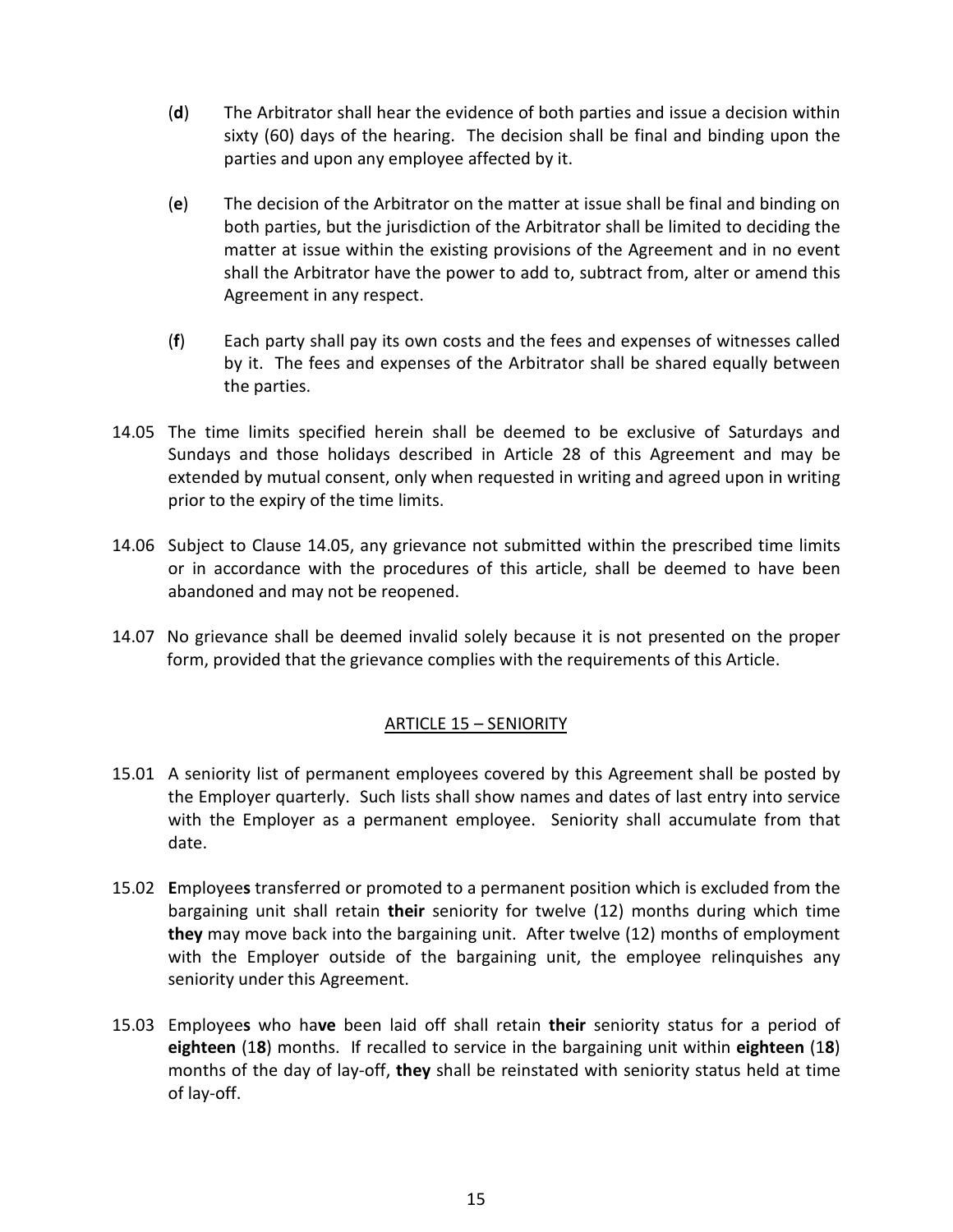- 15.04 An employee who resigns or is discharged for cause shall forfeit all seniority rights under this Agreement.
- 15.05 When two (2) or more employees are hired by the Employer on the same calendar date, the employee whose surname is first alphabetically, will be shown as such on the seniority list.

#### ARTICLE 16 – APPOINTMENTS, PROBATION, PROMOTIONS AND TRANSFERS

16.01 Where the Employer determines that a vacancy exists in a classification to which this Agreement applies, a bulletin giving pertinent details of the position and inviting interested and qualified employees to apply for the permanent position, shall be posted on the bulletin board for a minimum of five (5) working days and emailed to all employees at their City email address.

The Employer will make every reasonable effort to ensure that bulletins are posted on the bulletin board in their work site the day that the posting is issued.

#### 16.02 Appointments

- (a) Appointments to bulletined positions shall be made on the basis of qualifications, performance, ability and experience.
- (b) When two (2) or more candidates' qualifications, performance, ability and experience are judged to be relatively equal, seniority shall govern.
- 16.03 The name of the successful bargaining unit candidate shall be provided to the Union and all unsuccessful bargaining unit candidates if a bargaining unit candidate is successful under clause 16.01 and 16.02. If there are no successful bargaining unit candidates, all bargaining unit applicants will be notified before proceeding to fill the vacancy under 16.04. Unsuccessful candidates shall have seven (7) calendar days from the date of notification under this clause to initiate a grievance on the selection at Stage I of the grievance procedure.
- 16.04 Where, as a result of action taken under Clause 16.01 and Clause 16.02, it is determined by the Employer that there are no qualified employee applicants for the bulletined position; the Employer may then fill the vacancy by any other selection process.

#### 16.05 Probation

The probationary period on initial appointment of new employees shall be six (6) months. If, during the probationary period, an employee's performance is judged to be unsatisfactory, the Employer shall provide notice, in writing, at any time during the probationary period but no later than **fourteen** (**14**) **calendar** days prior to the expiry of the probationary period.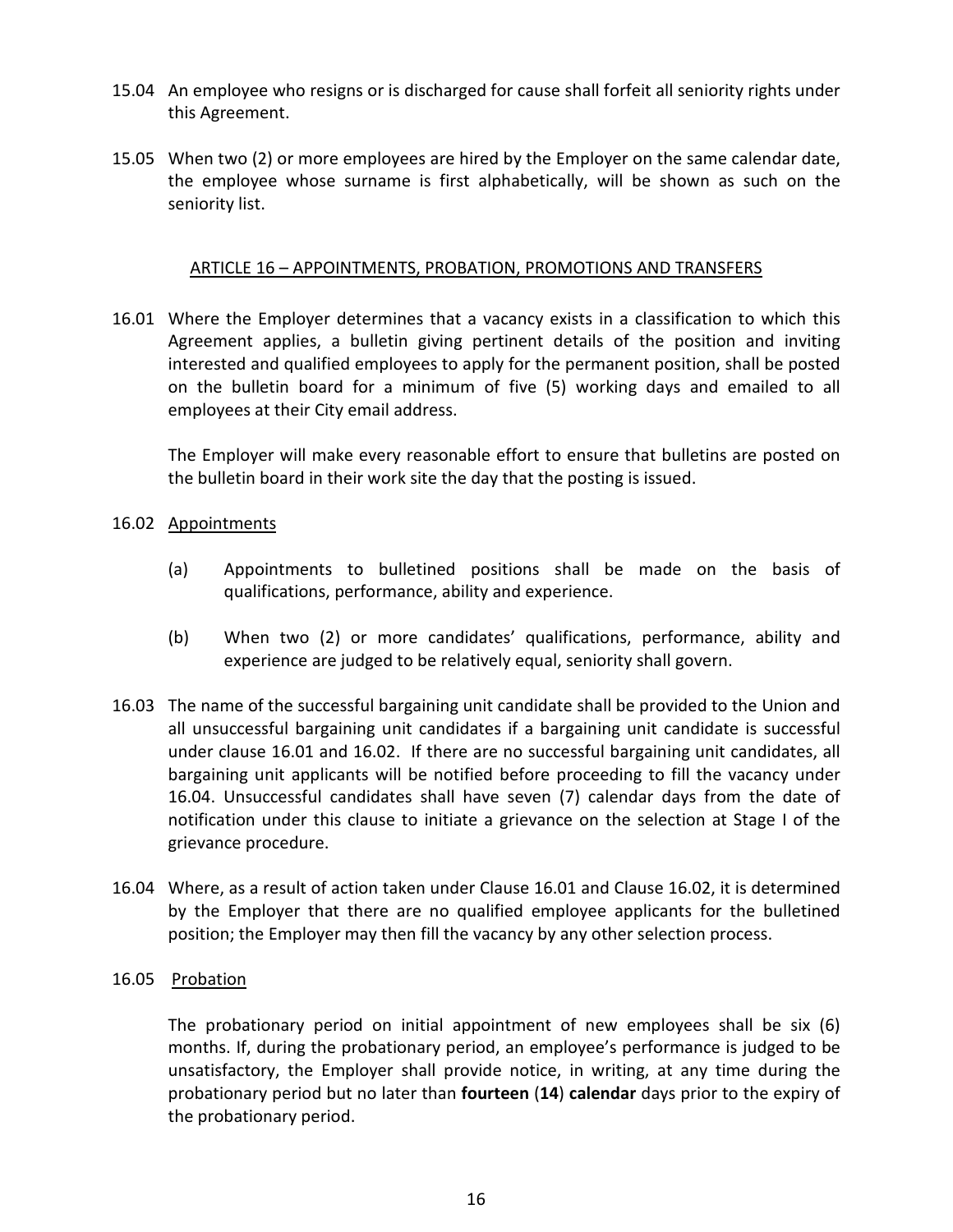The Employer may extend the probation of an employee by a three (3) month period. The employee shall be advised of such extension, in writing, at any time but no later than fifteen (15) calendar days prior to the end of the probationary period.

The Employer may conduct such reviews as deemed necessary, and may include a three (3) month probationary review.

#### 16.06 Promotions and Transfers

(a) An employee who is promoted or transferred to a position in accordance with Clause 16.02 shall be on probation in the new position for six (6) months. If, during such probationary period, the Employer decides that the employee does not satisfactorily perform the duties of the position, the employee shall be reinstated in **their** former position or an equivalent classification in the bargaining unit. When the employee's performance in the new position is judged to be unsatisfactory, the Employer shall provide notice, in writing, at any time during the probationary period but no later than **fourteen** (**14**) **calendar**  days prior to expiry of the probationary period.

#### ARTICLE 17 – STATEMENT OF DUTIES

- 17.01 The Employer shall, when requested to do so by the employee, provide to the employee within ten (10) working days of that employee's request, an accurate job description of his position.
- 17.02 When an employee is first engaged or when an employee is reassigned to another position in the bargaining unit, the Employer shall, before the employee is assigned to that position, provide the employee with an accurate job description of the position.

#### ARTICLE 18 – CLASSIFICATION

The Employer agrees to negotiate with the Union the classification of any new position within the bargaining unit. If the Employer determines the classification of an existing position is revised, the Employer will negotiate with the Union the revised classification.

If the parties fail to reach agreement within ninety (90) days from the date on which the Employer submits the new or revised classification to the Union, the Employer may apply the new rates of pay and the Union may refer the matter to arbitration. The Arbitrator's decision will be retroactive to the date of application of the new rates.

#### ARTICLE 19 – EMPLOYEE PERFORMANCE REVIEW AND EMPLOYEE FILES

19.01 When a formal assessment of an employee's performance is made, the employee concerned must be given an opportunity to sign the assessment form in question upon its completion to indicate that its contents have been read. Upon written request, a copy of the assessment form will be provided to **the employee** at that time.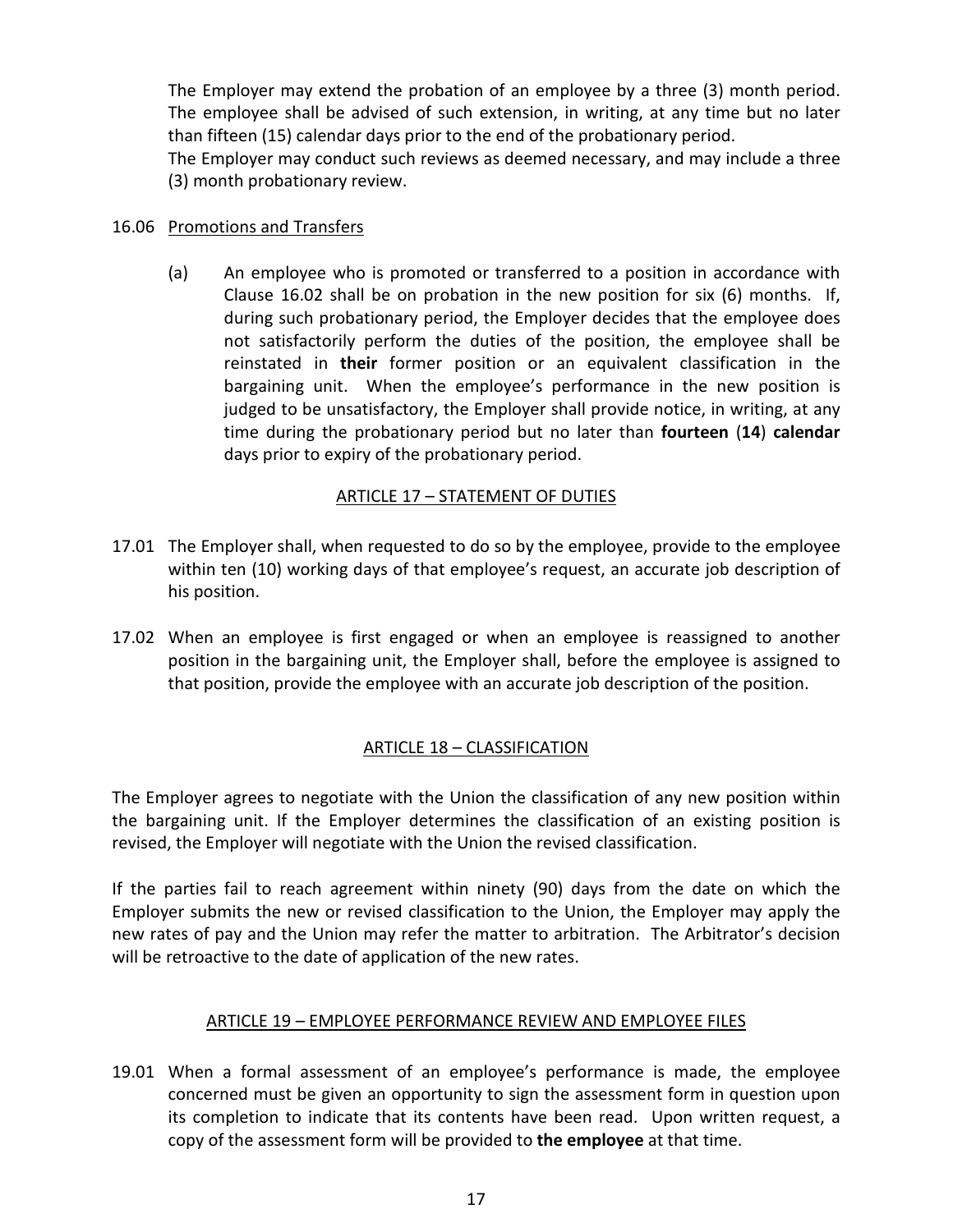- 19.02 The Employer agrees not to introduce as evidence in a hearing, any document from the file of an employee relating to disciplinary action, the contents of which the employee was not aware of at that time.
- 19.03 Upon request of an employee, and with reasonable notice, the personnel file of that employee will be made available for **their** examination in the presence of an authorized representative of that Employer.

#### ARTICLE 20 – JOB SECURITY, LAY-OFF AND RECALL OF SERVICE

- 20.01 The Employer shall make every reasonable effort to provide continued employment of a suitable nature to a permanent employee whose position has become redundant as a result of technological change, discontinuance of a function, **contracting out** or other action initiated by the Employer.
- 20.02 **The Employer shall consult with the Union concerning its plans to contract out work done by the bargaining unit where it is reasonably likely to lead to the layoff, continuance of a layoff or the reduction in the regular hours of work of permanent employees in the Bargaining Unit, prior to implementing any plans.**
- 20.0**3 P**ermanent employee**s** who **are** about to be laid off, where the period of lay-off is in excess of one (1) month, shall be entitled to exercise **their** seniority rights, displacing a junior employee, provided **they have** sufficient ability, training, and experience to perform the work.
- 20.0**4** Where permanent employee**s are** laid off for a period of less than one (1) month, the employee**s** shall be considered in continuous employment for the purpose of Life, Accidental Death, Disease & Dismemberment, Long Term Disability Insurance Plan and Dental Plan contributions and any similar contributions made for the purpose of continuation of any benefit. During such period, any applicable premiums or contributions shall be paid in total by the Employer.
- 20.0**5** Where a function is to be discontinued and permanent employee**s are** to be laid off, **they** shall be given as much advance notice as possible but, in any event, not less than one (1) month notice in writing.
- 20.0**6** Where permanent employee**s** ha**ve** been laid-off, **they** shall be placed on a lay-off list for a period of **eighteen** (1**8**) months and given preference for recall in any job classification within the bargaining unit for which **they have** the required training, ability and experience.
- 20.0**7** Where laid-off employees are to be recalled, the employee with the most seniority shall be recalled first.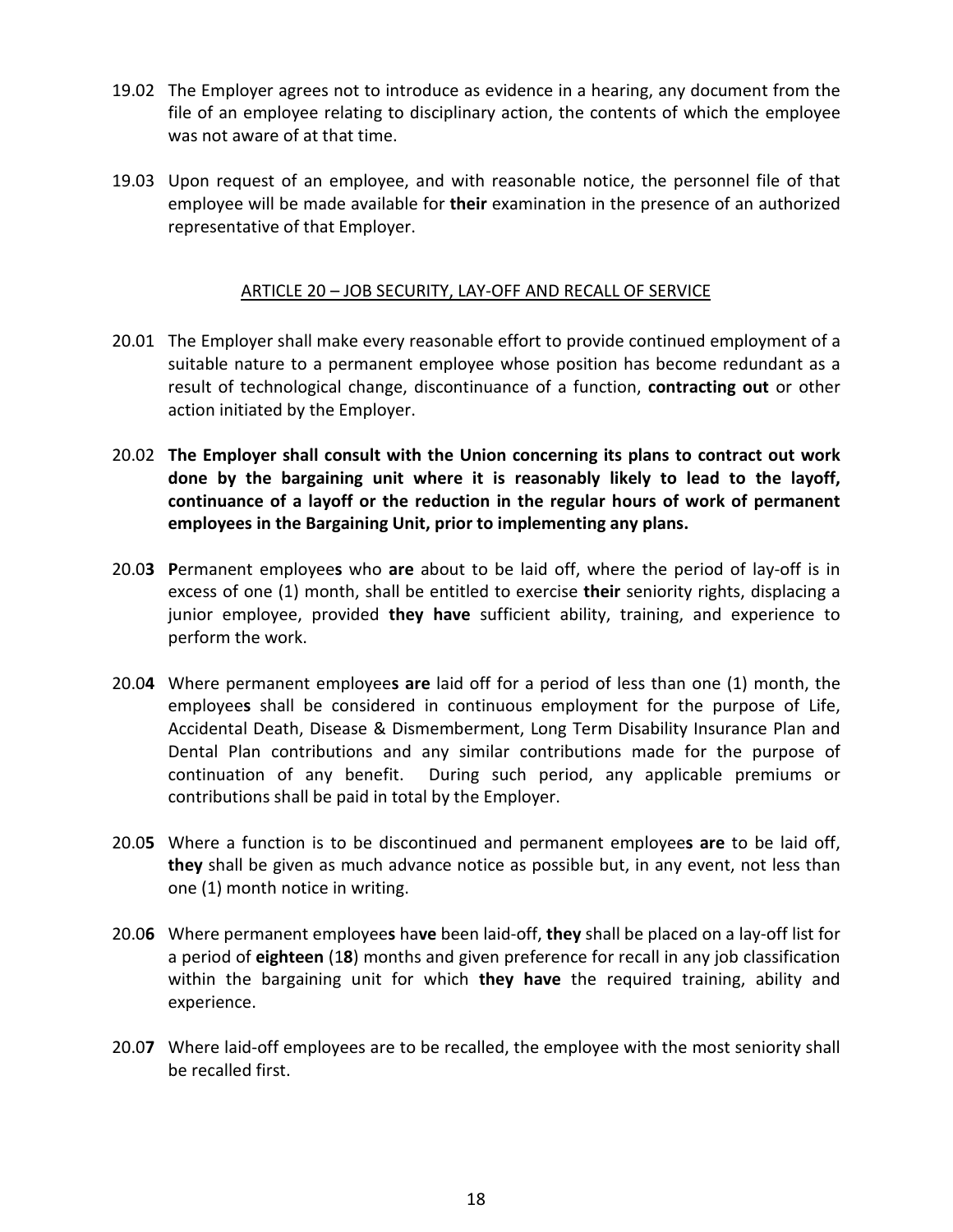#### ARTICLE 21 – HOURS OF WORK

- 21.01 Subject to Clause 21.02 for employees occupying positions listed in Appendix "A" the work week shall be forty (40) hours, Monday to Friday inclusive and the hours of work shall be scheduled so that employees work eight (8) hours per working day, exclusive of lunch periods.
- 21.02 When, because of operational requirements of the Employer, hours of work are scheduled for employees occupying positions listed in Appendix A on a rotating basis, they shall be scheduled so that the employees work an average of forty (40) hours per week. The Employer agrees to consult with the Union prior to establishing the new schedule.
- 21.03 For employees who work pursuant to Article 21.02:
	- (a) The Employer shall set up a master weekly shift schedule and post it not less than fourteen (14) calendar days in advance;
	- (b) The Employer shall not schedule the commencement of a permanent full time employee's regularly scheduled shift within twelve (12) hours of the completion of that employee's previous regularly scheduled shift;
	- (c) The Employer shall make every reasonable effort to give an employee twentyfour (24) hours notice of an alteration of his schedule.

#### 21.04 **Lunch Period**

- (a) Employees shall have an unpaid lunch period of at least one (1) hour's duration as close to the mid-point of the work day as possible.
- (b) Employees engaged on a rotating shift work basis that are unable to leave the workplace for a meal break shall be allowed a forty-five (45) minute meal period on paid time during which they will be available to respond to calls.

#### 21.05 Rest Periods

- (a) The Employer shall provide two (2) paid rest periods of fifteen (15) minutes each, commencing on or about mid-morning and mid-afternoon or the middle of the first half and the last half of a shift.
- (b) Notwithstanding Clause 21.05(a), for employees engaged on a rotating shift work basis on continuous operations, the Employer shall provide two (2) paid rest periods of fifteen (15) minutes each, commencing on or about mid-morning and mid-afternoon or the middle of the first half and the last half of a shift, during which time they shall be available to respond to calls.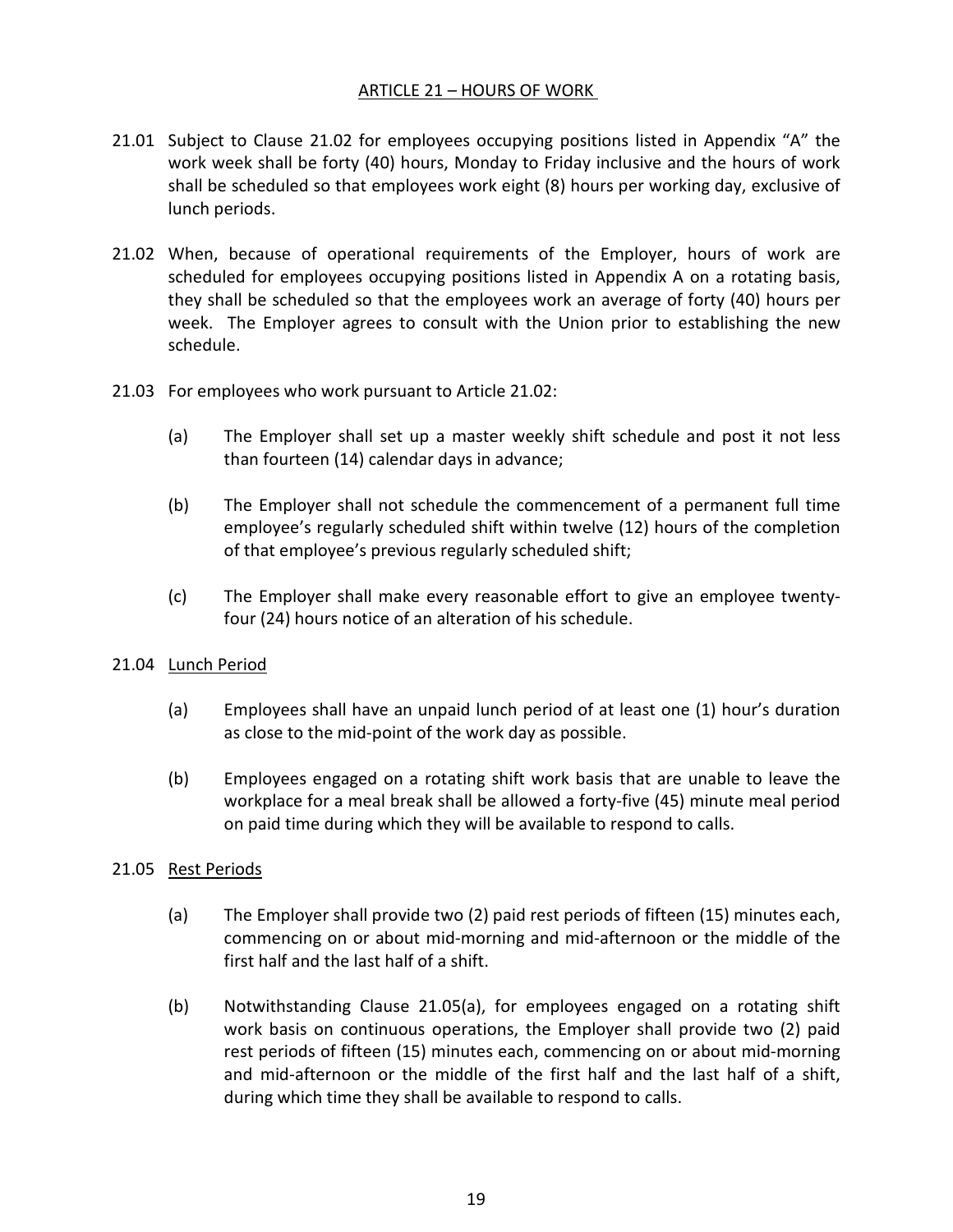21.06 Notwithstanding anything in this Article, an employee's scheduled hours of work shall not be construed as guaranteeing the minimum hours of work.

#### ARTICLE 22 – OVERTIME

- 22.01 An employee is entitled to overtime compensation for each completed period of fifteen (15) minutes of overtime worked at the rate of time and one half  $(1 \frac{1}{2})$  for all overtime worked except as provided in subsections (i), (ii) and (iii):
	- i) double time for all overtime worked in excess of four (4) consecutive hours of overtime on a normal working day;
	- ii) double time for all overtime worked in excess of eight (8) consecutive hours on the first day of rest; and
	- iii) double time for all time worked on the second and subsequent days of rest.
- 22.02 The Employer shall make every reasonable effort to allocate overtime work on an equitable basis among readily available, qualified employees and to give employees who are required to work overtime, reasonable advance notice.
- 22.03 Overtime work will be compensated by payment no later than the pay period following the pay period in which it was earned.
- 22.04 If employee**s are** required to work three (3) or more hours of overtime immediately before or immediately following **their** normal hours of work, or eight (8) or more hours of overtime on **their** first or second day of rest, **they** shall be granted reasonable time with pay as specified by **their** supervisor in order that **they** may take a meal break either at **their** residence or adjacent to **their** place of work. If employee**s are** required to work three (3) or more hours of overtime immediately before or immediately following **their** normal hours of work and because of operational requirements, **they are** not permitted to leave **their** place of work, **they** shall be supplied a meal by the Employer if at all possible. The authority to purchase such a meal will rest with the person in charge of that particular job.

#### 22.05 Accumulation of Overtime (Lieu Time)

An employee who earns overtime shall be paid at the appropriate rate of pay for such time, except where an employee elects that such overtime hours be accumulated in accordance with the following:

- (a) All hours which an employee elects to accumulate, including standby, shall be accumulated at the overtime rate up to and including a maximum of eighty (80) hours per calendar year;
- (b) Upon application, an employee having banked overtime hours may draw any portion of banked hours up to and including a maximum of eighty (80) hours per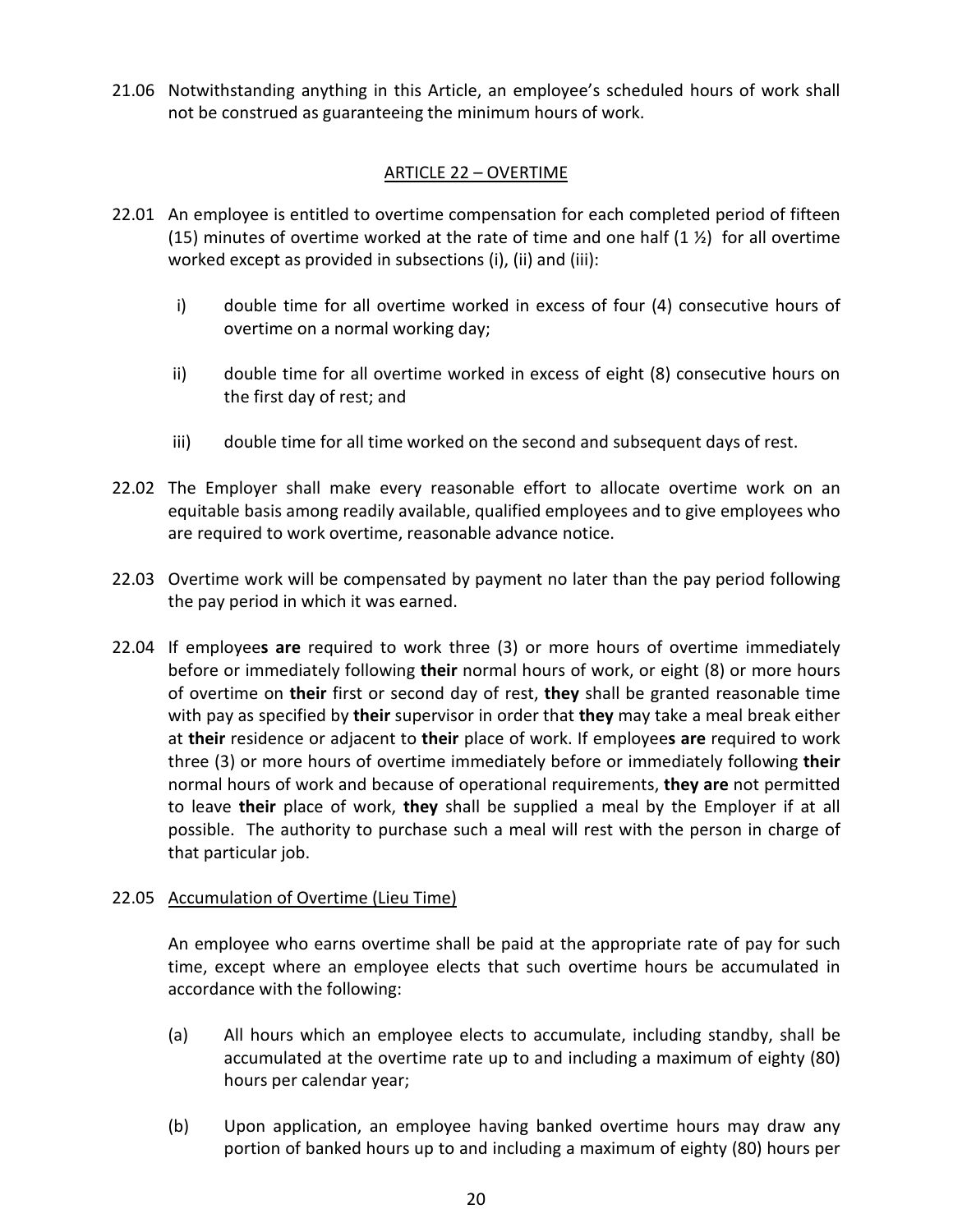calendar year in paid time off provided that such time off does not conflict or interfere with the efficient operation of the Employer;

- (c) If the accumulated hours are not utilized by December 31st of the calendar year in which the hours were accumulated, an employee may carry over such overtime hours to the next calendar year. The maximum accumulated overtime hours which can be carried over shall not exceed forty (40) hours. The employee shall have the time equivalent to the carry over included as part of the maximum allowable of eighty (80) hours paid time off for the next calendar year.
- (d) Notwithstanding that an employee has elected to accumulate overtime hours in the manner set out above, **the employee** may subsequently change such election and receive pay for such hours.
- (e) Employees having banked overtime shall be paid for such time at the current rate of pay.

#### ARTICLE 23 – PAY

- 23.01 Employees are entitled to be paid for services rendered at the straight time rate of pay specified in the Pay Schedule, Appendix A, for the classification of the position to which they are appointed.
- 23.02 Promotion
	- (a) Where employee**s are** promoted pursuant to Article 16.02 to having a higher maximum salary then the one held by **them**, **they** shall be paid at the step in **their** new salary range **closest to their existing pay** that provides **them** with an increase in pay **of at least** four (4%) percent, provided that the maximum rate of pay in that range is not exceeded.

In addition, if a merit pay increase is due not later than six (6) months from the date of a promotion and is recommended, a merit pay increase will be granted at the time of promotion on the present pay level prior to application of the new pay level. Where this occurs, the employee's salary review date shall be changed to the effective date of the promotion.

(b) If an employee fails to pass **the** probation period in the position to which **the employee** is promoted, **the employee** shall revert to **the** former position or an equivalent position having the same rate of pay as **the** former position and, for the purposes of Clause 23.04(b) (Merit Pay Increases), the employee's salary review date shall revert to the anniversary date of **the employee's** initial appointment to **the** former position.

#### 23.03 Acting Pay

Where employee**s are** appointed, in writing, to perform the duties of a position having a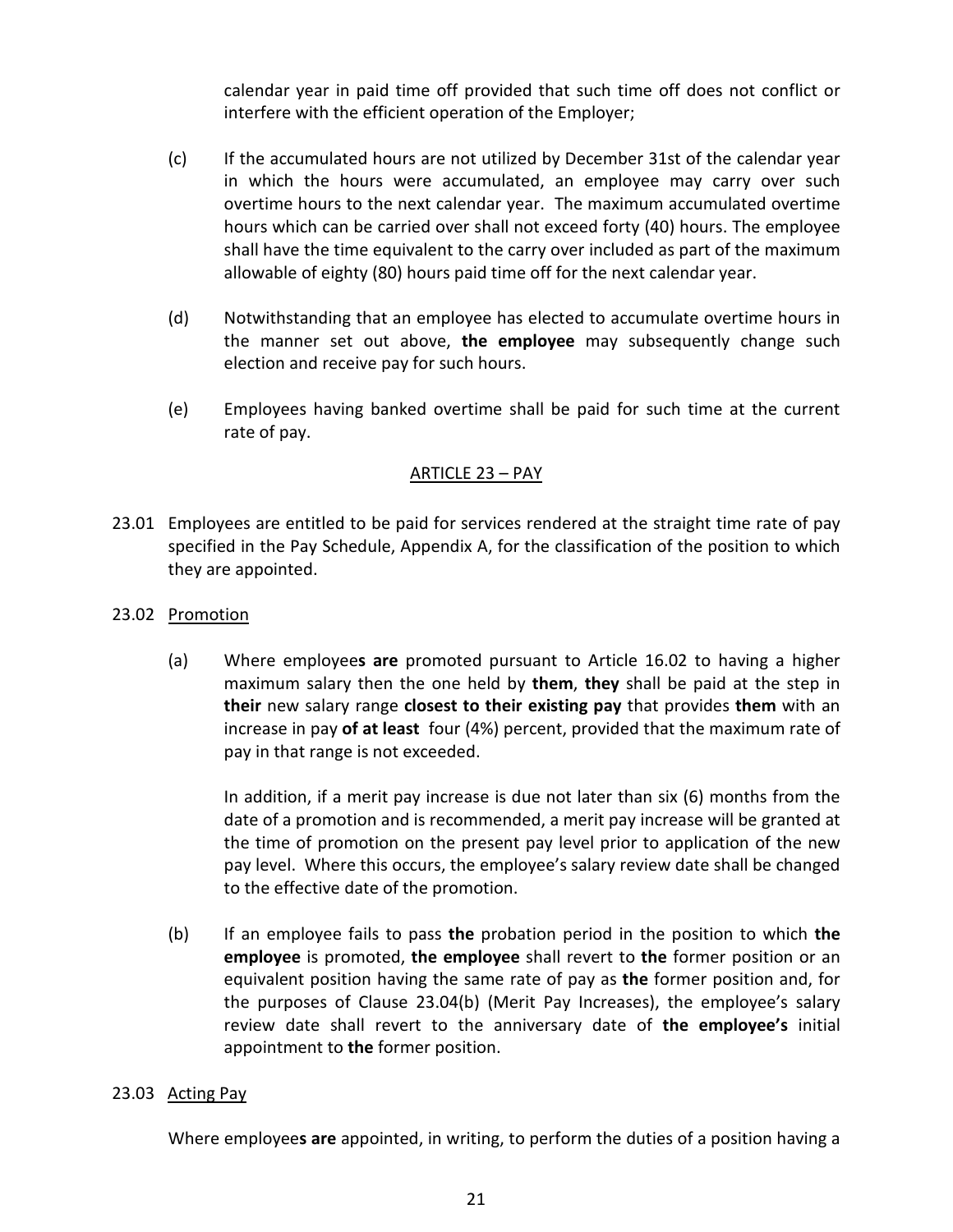higher maximum salary than the one held by **them**, for a temporary period, **they** shall be paid at the step in the range of th**e** position being relieved that gives **them** an increase in pay that is not less than four (4) percent, provided that the maximum rate of pay in that range is not exceeded. Such additional salary shall be paid only when the period of relief in the higher position exceeds three (3) consecutive working shifts, and in this event, the increased salary shall apply for the whole of the relief period. **The Employer shall not appoint a series of employees for the purpose of avoiding payment of acting pay.**

#### 23.04 Merit Pay Increase

- (a) **E**mployee**s**, who hold a position for which there is a minimum and maximum rate of pay, shall be granted a salary increment, each year until **they** reach the maximum step in range for that position. Such salary increments are subject to satisfactory performance of the duties of the position by the employee and shall not be granted to the employee until **their** Department Head certifies to the Senior Administrative Officer that the employee is so performing the duties of **the** position.
- (b) Salary increments granted to an employee each year shall be effective on **the**  anniversary date of **the** current appointment until the maximum in the range of rates has been reached.
- (c) When the Employer elects to withhold a salary increment, it shall advise the employee, in writing at least five (5) days prior to the due date of the increment.
- 23.05 Permanent employees occupying positions listed in Appendix "A" shall be paid on a biweekly basis. If a payday should coincide with a designated holiday, the employee shall be paid on the preceding working day.

#### 23.06 Long Service Bonus

- (a) An employee shall receive a Long Service Bonus of \$1,000.00 upon completion of five (5) years of continuous employment and on each subsequent fifth anniversary date thereafter.
- (b) When an employee who has completed at least five (5) years of service terminates, the above-mentioned bonus will be prorated in the amount of \$16.66 per month for each completed month of employment, the months to be accumulated from the last payment of the Long Service Bonus.

#### ARTICLE 24 – CALL-OUT AND REPORTING PAY

24.01 **E**mployee**s** called into work outside **their** normal hours or who report to work outside **their** normal working hours shall be paid the greater of: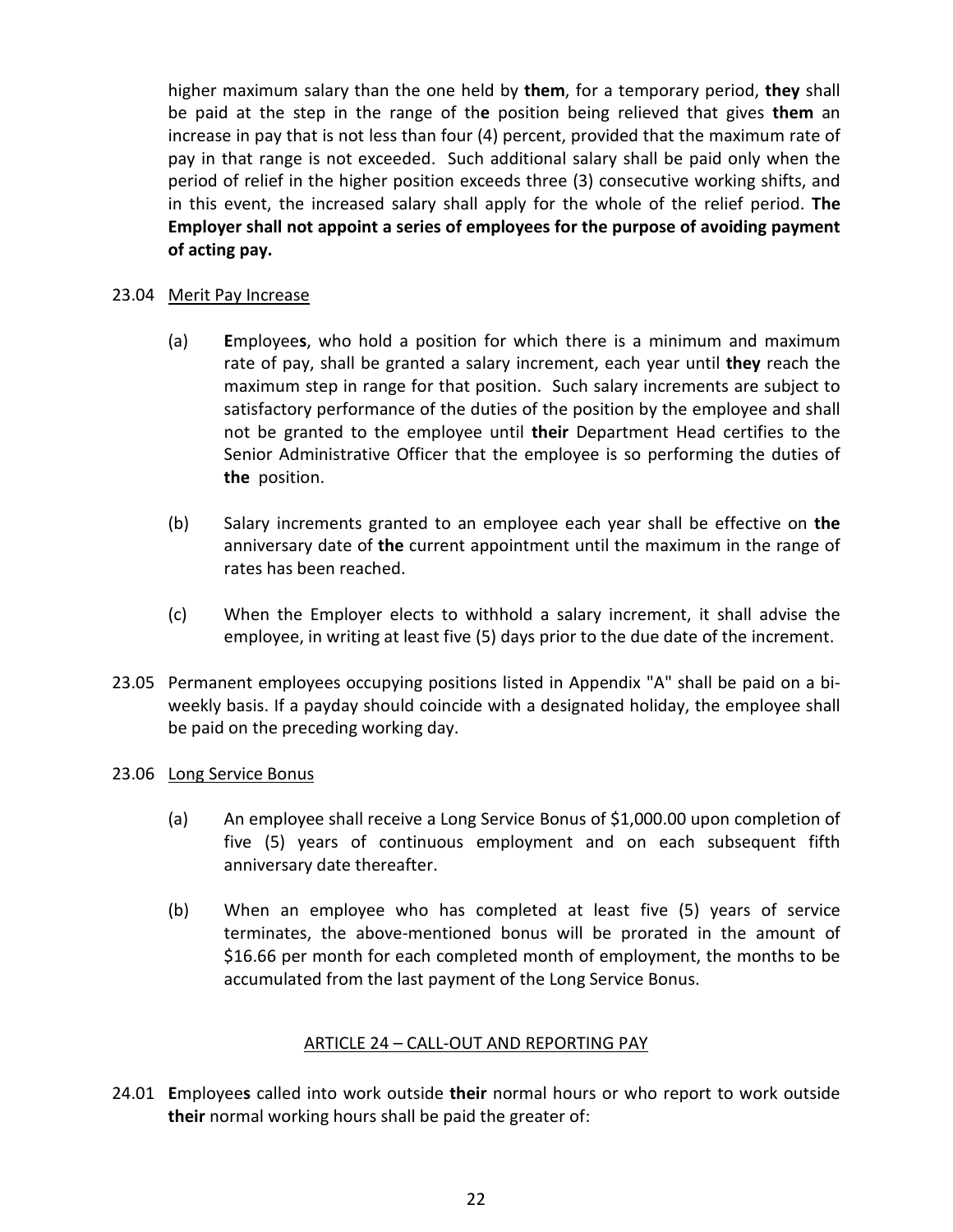- (a) Compensation at the applicable overtime rate; or
- (b) Compensation equivalent to four (4) hours' pay at the straight time rate except for call-outs or reports to work within a four (4) hour period shall be considered as one (1) call-out or one (1) report to work.

#### ARTICLE 25 – SHIFT PREMIUM

25.01 Effective January 1, 2016 a shift premium of \$1.75 per hour shall be paid for actual regular hours worked between 5:00 p.m. and 7:00 a.m.

#### ARTICLE 26 – STANDBY

- 26.01 Where an Employer requires an employee to be available on standby during off-duty hours, the employee shall be entitled to a standby payment of one (1) hour's pay for each eight (8) hours or portion thereof on standby.
- 26.02 An employee on standby shall receive standby pay in addition to whatever entitlements receive**d** under Article 22, Overtime and Article 24, Call-out and Reporting Pay.
- 26.03 An employee designated by letter or by list for standby duty shall be available during **the** period of standby at a known telephone number and be available to return to duty as quickly as possible if called. In designating employees for standby, the Employer will endeavor to provide for the equitable distribution of standby duties.
- 26.04 No standby payment shall be granted if an employee is unable to report for duty when required during any eight (8) hour standby period or portion thereof.

#### ARTICLE 27 – SEVERANCE PAY

#### 27.01 Lay-Off

A permanent employee who has one (1) year or more of continuous employment and who is laid off, is entitled to be paid severance pay at the time of lay-off at the rate of two (2) weeks pay for the first complete year of continuous employment and one (1) week of pay for each additional year or partial year of continuous employment; less any severance pay granted for a previous lay-off.

#### 27.02 Death

Regardless of any other benefit payable, if an employee dies, there shall be paid to **the** designated beneficiary, an amount equal to the product obtained by multiplying **the employee's** weekly rate of pay at the time of death by the number of completed years of continuous employment, to a maximum of twenty-five (25) weeks of pay.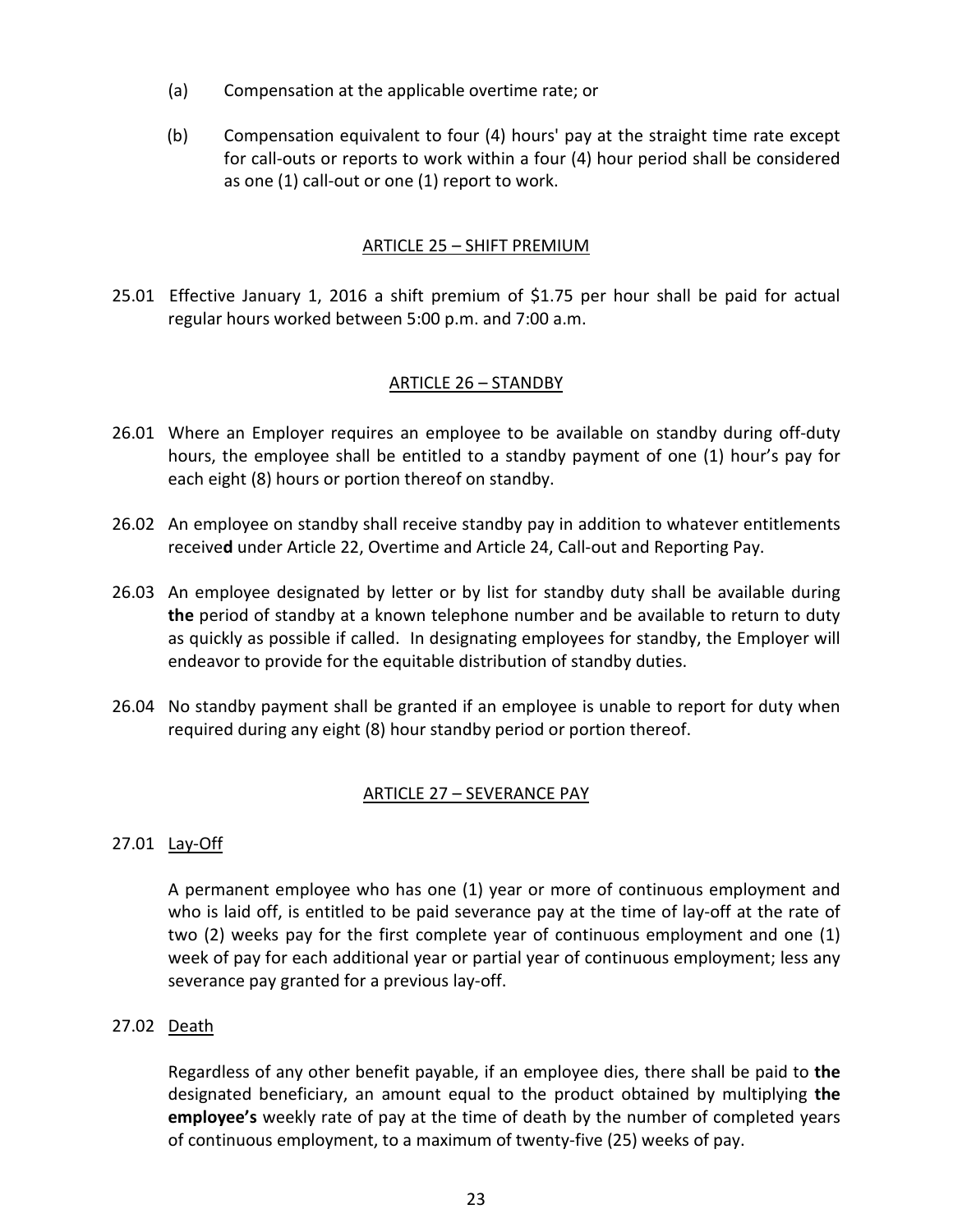#### 27.03 Retirement

**P**ermanent employee**s** who **are** 55 years of age or over and ha**ve** a minimum of ten (10) years of continuous employment shall, upon retirement, be paid severance pay equal to the product obtained by multiplying **their** weekly rate of pay upon retirement by the number of years of continuous employment, to a maximum of twenty-five (25) weeks pay less any severance pay granted under Clause 27.01.

#### 27.04 Termination for Health Reasons

A permanent employee whose employment is terminated by reason that the employee is incapable of performing **their** duties **due to disability** shall be paid severance pay on termination equal to the product obtained by multiplying **their** weekly rate of pay on termination of employment by the number of years of continuous employment to a maximum of twenty-five (25) weeks, less any severance pay which was granted under Clause 27.01.

27.05 The weekly rate of pay referred to in the above clauses shall be the weekly rate of pay to which a permanent employee is entitled, based on the definition contained in Article 2.02.

#### 27.06 Incapacity to Perform Regular Duties

In the event that an employee is partially incapacitated as a result of illness or injury, every effort shall be made to employ this employee in the Municipal Enforcement Division, or elsewhere in the City, as befits the case.

#### ARTICLE 28 – DESIGNATED PAID HOLIDAYS

- 28.01 Subject to Clause 28.02, the following days shall be designated paid holidays for permanent employees:
	- (a) New Year's Day;
	- (b) Good Friday;
	- (c) Easter Monday;
	- (d) The day fixed by the Governor-General for observance of the birthday of the reigning sovereign;
	- (e) National Aboriginal Day;
	- (f) Canada Day;
	- (g) The first Monday in August;
	- (h) Labour Day;
	- (i) Thanksgiving Day;
	- (j) Remembrance Day;
	- (k) Christmas Day;
	- (l) Boxing Day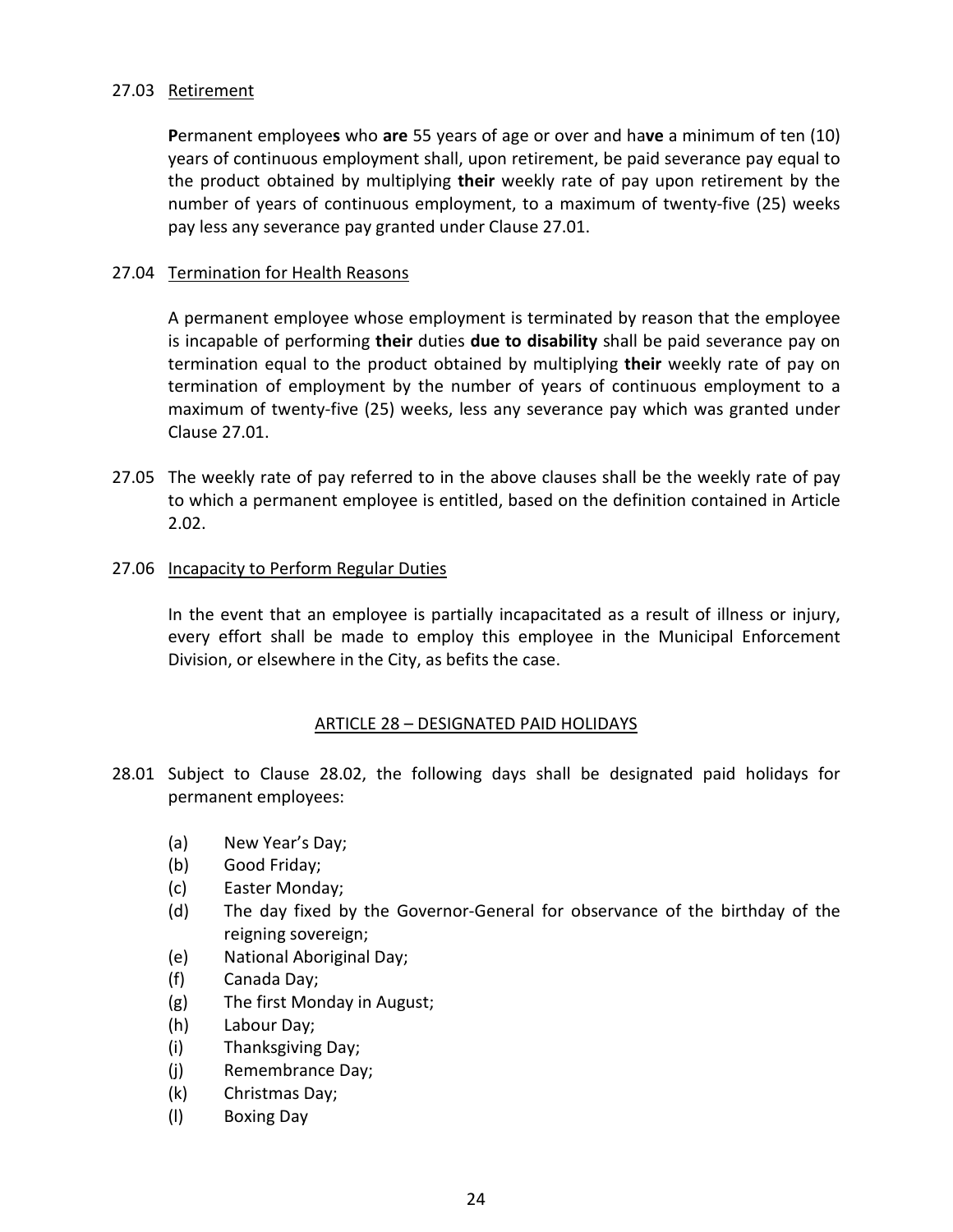28.02 Clause 28.01 does not apply to an employee who is absent without approved leave on either the working day immediately preceding or the working day immediately following the designated holiday.

Subsections 28.03 to 28.06 following shall apply only to employees who do not normally work on a rotating shift work basis under a shift agreement.

#### 28.03 Holidays Falling on a Day of Rest

When a day designated as a holiday under Clause 28.02 coincides with a permanent employee's day of rest, the holiday shall be moved to the permanent employee's first working day following **the** day of rest.

- 28.04 When a day designated as a holiday for a permanent employee is moved to another day under the provisions of Clause 28.03:
	- **(a)** Work performed by a permanent employee on the day from which the holiday was moved shall be considered as work performed on a day of rest; and
	- **(b)** Work performed by a permanent employee on the day to which the holiday was moved shall be considered as worked performed on a holiday.
- 28.05 When employee**s** work on a holiday, **they** shall be paid two and one half (2 ½) **their**  straight-time rate of pay for all hours worked.

#### 28.06 Holiday Coinciding with Day of Paid Leave

Where a day that is a designated holiday for an employee falls within a period of leave with pay, the holiday shall not count as a day of leave.

#### ARTICLE 29 – VACATION LEAVE

All vacation leave will be taken in hours on the basis of the Employee's regularly scheduled hours of work for the day the leave is taken.

- 29.01 On January  $1<sup>st</sup>$  of any year, an employee's record shall be credited with the anticipated annual leave credits to be earned in that vacation year. As vacation leave is utilized, such leave shall be deducted from the employee's leave credits.
- 29.02 Permanent employees may not receive vacation leave with pay prior to the completion of their initial probationary period. If vacation leave has been approved by the Employee's manager and the Employee's initial probationary period has been extended under Article 16.05, the Employee shall be entitled to take such vacation.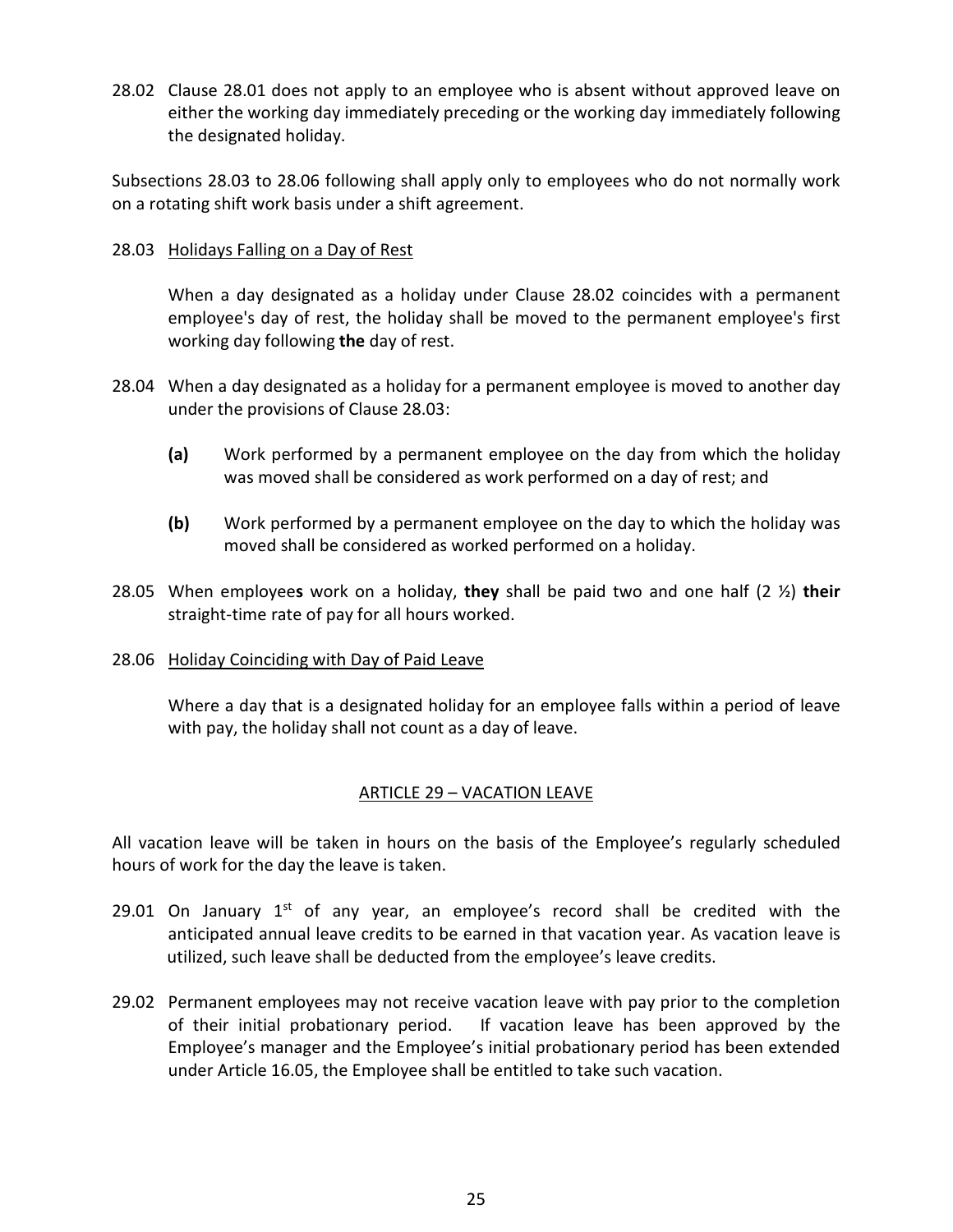#### 29.03 Accumulation of Vacation Leave

For each calendar month in which a permanent employee received at least eighty (80) hours pay, **the employee** shall earn leave at the following rates:

- i) 10 hours per calendar month, if he has completed less than 5 years of continuous employment;
- ii) 13.3**3** hours per calendar month, upon completion of 5 years and less than 10 years of continuous employment;
- iii) 16.66 hours per calendar month, upon completion of 10 years and less than 20 years of continuous employment;
- iv) 20 hours per calendar month, upon completion of 20 years of continuous employment.
- 29.04 **P**ermanent employee**s** shall receive the vacation leave to which **they are** entitled, as leave at the straight-time rate of pay for the position to which **they are** permanently appointed or serving in the required probationary period thereof. However, employee**s** acting in a higher level position for more than one (1) month shall receive vacation leave with pay at the acting rate, provided **they** resume the duties on an acting basis following the period of vacation.

#### 29.05 Granting of Vacation Leave

Subject to operational requirements, the Employer shall make every reasonable effort in granting vacation leave with pay to employee**s**:

- (a) not to recall employee**s** to duty after **they have** proceeded on vacation leave;
- (b) to grant employee**s their** vacation leave at a time specified by **them**;
- (c) to grant employee**s their** full annual vacation leave during one vacation period when so requested by the employee;
- (d) to confirm the authorization of vacation leave within fourteen (14) calendar days after the employee has applied for such leave;
- (e) to schedule vacation leave on an equitable basis and when there is no conflict with the interests of the Employer or the other employees, according to the wishes of the employee;
- (f) when two (2) or more employees request the same vacation period, at the same time, seniority shall govern;
- (g) to grant the employee vacation leave when specified by the employee, if the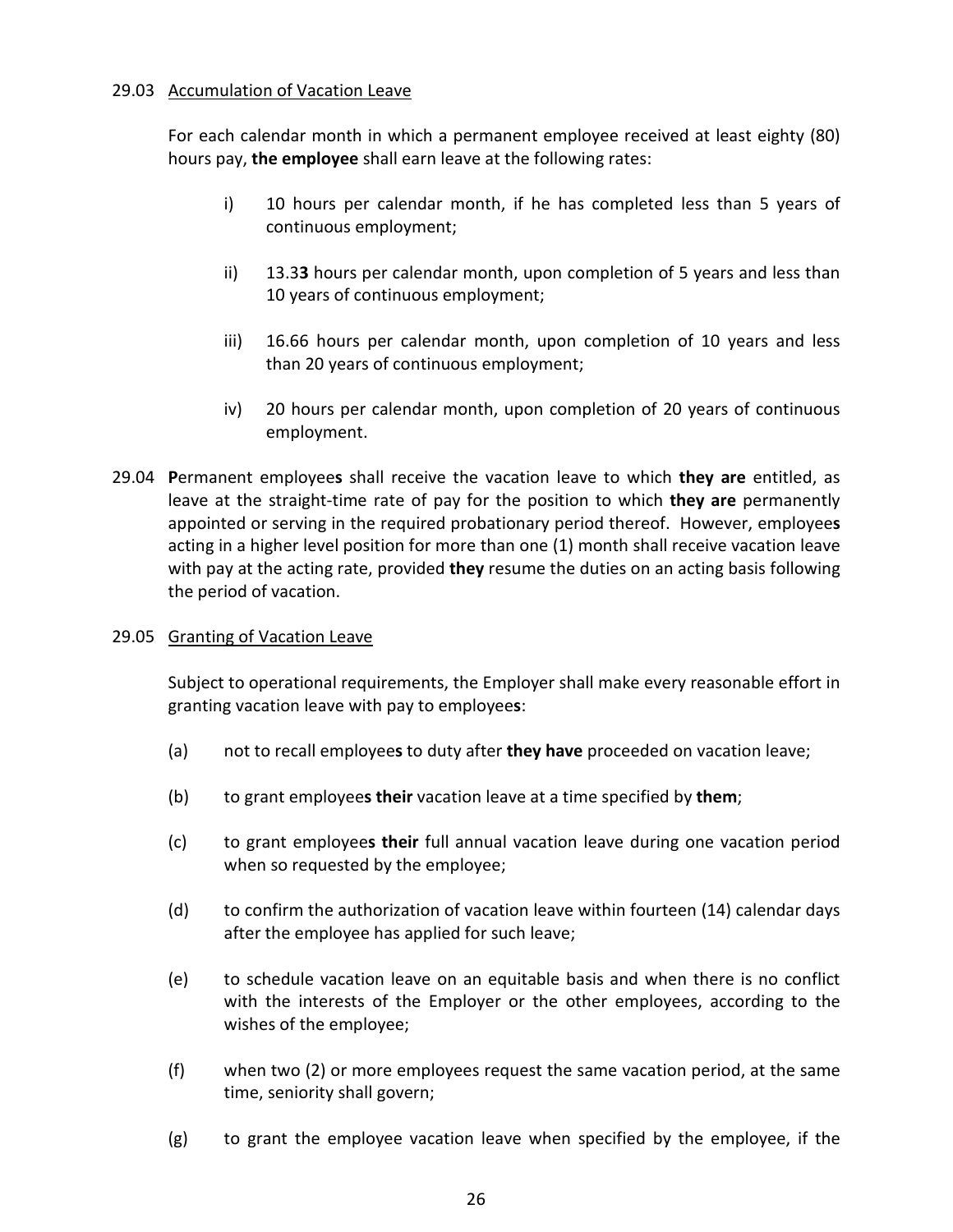period of vacation leave is less than a week, provided the employee gives the Employer reasonable advance notice; and

- (h) to grant the employee vacation leave when specified by the employee, if the period of vacation leave is more than a week, provided that, except in extraordinary circumstances, the employee gives the Employer a minimum of fourteen (14) calendar days' notice in advance.
- 29.06 Where the Employer has proposed to change, reduce or deny the vacation leave requested by the employee, the Employer shall provide the employee with the reasons, in writing, for such change, reduction or denial of vacation leave.
- 29.07 Where, in respect of any period of vacation leave, an employee:
	- (a) is granted special leave, when there is a death in **their** immediate family, as described in Article 2.01 (**o**);
	- (b) is granted special leave with pay because of illness in the family, as described in Article 31.03;
	- (c) is granted sick leave on production of a certificate **signed by a medical practitioner** attesting to an illness or injury,

the period of vacation leave so displaced shall either be added to the vacation period, if requested by the employee and approved by the Employer, or reinstated for use at a later date, provided that the employee provides the Employer with the proper documentation within ten (10) calendar days of reporting back to work.

#### 29.08 Carry-Over Provisions

Employees are only permitted to carry-over those vacation leave credits which can be earned in one vacation year, except where the employee has not been granted the vacation leave requested. Annual leave credits which have been carried over and which exceed one (1) year entitlement will be liquidated in cash at the end of the vacation year.

#### 29.09 Recall from Vacation Leave

When, during any period of vacation leave, employee**s are** recalled to duty, **they** and **their** family shall be reimbursed for reasonable expenses, as normally defined by the Employer, that **they** incur;

- (a) in proceeding to **their** place of duty;
- (b) in respect of any non-refundable deposits or pre-arrangements associated with **their** vacation; and
- (c) in returning to the place from which **they were** recalled, if **they** immediately submit such accounts as are normally required by the Employer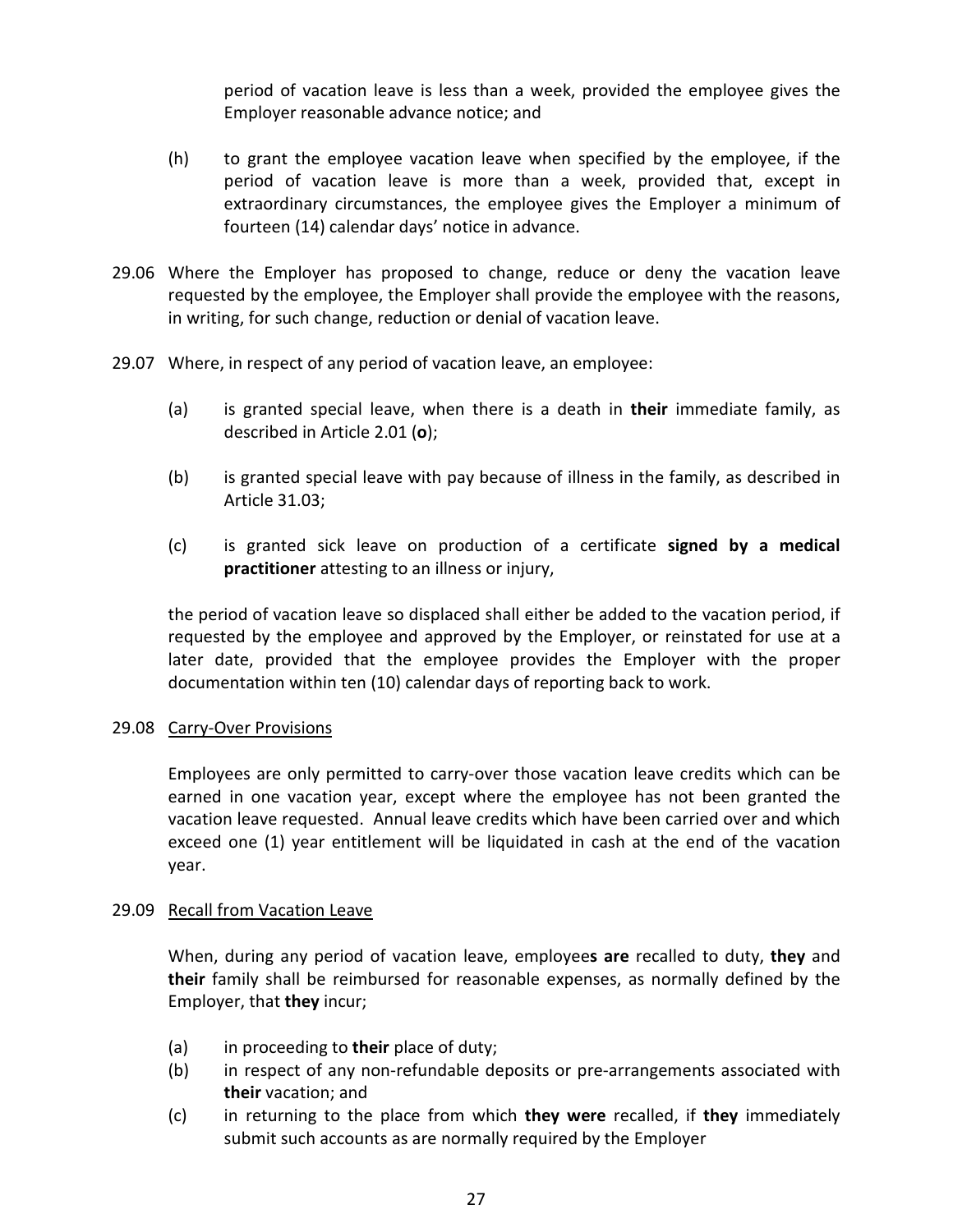- 29.10 **E**mployee**s** shall not be considered as being on vacation leave during any period in respect of which **they are** entitled under Clause 29.08 to be reimbursed for reasonable expenses incurred by **them**.
- 29.11 When the Employer cancels or alters a period of vacation leave for a permanent employee that has previously been approved in writing, the Employer shall reimburse the employee and **their** family for the non-returnable deposits or reservations made by the employee in respect of such leave, subject to the presentation of such documentation as the Employer may require. The employee shall make every reasonable attempt to mitigate any possible loss and shall provide proof of such action to the Employer.
- 29.12 Where a permanent or probationary employee dies or otherwise terminates **their** employment after a period of continuous employment:
	- (a) **the employee or the employee's** estate shall, in lieu of earned but unused vacation leave, be paid an amount equal to the product obtained by multiplying the number of hours of earned but unused vacation leave by the hourly rate of pay applicable to the employee's permanent position, immediately prior to the termination of employment.
	- (b) the Employer shall grant the employee any vacation leave earned but not used before the employment is terminated by lay-off if the employee so requests because of a requirement to meet the minimum service requirements for severance pay.
- 29.13 The Vacation Travel Allowance consists of two components:
	- (i) All permanent employees shall receive a monthly vacation travel allowance of three hundred and thirty-three dollars and thirty-three cents (\$333.33) for each calendar month for which salary is earned for at least eighty (80) hours.
	- (ii) All permanent employees are entitled to a Vacation Travel Allowance annually in the amount of eleven hundred dollars (\$1,100.00) after completing two (2) years of continuous service. The first Vacation Travel Allowance shall be paid on the employee's second anniversary date. The Employer will pay out the portion of the Vacation Travel Allowance earned from the second anniversary date to December 31<sup>st</sup> of that same year at the rate of ninety-one dollars and sixty-seven cents (\$91.67) for each month subject to:
		- a) an employee having worked eighty (80) hours in each month; and
		- b) an employee having worked twenty-four (24) consecutive months.

The Vacation Travel Allowance in subsequent years shall be paid by the end of each calendar year.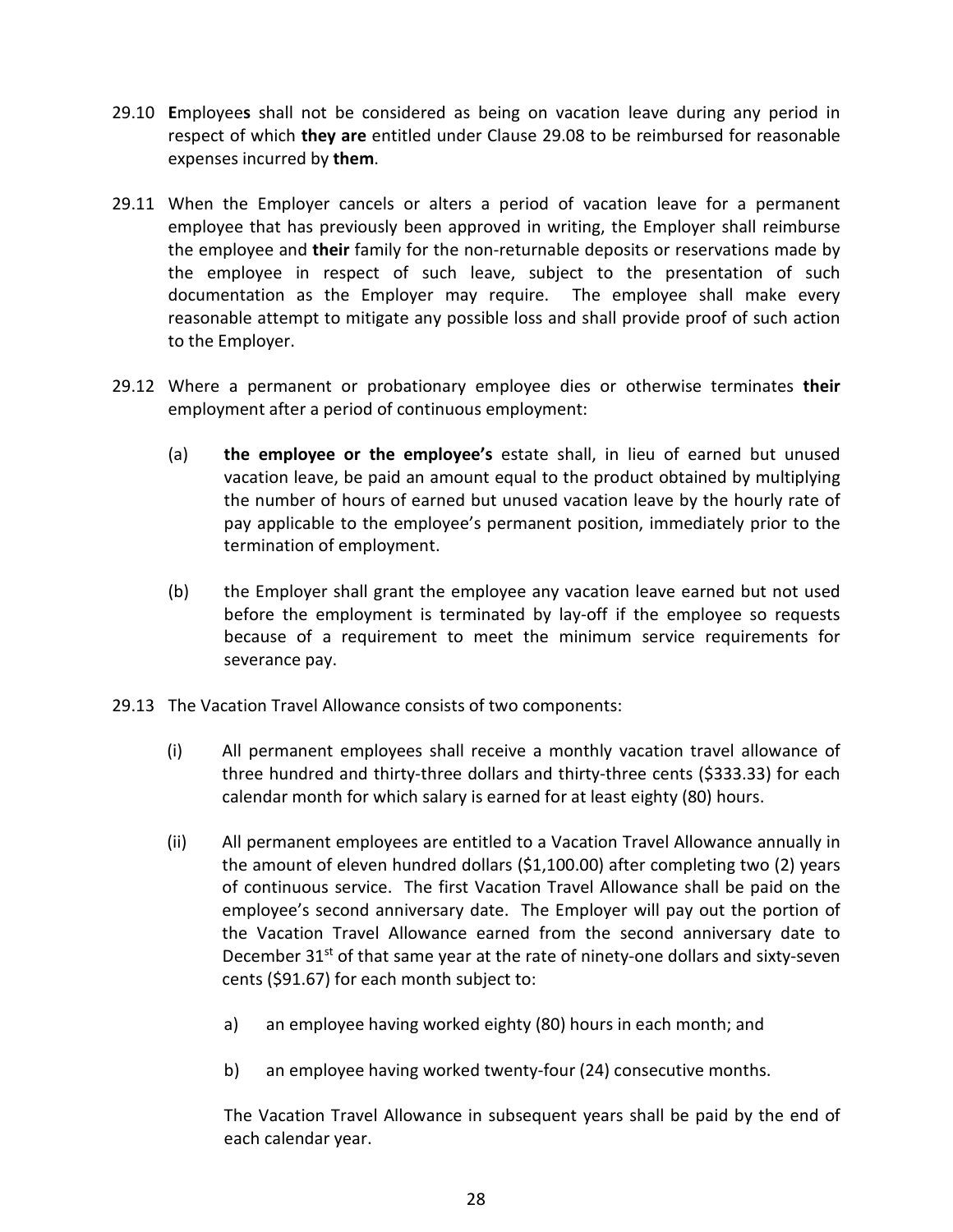- (iii) When an employee who is eligible to receive a Vacation Travel Allowance described in Article 29.13 (ii) terminates, the Vacation Travel Allowance will be prorated in the amount of ninety-one dollars and sixty-seven cents (\$91.67) per month for each completed month of service in which eighty (80) hours are worked, the months to be accumulated from the last payment of Vacation Travel Allowance.
- (iv) It is agreed and understood the above shall apply only to those employees entitled to receive the Vacation Travel Allowance pursuant to the current Collective Agreement.

#### 29.14 Vacation Travel Time

**E**mployee**s** shall **be eligible to** receive thirty-two (32) hours leave with pay each vacation year for the purpose of travel when taking **their** annual vacation**. Employees may use travel days in increments of eight (8) hours, up to thirty-two (32) hours, at any one time,** provided **they** liquidate at least forty (40) hours of vacation leave**, taken consecutively each time they use travel days**. These travel days are not be accumulated from year to year unless the employee is prohibited by the Employer from taking vacation in any vacation year.

For employees hired part way through the year, this shall be pro-rated in the first year based on the number of months they have worked and providing this exceeds six months of employment. In the first year, if an employee has not completed the probationary period, there shall be no vacation travel days allotted and, as such, no carry over of vacation travel days. For employee**s** to carry over **their** travel days, **they**  must apply to the Senior Administrative Officer or designate to have the days carried over and in doing so, show that **they were** operationally unable to take vacation at any time throughout the vacation year.

#### ARTICLE 30 – SICK LEAVE

All sick leave will be taken in hours on the basis of the Employee's regularly scheduled hours of work for the day the leave is taken.

- 30.01 **P**ermanent employee**s** shall earn sick leave credits at the rate of ten (10) hours for each calendar month for which **they** earn pay for at least eighty (80) hours.
- 30.02 Sick leave accumulated by a permanent employee prior to the signing of this agreement shall remain as a credit to the permanent employee.
- 30.03 **(a)** Provided that the necessary credits have been accumulated, permanent employees shall receive one hundred (100%) percent of their straight-time rate of pay for each hour of illness or injury.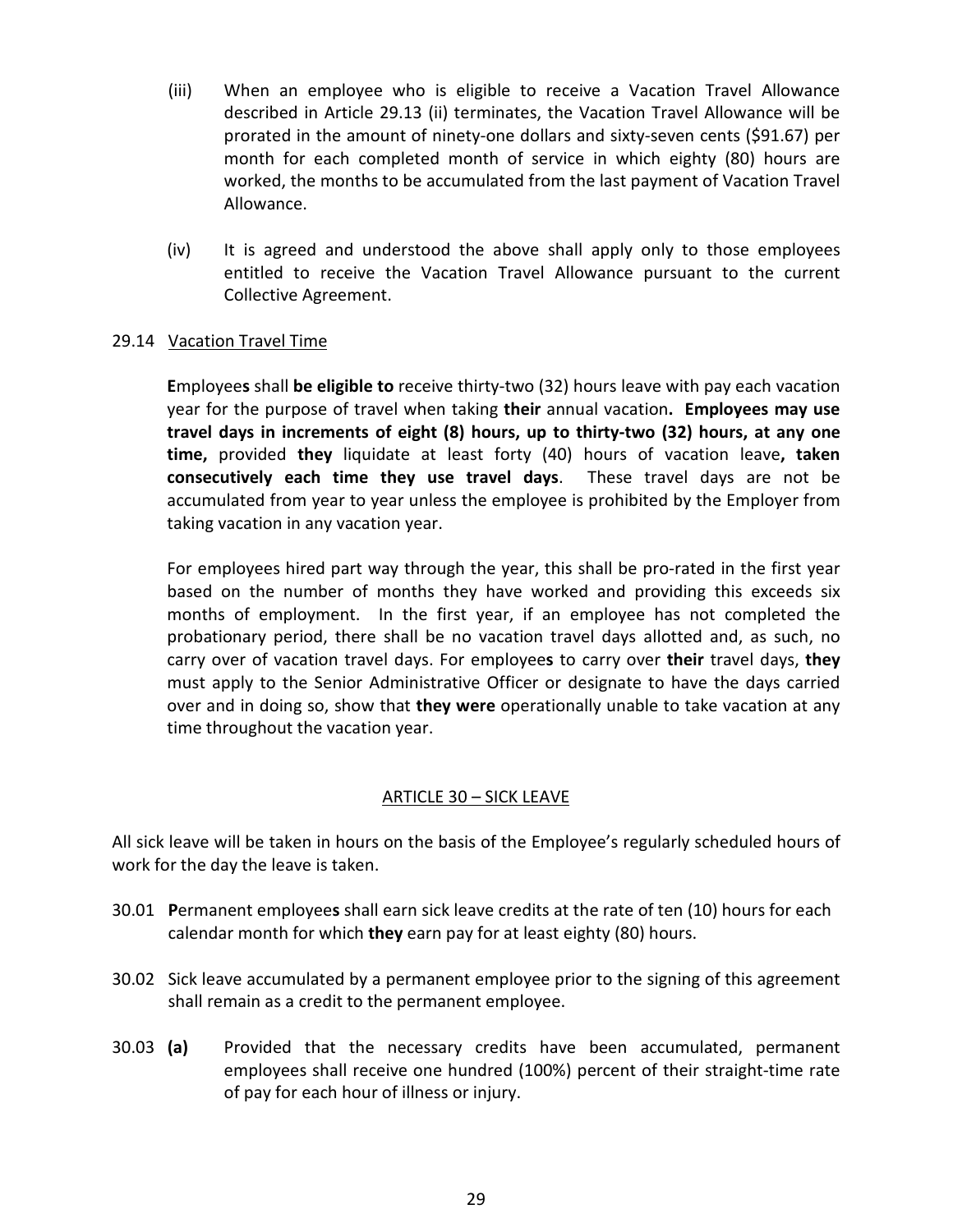- **(b)** In the event that the period of illness or injury exceeds three (3) working shifts, or in the event that the Employer determines that there is a reasonable or demonstrated basis for doing so, the employee shall provide the Employer with a certificate signed by a medical practitioner **certifying the Employee is unable to report to work for the period of leave requested**.
- 30.04 The actual number of hours missed on account of illness or injury shall be charged as sick leave to the employee's credits.
- 30.05 **E**mployee**s are** not eligible for sick leave with pay during any period in which **they are** on leave of absence or under suspension.
- 30.06 (a) Where a permanent employee has insufficient or no credits to cover the granting of sick leave with pay under the provision of Article 30.03, at the discretion of the Employer, **the employee** shall be granted sick leave credits in advance to a limit of one hundred and twenty (120) hours, which shall be charged against future credits earned.
	- (b) Where a permanent employee has no sick leave credits to cover the granting of sick leave with pay under the provisions of Articles 30.03 or 30.08; and
		- (i) the employee has not been advanced sick leave credits under Article 30.06 (a) or
		- (ii) sick leave credits have been advanced to the employee under Article 30.06 (a) and those advanced credits have been exhausted;

the Employer shall apply any accumulated vacation leave and/or accumulated overtime lieu time (under Article 22.05) for the employee's period of sick leave, unless the employee requests to have sick leave without pay.

- 30.07 Sick leave earned under Article 30.01 and not used by an employee shall be accumulated from year to year.
- 30.08 (a) A permanent employee may receive up to eighty (80) hours sick leave with pay when a spouse, dependent member of the family or a relative permanently residing in the employee's household becomes terminally ill provided that a certificate **signed by a medical practitioner** attesting to such illness is delivered to **the** Department Head. Such leave shall not be unreasonably denied.
	- (b) A permanent employee may receive up to fifty-six (56) hours sick leave when a member of the permanent employee's immediate family, who does not reside with the employee, becomes terminally ill and the employee is required to attend to the immediate family member, provided that a certificate **signed by a medical practitioner** attesting to the illness being terminal is delivered to the Employer. In the event that the employee must travel to attend to the immediate family member, the employee is entitled to additional sick leave to a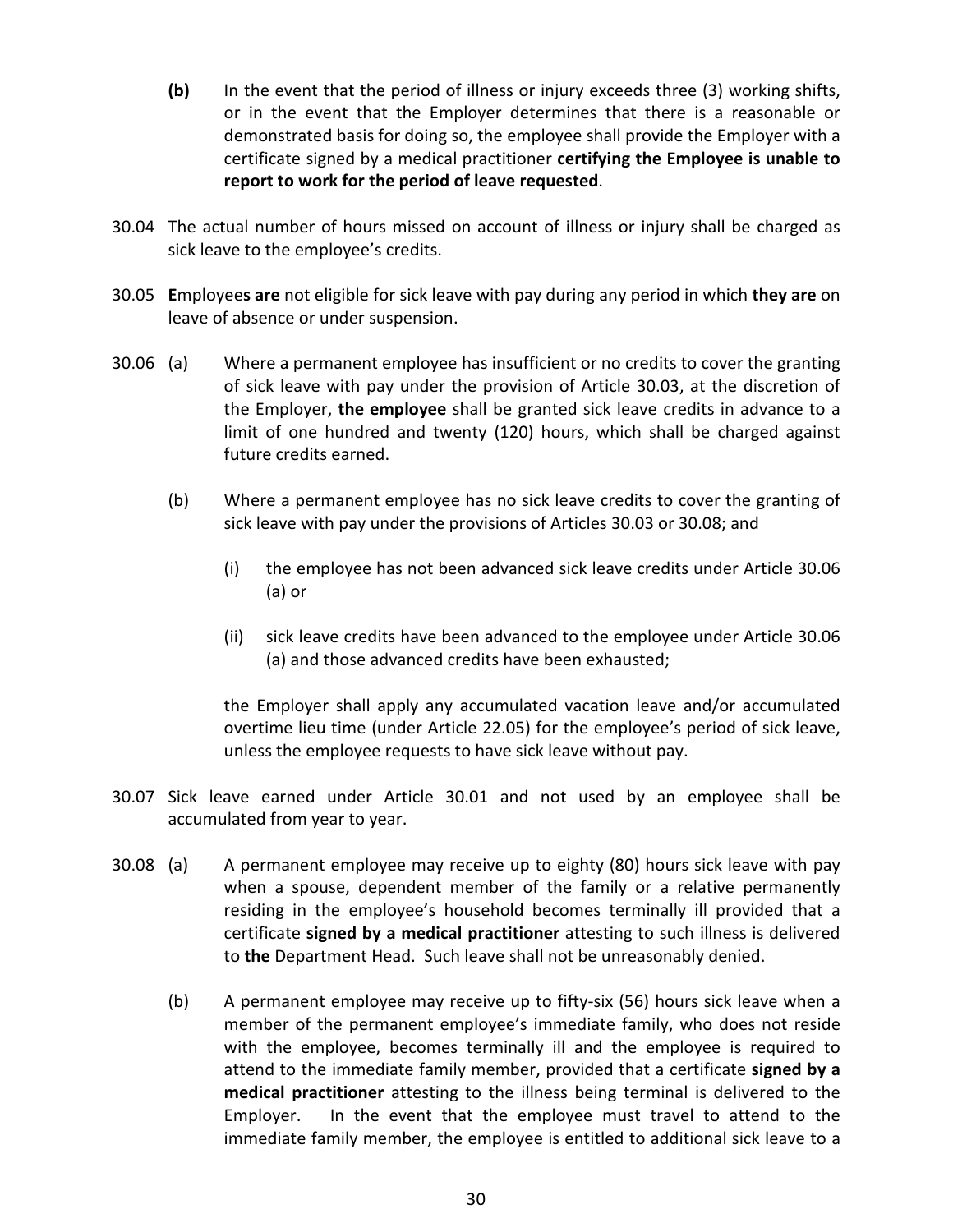maximum of twenty-four (24) hours for travel. A permanent employee may only be entitled to sick leave under this Clause once for each member of the employee's immediate family. Such leave shall not be unreasonably denied.

30.09 Employees shall apply for long term disability benefits as soon as they are eligible to do so. Denial of such benefits shall not affect rights under this article. The employer shall notify the employee of such eligibility.

#### ARTICLE 31 – SPECIAL LEAVE

All special leave will be taken in hours on the basis of the Employee's regularly scheduled hours of work for the day the leave is taken.

#### 31.01 Marriage Leave

After the completion of one year's continuous employment, a permanent employee who gives the Employer at least twenty-eight (28) calendar days' notice shall be granted Special Leave, with pay for a period of up to forty (40) hours for the purpose of getting married.

#### 31.02 Bereavement Leave

- (a) Where a member of a permanent employee's immediate family dies, or a permanent employee's foster child dies, **the employee** shall be entitled to leave with pay for a period of up to sixty-four (64) hours. **Such leave may be broken into two parts and taken on separate days.**
- (b) An employee is entitled to leave with pay, up to a maximum of one (1) working shift, in the event of the death of the employee's son-in-law, daughter-in-law, brother-in-law, sister-in-law**, aunt, uncle, niece or nephew**. In the event the employee must travel to attend the funeral or memorial service, the employee is entitled to leave with pay to a maximum of twenty-four (24) additional hours for travel.
- (c) Upon the request of the employer, the employee shall provide the employer with proof of death where the death occurs outside of Yellowknife.

#### 31.03 Illness in the Family

A permanent employee may receive up to fifty-six (56) hours of leave with pay per year when a spouse (including common-law), dependent member of the family or a relative permanently residing in the employee's household or with whom the employee permanently resides becomes ill, provided that a certificate **signed by a medical practitioner** attesting to such illness is delivered to the Senior Administrative officer. A medical note is not required in the case of a dependent child. Such leave shall not be unreasonably denied.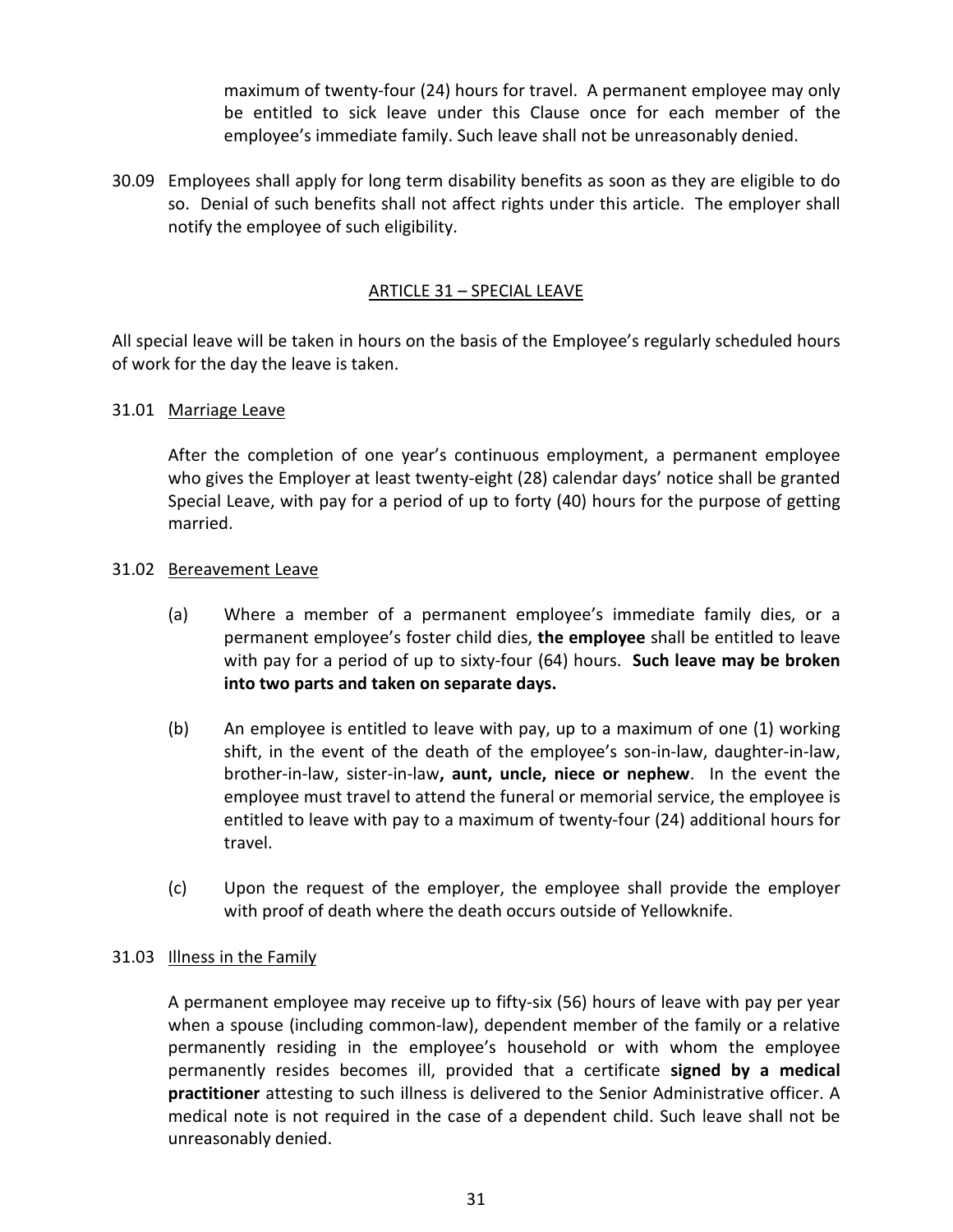#### 31.04 Leave for Birth or Adoption

An employee shall be granted special leave with pay up to a maximum of two (2) working shifts on the occasion of the birth or adoption of **a** child. This leave may be divided into two parts and taken on separate days.

#### ARTICLE 32 – OTHER TYPES OF LEAVE

All other types of leave will be taken in hours on the basis of the Employee's regularly scheduled hours of work for the day the leave is taken.

#### 32.01 Court Leave

Leave with pay shall be granted to every employee who is required to attend jury selection or to serve on a jury or by subpoena or summons attend as a witness in any proceeding held as authorized by law, provided that any fee received for loss of wages shall be reimbursed to the Employer.

#### 32.02 Injury-on-Duty Leave

**P**ermanent employee**s** shall be granted Injury-on-Duty leave with pay for such reasonable periods as may be determined by the Employer, where it is determined by the Workers Safety & Compensation Commission that **the employees are** unable to perform **their** duties because of:

- (a) personal injury accidentally received in the performance of **their** duties and not caused by the employee**s'** willful misconduct;
- (b) sickness, resulting from the nature of **their** employment; or
- (c) over-exposure to radioactivity or other hazardous conditions in the course of **their** employment.

if the employee**s** agree to pay the Employer any amount received by **them** for loss of wages in settlement of any claim **they** may have in respect of such injury or sickness.

#### 32.03 Maternity Leave

(a) An employee who is pregnant shall be granted seventeen (17) consecutive weeks maternity leave without pay commencing at any time during the seventeen (17) week period immediately preceding the expected date of delivery, provided that the employee gives the Employer written notice at least four (4) weeks before the day on which the employee expects to commence her leave.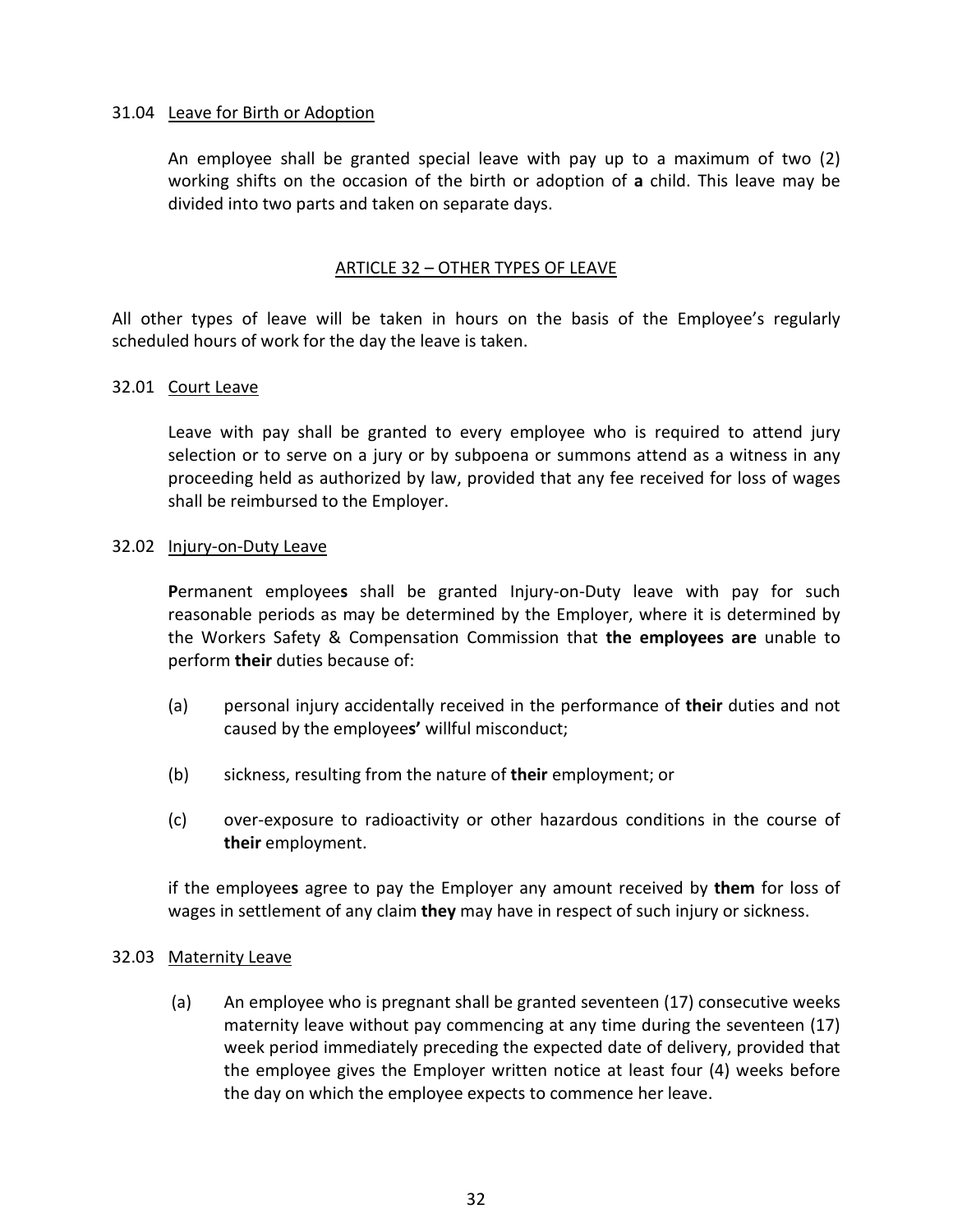- (b) The Employer may:
	- (i) upon written request from the employee, defer the commencement of maternity leave without pay of an employee or terminate it earlier than seventeen (17) weeks after the date of the termination of her pregnancy;
	- (ii) upon written request from the employee, grant maternity leave without pay to an employee to commence earlier than seventeen (17) weeks before the expected termination of her pregnancy;
	- (iii) where maternity leave without pay is requested, require an employee to submit a certificate **signed by a medical practitioner** certifying **the expected due date**.
- (c) Upon conclusion of maternity leave without pay, the employee shall be reinstated into the position occupied by her at the time she commenced maternity leave, or in a comparable position with not less than the same wages and benefits, and her employment after the termination of maternity leave shall be deemed to be continuous with employment before the commencement of that leave.
- (d) If an employee elects to maintain coverage for any Group Benefit Plans under Article 33 and/or the Pension Plan under Article 37, the Employer will pay the Employer's portions of those benefits that are cost shared with employees.
- (e) An employee who has been continuously employed for six (6) months, who has applied for maternity leave, and who provides the Employer with proof that she is in receipt of Employment Insurance benefits shall be entitled to a maternity leave allowance.
- (f) Maternity leave allowance payments will consist of:
	- (i) For **the first** week, ninety-three (93%) percent of the employee's weekly rate of pay;
	- **(ii) F**or **a period of** up to an additional fifteen (15) weeks, **during which the employee receives Employment Insurance Maternity Benefits,** payment**s** equal to the difference between ninety-three (93%) percent of the employee's weekly rate of pay and the amount of Employment Insurance **Maternity B**enefits being received by the employee.
	- **(iii) Where the Employee has received Employment Insurance Maternity Benefits for fifteen (15) weeks and thereafter remains on maternity leave without pay, they are eligible to receive a payment equivalent to ninetythree (93%) percent of their weekly rate of pay for a period of one (1) week.**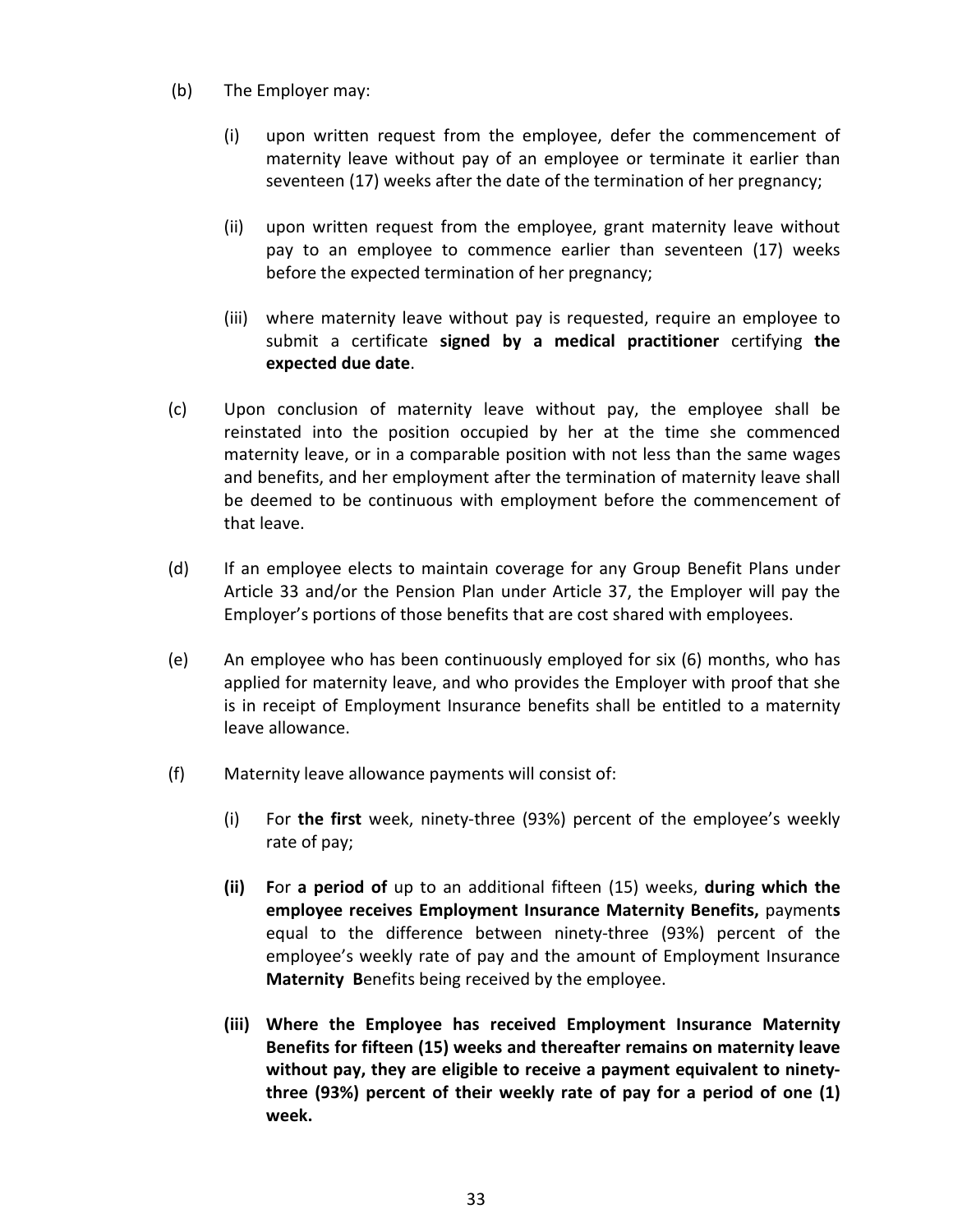- **(iv) In the period during which the Employee is in receipt of maternity leave allowance,** the Employee shall also be entitled to the Housing and Vacation Travel Allowance**.**
- **(v)** Where an employee becomes eligible for a pay increase or an economic increase in the period in which the employee was in receipt of maternity leave allowance, the payments shall be adjusted accordingly.
- (g) An employee receiving maternity leave allowance payments shall sign a certificate stating that she will return to work and remain in the Employer's employ for a period of a least six (6) months after the expiry of her maternity leave, and that she will return to work immediately following the expiry of her maternity leave, unless this date is modified with the Employer's consent.
- (h) Should the employee fail to return to work in accordance with Article 32.03 (g), except by reason of death, disability or lay off, the employee recognizes that she is indebted to the Employer for the total amount of maternity leave allowances. Should the employee not remain in the Employer's employ for a period of at least six (6) months following the expiry of her maternity leave, the employee recognizes that she is indebted to the Employer for a prorated portion of her maternity leave allowance, based upon the number of months she has remained in the Employer's employ.

#### 32.04 Parental Leave without Pay

- (a) Where an employee has or will have the actual care and custody of **the employee's** newborn child; or where an employee commences proceedings to adopt a child who is below the age of majority or obtains an order for the adoption of a child who is below the age of majority; and where in any case the child had not previously been residing with the employee, the employee shall **have the option of either Standard or Extended P**arental **L**eave without pay provided the Employee gives the Employer written notice at least four (4) weeks before the day on which the Employee expects to commence **the** leave**, except where due to unforeseen circumstances, such notice is not possible**. **Employee leave options are as follows:**
	- **(i) Standard Parental Leave: for a single period of up to thirty-seven (37) consecutive weeks,** to be taken during the fifty-two (52) week period**, or fifty-seven (57) week period where the employee is eligible for EI Sharing Benefits,** immediately following the day the child is born, or in the case of adoption, within the fifty-two (52) week period**, or fifty-seven (57) week period where the employee is eligible for EI Sharing Benefits,**  from the date the child comes into the employee's care and custody**; or**
	- **(ii) Extended Parental Leave: for a single period of up to sixty-three (63) consecutive weeks, to be taken during the seventy-eight (78) week period, or eighty-six (86) week period where the employee is eligible for**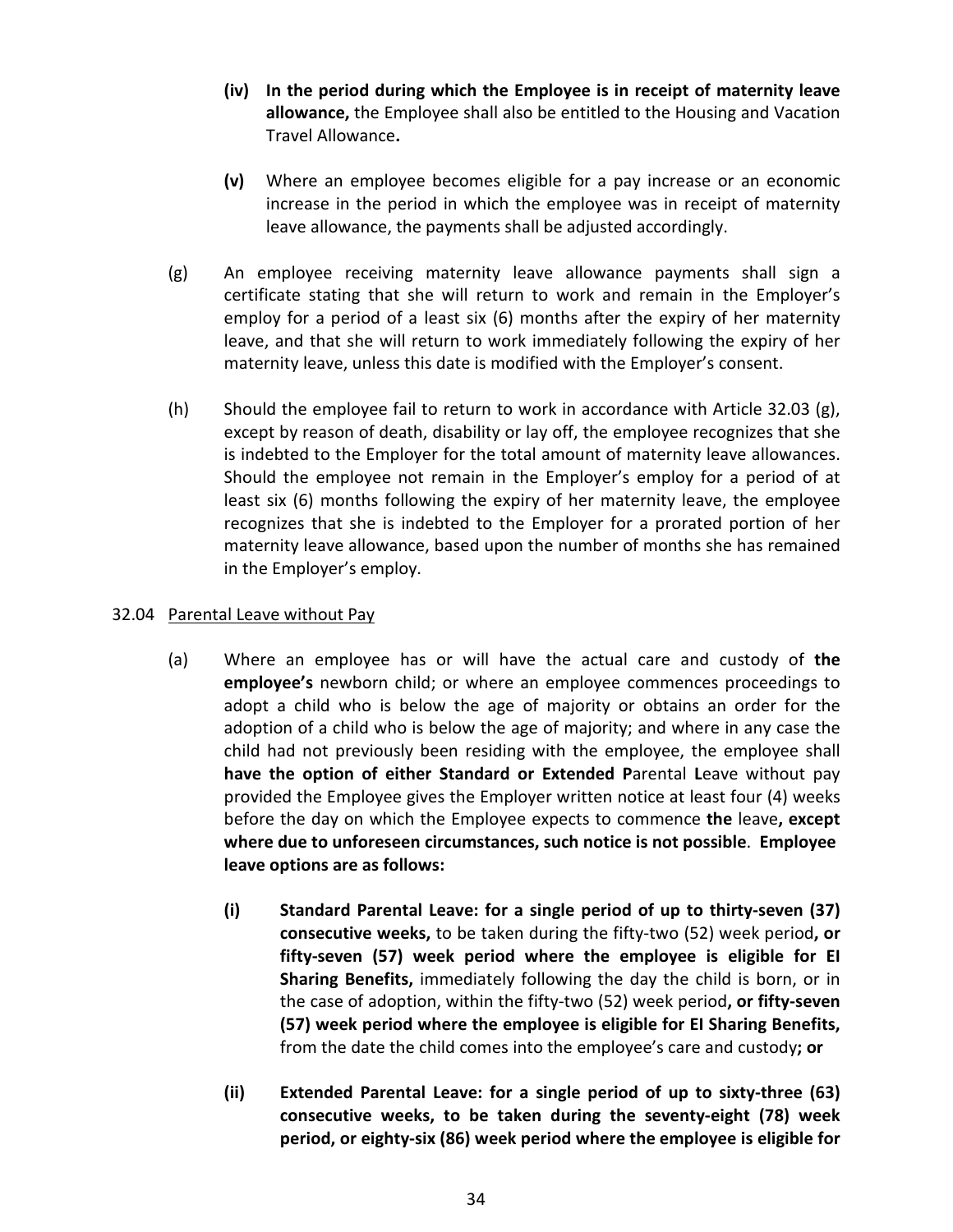**EI Sharing Benefits, immediately following the day the child is born, or in the case of adoption, within the seventy-eight (78) week period, or eighty-six (86) week period where the employee is eligible for EI Sharing Benefits, from the date the child comes into the employee's care and custody.**

- **(b) An employee's election of either Standard or Extended Parental Leave is irrevocable; however, an employee may, with the Employer's consent, return to work prior to the expiry of parental leave without pay.**
- (**c**) Employment after the termination of parental leave shall be deemed to be continuous with employment before the commencement of that leave.
- (**d**) Parental leave utilized by an employee-couple **shall not exceed a total of thirtyseven (37) weeks for Standard Parental Leave, and sixty-three (63) weeks for Extended Parental Leave,** for both employees combined. **Where an employeecouple is eligible for the Employment Insurance (EI) Sharing Benefits, the total for Standard Parental Leave shall be forty-two (42) weeks and the total for Extended Parental Leave shall be seventy-one (71) weeks for both employees combined.**
- **(e)** Parental leave taken by an employee-couple in conjunction with maternity leave shall not exceed **a total of** fifty-two (52) weeks **for Standard Parental Leave, and seventy-eight (78) weeks for Extended Parental Leave,** for both employees combined. **Where the employees are eligible for the EI Sharing Benefit, the total for Standard Parental Leave shall be fifty-seven (57) weeks and the total for Extended Parental Leave shall be eighty-six (86) weeks for both employees combined.**
- **(f)** Parental leave taken by an employee in conjunction with maternity leave shall be be taken immediately after the termination of the maternity leave and the duration of both periods of leave shall not exceed fifty-two (52) weeks of leave **for Standard Parental Leave, and seventy-eight (78) weeks of leave for Extended Parental Leave**.
- **(g)** If an employee elects to maintain coverage for any Group Benefit Plans under Article 33 and/or the Pension Plan under Article 37, the Employer will pay the Employer's portions of those benefits that are cost shared with employees.
- **(h)** An employee who:
	- (i) has been continuously employed for six (6) months;
	- (ii) has applied for parental leave without pay; and
	- (iii) provides the Employer with proof that **they are** in receipt of Employment Insurance benefits;

shall be entitled to a parental leave allowance.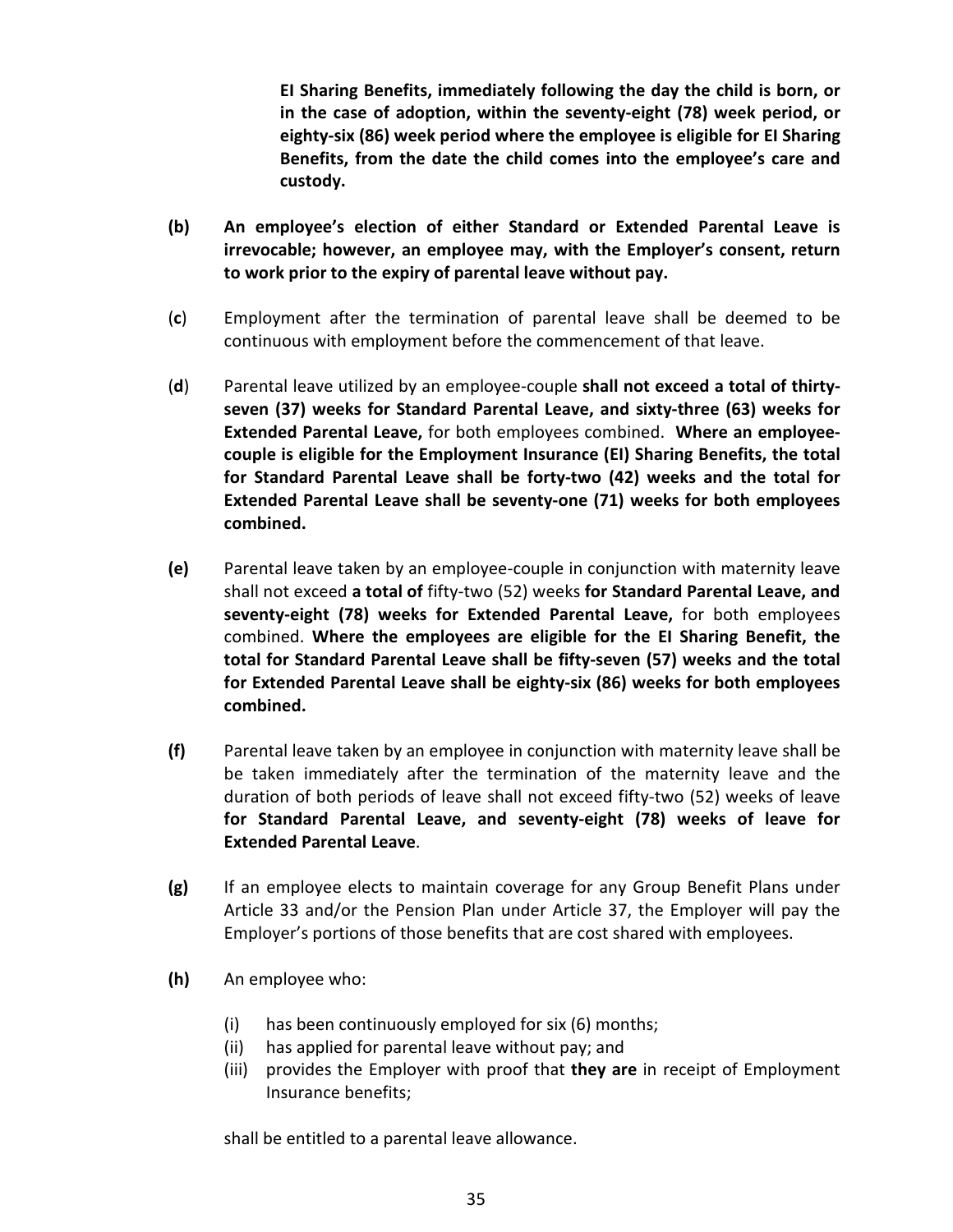- **(i)** Parental leave allowance payments will consist of:
	- (i) Where there is a waiting period under Employment Insurance benefits for the first week, ninety-three (93%) percent of the employee's weekly rate of pay. Following that, the employee will receive for up to an additional ten (10) weeks, a payment equal to the difference between ninety-three (93%) percent of the employee's weekly rate of pay and the amount of Employment Insurance **Parental B**enefits the employee **is entitled to under Standard Parental Benefits**. **For the last week, where the employee has received the full ten (10) weeks of Employment Insurance Parental Benefits and thereafter remains on leave without pay, a payment equal to ninety-three (93%) of the employee's weekly rate of pay, less any monies earned during that period, unless the employee has already received the one (1) week of allowance in Article 32.03(f)(iii) for the same child.** During this period the employee shall also be entitled to the monthly housing and vacation travel allowances.
	- (ii) Where there is no waiting period under Employment Insurance benefits, the Employee will receive for up to twelve (12) weeks, a payment equal to the difference between ninety-three (93%) percent of the employee's weekly rate of pay and the amount of Employment Insurance benefits **the employee is entitled to under Standard Parental Benefits.** During this period, the Employee shall also be entitled to the monthly housing and vacation travel allowances.
	- **(iii)** Where an employee becomes eligible for a pay increase or an economic increase in the period in which the employee was in receipt of parental leave allowance, the payments shall be adjusted accordingly.
	- **(iv) Where the employee elects to receive Extended Parental Employment Insurance Benefits, there shall be no increase in the amount of parental leave allowance payments. The employee shall be entitled to the same Standard Parental Leave allowance payments that the employee would be entitled to had the employee received Standard Parental Employment Insurance Benefits set out in Clauses 32.04(i)(i).**
- (**j**) An employee receiving parental leave allowance payments shall sign a certificate stating that **they** will return to work and remain in the Employer's employ for a period of at least six (6) months after the expiry of **their** parental leave, and that **they** will return to work immediately following the expiry of **their** parental leave, unless this date is modified with the Employer's consent.
- (**k**) Should the employee fail to return to work in accordance with Article 32.04 (**j**), except by reason of death, disability or lay off, the employee recognizes that **they are** indebted to the Employer for the total amount of parental leave allowance. Should the employee not remain in the Employer's employ for a period of at least six (6) months following the expiry of **the** parental leave, the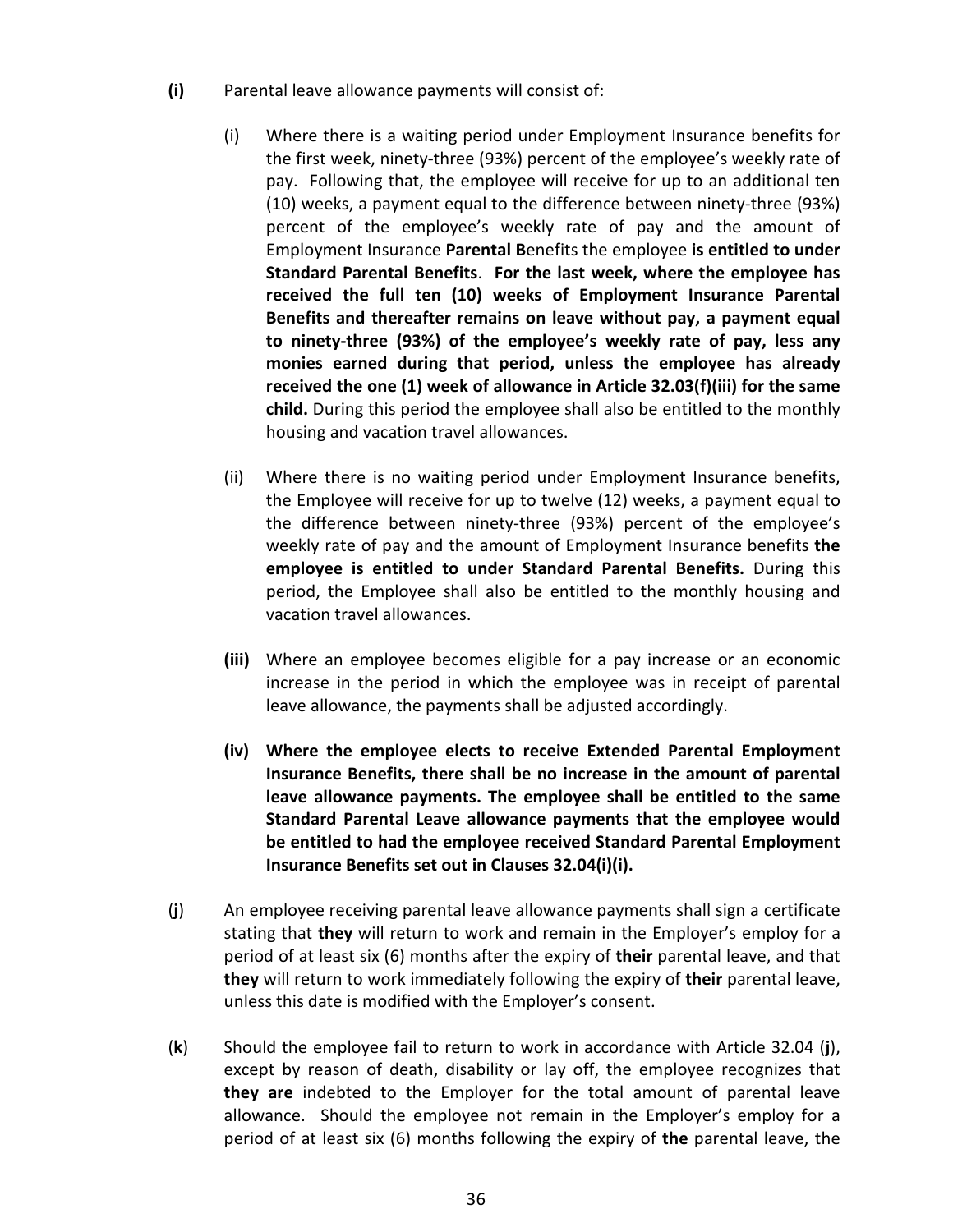employee recognizes that **they are** indebted to the Employer for a prorated portion of **their** parental leave allowance, based upon the number of months **they** remained in the Employer's employ.

#### 32.05 Compassionate Care Leave Without Pay

- (a) For the purposes of this Article, the definition of family member means the employee's:
	- (i) spouse, including common-law spouse;
	- (ii) child or a child of the employee's spouse;
	- (iii) parent or spouse of the parent; and
	- (iv) any other person who is defined as a family member **pursuant to the**  *Employment Standards Act* **of the Northwest Territories for the purpose of compassionate leave.**
- (b) An employee shall be granted up to **twenty-seven (27)** weeks of compassionate care leave without pay to provide care and support to a gravely ill family member if the Employer is provided with a certificate from a qualified medical practitioner stating that the family member has a serious medical condition with a significant risk of death within twenty-six (26) weeks.

The period of Compassionate Care Leave shall begin with the earlier of the date the employee commences leave or the date the medical certificate is issued, and shall end on the Saturday in the earliest of the **fifty-second (52nd)** week after the leave begins or the week the family member dies.

A certificate from a medical practitioner, such as a nurse practitioner, is acceptable when the gravely ill family member is in a geographic location where treatment by a medical doctor is limited or not accessible, and a medical doctor has authorized the other medical practitioner to treat the ill family member.

Compassionate care leave may be taken in separate periods but each period must be of not less than one week's duration.

- (c) An employee who intends to request compassionate care leave shall make every effort to provide reasonable notice to the Employer and shall, except in exceptional circumstances, provide advance notice to the Employer.
- (d) Leave granted under this Article shall be counted for the calculation of continuous employment.
- (e) If an employee on Compassionate Care Leave elects to maintain coverage under the Group Benefit Plans under Article 34, the Employer will continue to pay the Employer's share of all benefit premiums.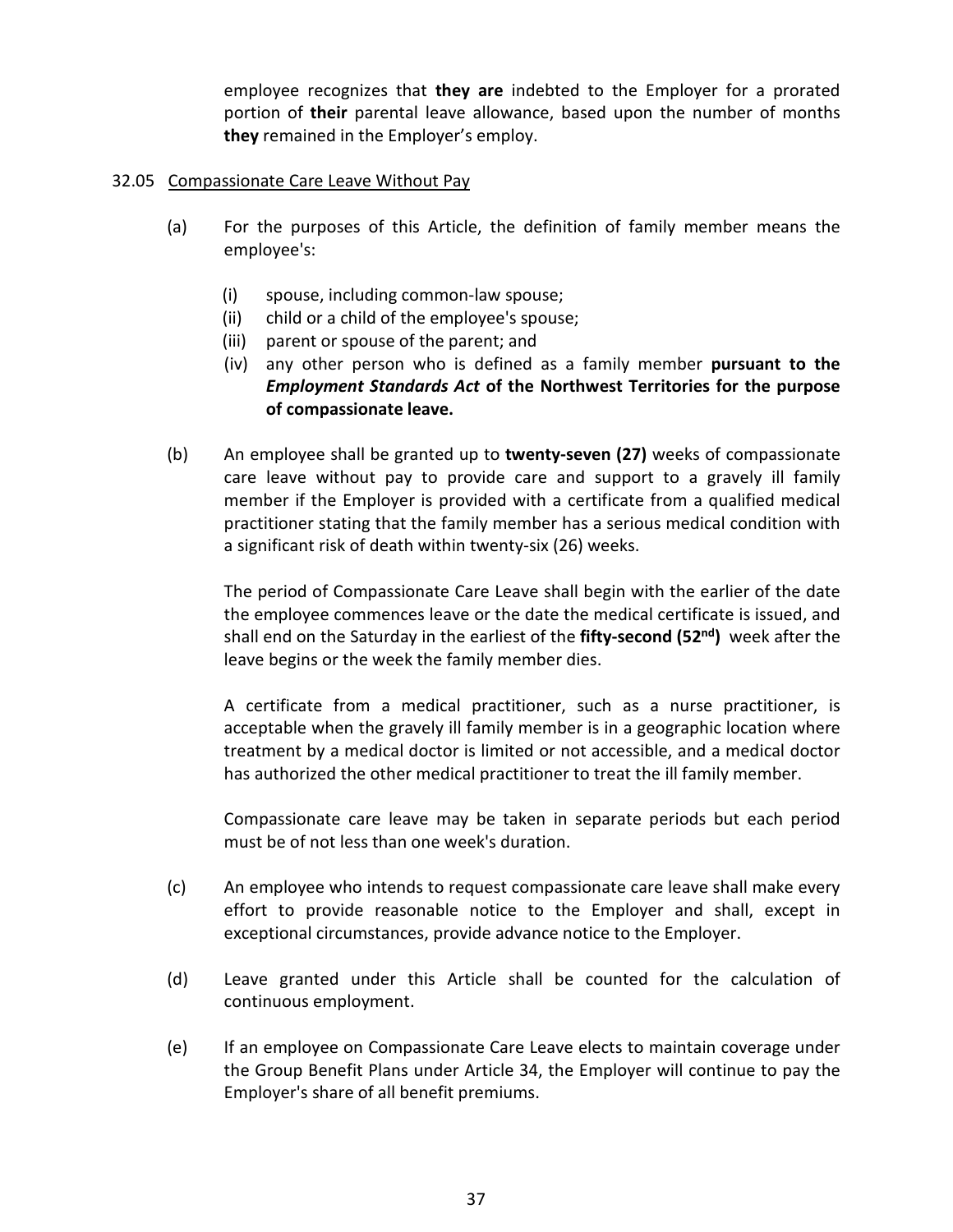(f) Compassionate Care Leave for two or more employees for the same family member shall not exceed **twenty-seven (27)** weeks in total.

#### 32.06 Casual Leave

Employees shall be granted casual leave with pay to a maximum of **four (4) hours** per month, **with** each occurrence **not to exceed** two (2) hours, **and no more than four occurrences per month,** for the following purposes:

#### (a) **Health Care**, Dental and School Appointments

Whenever it is necessary for an employee to attend upon **a medical practitioner for the employee or the employee's dependant**, or **attend** appointments with school authorities, which cannot be scheduled outside of working hours, **they** shall be granted casual leave with pay for these purposes.

The Employer may request confirmation of the appointment in advance.

#### 32.07 Leave With or Without Pay

At its discretion, the Employer may grant leave with or without pay for any purpose.

#### **32.08 Domestic Violence Leave**

- **(a) The Employer recognizes that employees or their dependent child may face situations of violence or abuse in their personal life that may affect their attendance and performance at work.**
- **(b) Employees experiencing domestic violence or employees with a child experiencing domestic violence shall be granted leave with pay up to five (5) days per fiscal year to attend appointments with professionals, legal proceedings, and engage in any other necessary activities to support their health, safety and security.**
- **(c) This leave may be taken as consecutive or single days or as a fraction of a day, with request for approval being sought as soon as is reasonable.**
- **(d) Leave in excess of five (5) days per fiscal year may be granted without pay for the purposes of this Article, up to a maximum of five (5) additional days per fiscal year.**
- **(e) There shall be no carryover of unused Domestic Violence Leave from one fiscal year to the next.**
- **(f) An employee shall not be entitled to Domestic Violence Leave if the domestic violence is committed by the employee***.*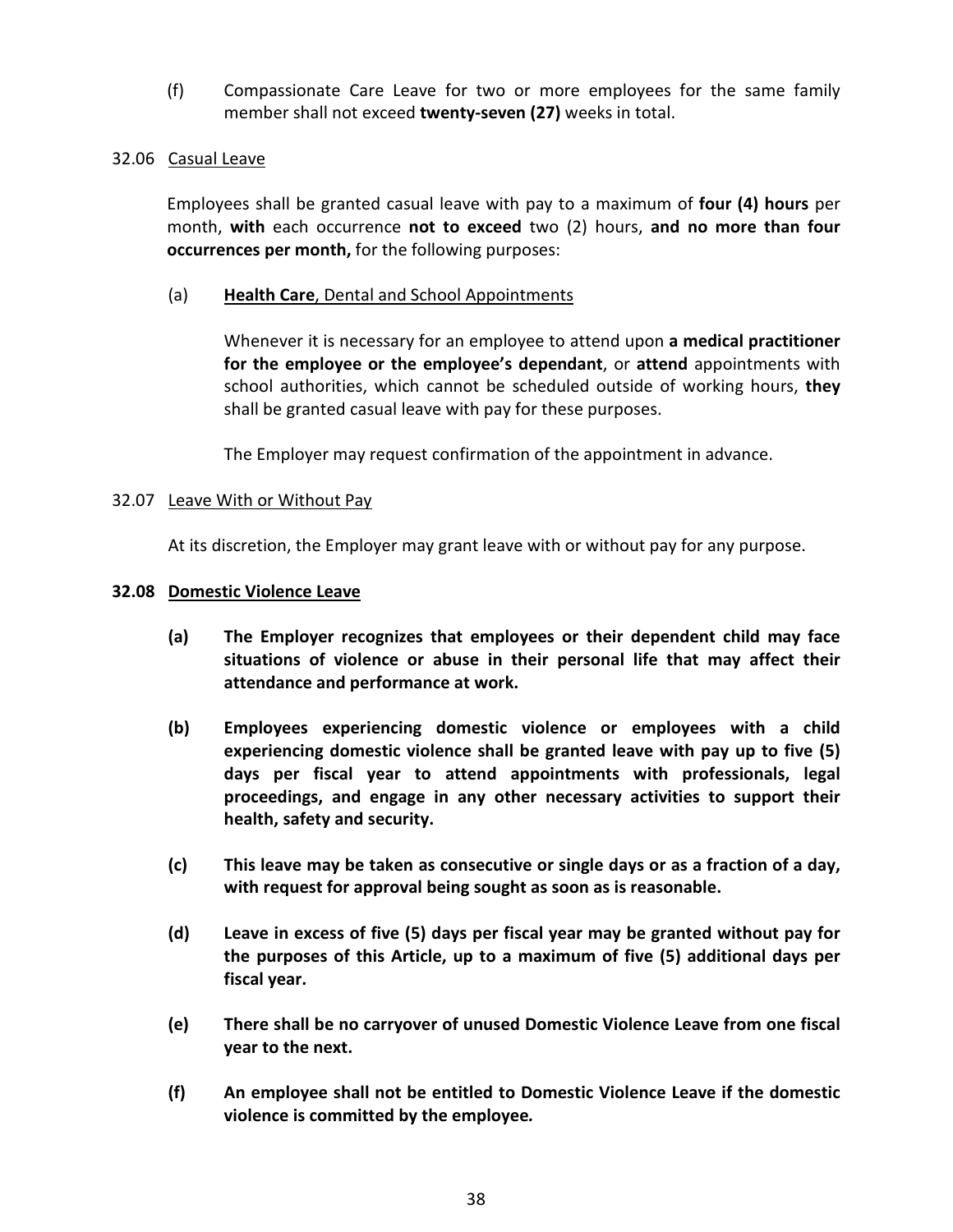#### ARTICLE 33 – GROUP BENEFIT PLANS

#### 33.01 **Group Benefit Plans**

The Public Service Alliance of Canada and the Employer agree on the provisions of a Group Life, Accidental Death, Disease and Dismemberment, and Long Term Disability Insurance Plan. The Plan is to be cost-shared between the Employer and employees with the Employer contributing 50% and the employees contributing 50% of the total cost. The employee's contribution shall be used to pay 100% of the cost of the Long Term Disability premium and secondly to contribute to the cost of the Group Life and Accidental Death, Disease and Dismemberment premiums.

#### 33.02 Extended Health Care Plan

The Employer agrees to continue to provide an Extended Health Care Plan, including prescription drug coverage and vision care coverage for all permanent employees. The plan is to be cost shared between the employer and employees, with the Employer contributing 50% of the premium.

#### 33.03 Dental Plan

The Employer agrees to provide a dental plan. Employees and their dependents will be eligible for coverage following six (6) months of continuous service with the Employer. The employee premiums for dental plan coverage shall be 25% and the Employer premium shall be 75% of the monthly premiums.

#### ARTICLE 34 – HOUSING ALLOWANCE

#### 34.01 Housing Allowance

**P**ermanent employee**s** shall receive a monthly housing allowance of one hundred and sixteen dollars and sixty seven cents (\$116.67) for each calendar month in which the**y** earn pay for at least eighty (80) hours. If a permanent employee chooses not to accept the monthly housing allowance, then **the employee** must so indicate, annually each January, in writing, to the Employer.

#### ARTICLE 35 – EMPLOYEE-OWNED MOTOR VEHICLE

35.01 If employee**s are** required to use **their** own motor vehicle on any Employer business, **they** shall be entitled to a vehicle mileage allowance. **The rate of this allowance shall be no less than the Federal Government kilometer rate for the Northwest Territories, as amended from time to time.**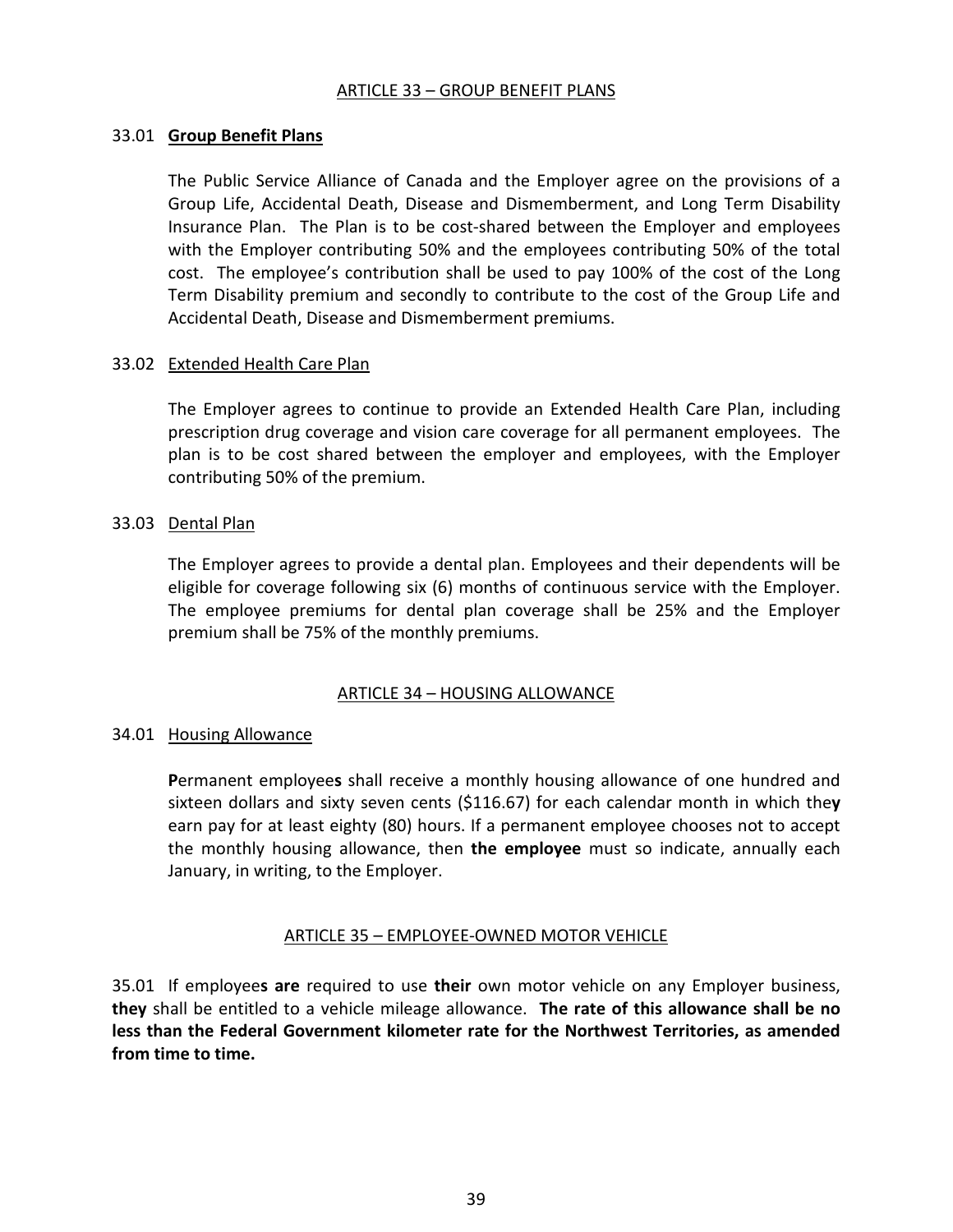#### ARTICLE 36 – DISCIPLINE

- 36.01 The Employer shall only discipline employees for just cause. When an employee is disciplined and any documentation relating to that discipline is placed on the employee's personnel file, such documentation shall be destroyed after two (2) years from the date of disciplinary action, provided that no further disciplinary action has been recorded during this period.
- 36.02 When an employee is required to attend a meeting where discipline is to be applied, or attend any meeting with two or more representatives of the Employer which may give rise to discipline, the Employee is entitled to have, at **their** request, a representative of the Union present. The Employee will be provided with 24 hours' notice of this meeting.

#### ARTICLE 37 –PENSION PLAN

37.01 All new employees hired shall participate in the Northern Employees Benefits Services (NEBS) Pension Plan. The NEBS Pension Plan Administrator is responsible for making all determinations under the plan including determinations with respect to contributions, eligibility and entitlements to benefits.

#### ARTICLE 38 - SEXUAL HARASSMENT

- 38.01 The City of Yellowknife is committed to promoting a work environment which is free from sexual harassment. Every employee has the right to freedom from harassment in the work place because of sex by **the** employer or agent of the employer or by another employee.
- 38.02 Sexual harassment is defined as any conduct, gesture or contact of a sexual nature that:
	- (a) is likely to cause offense or humiliation; or
	- (b) might on reasonable grounds, be perceived by an employee as placing a condition of a sexual nature on employment or on any opportunity for training or promotion.
- 38.03 A grievance under this Article may be initiated at any step of the grievance procedure. A grievance under this Article will be handled with all possible confidentiality and dispatch.
- 38.04 The Employer agrees to **maintain and administer** a **current** harassment in the workplace policy.

#### ARTICLE 39 – LONG JOHN JAMBOREE

39.01 When the employer provides employees in the bargaining unit who are scheduled to work time off with pay to celebrate during the Long John Jamboree, those employees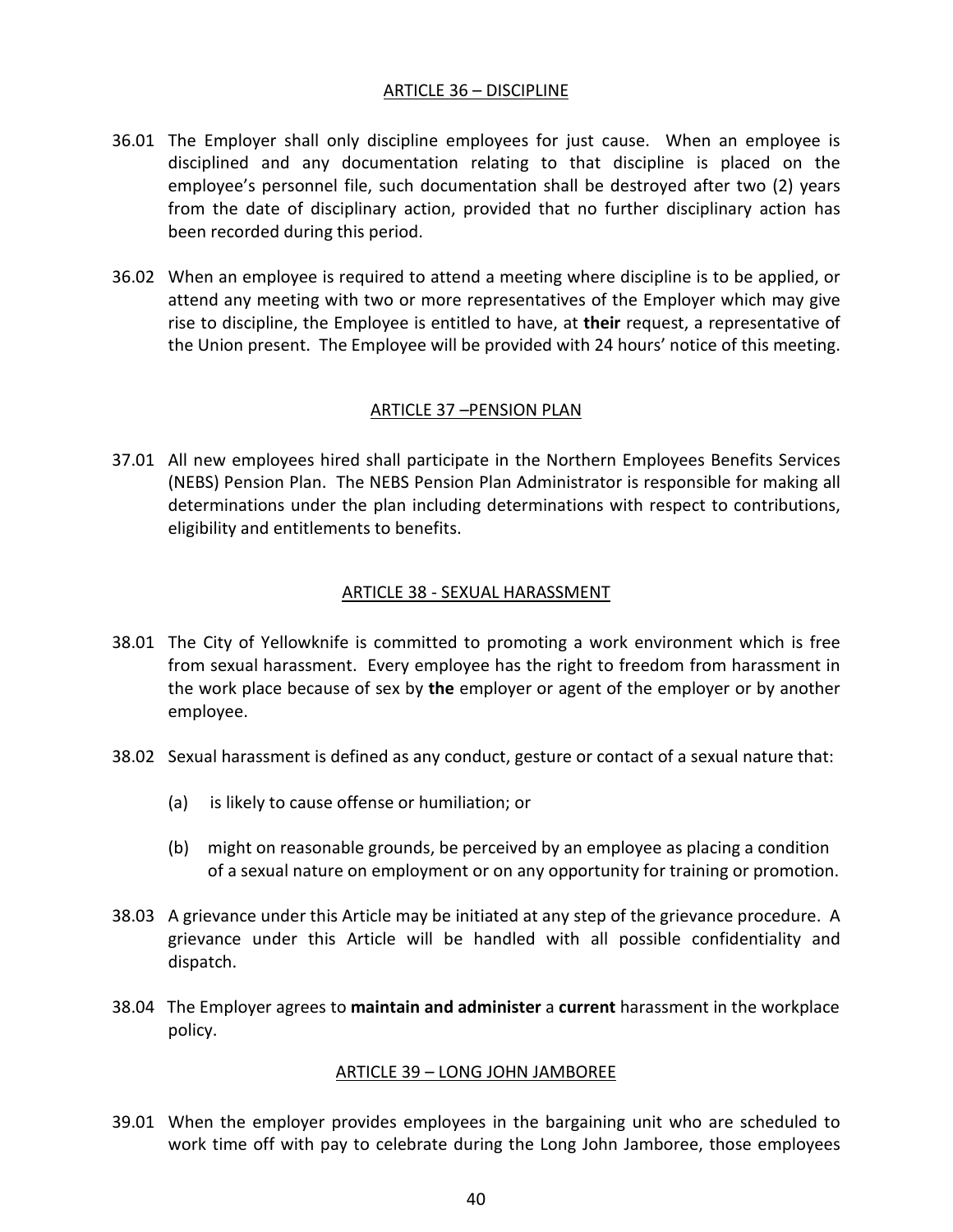who are unable to take advantage of the time off because of operational requirements shall be granted equivalent time off at a time mutually agreed between the employee and his supervisor, or pay in lieu at straight time rates.

#### ARTICLE 40 – FOOTWEAR EXPENSES

40.01 An Employee **who has completed 12 months of continuous employment** shall receive reimbursement to a maximum of \$500 **per calendar year** for an MED Officer I and \$425 **per calendar year** for an MED Officer II **and MED Officer III** for footwear purchased that meets the Employer's uniform standards. This shall be reimbursed to the maximum amount annually upon submission of receipts. **An employee may submit receipts for reimbursement on up to two separate occasions per calendar year.** The Employer will continue to provide snowmobile boots as determined by the Employer.

#### ARTICLE 41 – PARKING ALLOWANCE

41.01 A permanent employee who is required to take an Employer vehicle home and who has an available plug-in to use for the vehicle, shall receive a daily parking allowance of six (\$6.00) dollars for each day **the employee is** designated as being on standby between November  $1<sup>st</sup>$  and March  $31<sup>st</sup>$ . The employee is to indicate this on the timesheet for the applicable pay period.

#### ARTICLE 42 – PART-TIME, TERM AND STUDENT EMPLOYEES

#### 42.01 Term

- **(a)** A term employee means a person employed on a temporary basis for a specific purpose, not exceeding twelve (12) months unless the parties agree otherwise.
- **(b)** An employee on maternity **or parental** leave shall only be replaced by a term employee **and such term employee may be employed for a period of more than twelve (12) months where the length of Parental Leave of combined Maternity and Parental leave exceeds twelve months**.
- **(c)** A term employee shall be entitled to all of the provisions of the Collective Agreement from the first day of employment, subject to length of employment, except for the provisions of the following:

Article 27 – Severance Pay Article 37 – Pension Plan – subject to Plan Administrator rules.

Benefit plan coverage is subject to the terms of the specific plan as determined by the Plan Administrator.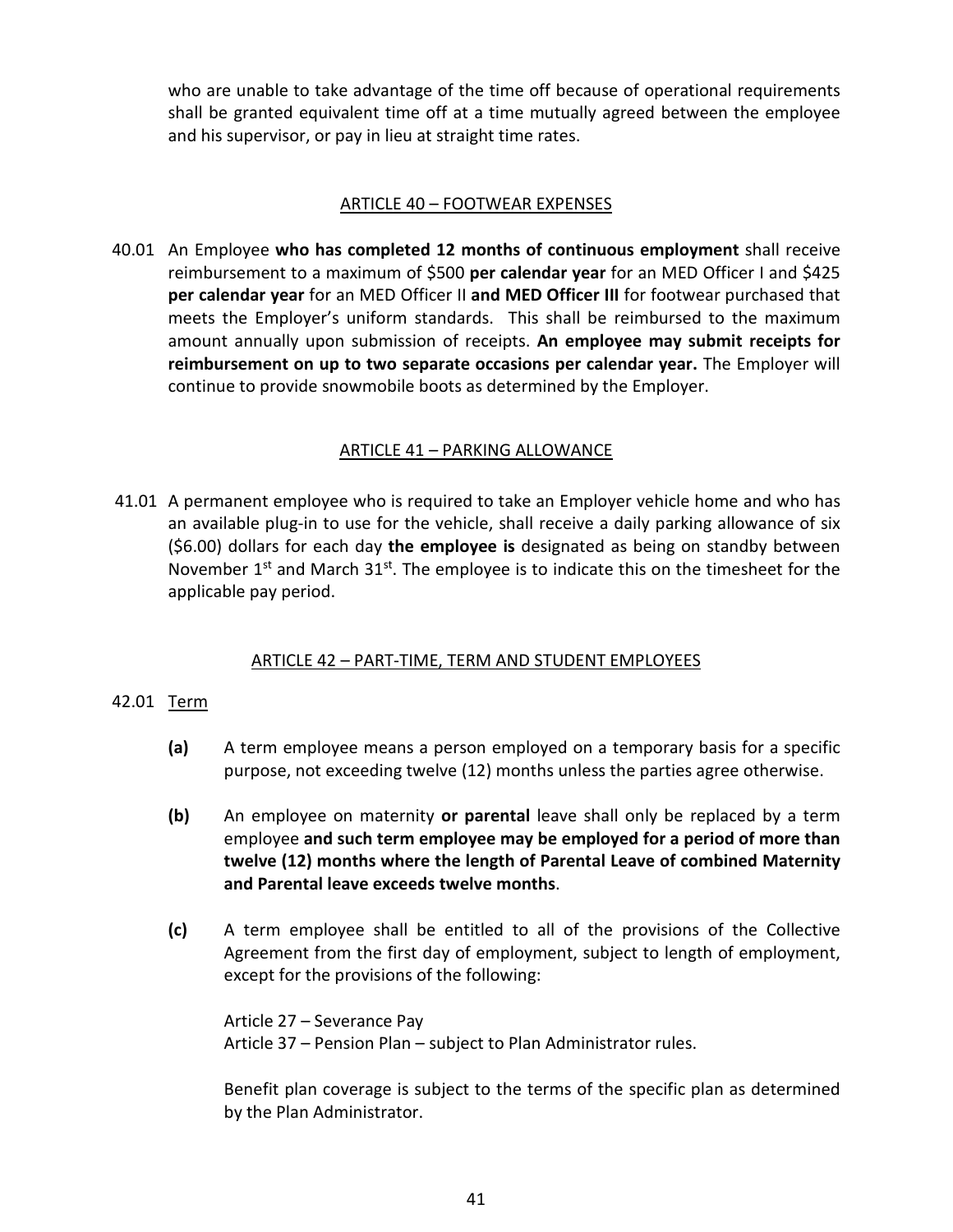- **(d)** Term employees shall have probationary period of six (6) month if their period of employment exceeds six (6) months. **The probationary period will be waived if the employee returns to the same position within twelve (12) months, provided the employee successfully completed the probationary period in the previous term.**
- **(e)** Term employees may not receive vacation leave with pay prior to six (6) months of employment.
- **(f)** If a term employee is subsequently hired into a permanent position, provided **their** employment has not been broken by a period of more than ten (10) consecutive days and provided **the** term was at least six months Article 29.02 shall not apply.
- **(g)** A term employee shall be credited with the period of continuous employment for the purpose of merit pay increments only when subsequent permanent employment is in the same position.

#### 42.02 Permanent Part-Time Employees

Any employee hired on a permanent part-time basis where the hours of work are twenty (20) or more per week but less than forty hours per week, shall be entitled to all the provisions of this Collective Agreement but on a pro-rated basis. All benefits and entitlements are to be pro-rated and reduced to the same proportion that their normal hours of work bear to the normal hours of work of permanent full-time employees.

#### 42.03 Student Employees

- (a) Full-time student employees' terms of employment shall not exceed four (4) months.
- (b) Notwithstanding (a) above, in exceptional or unusual circumstances, a full-time student employee's term of employment may be extended beyond four (4) months by mutual consent between the Employer and the Union.
- (c) A student employee shall be entitled to the provisions of this Collective Agreement except as follows:

Article 15 – Seniority Article 20 – Job Security, Lay-off and Recall to Service Article 27 – Severance Pay Article 28 – Designated Paid Holidays – unless they have worked 30 days in the previous twelve months. Article 29 – Vacation Leave except as follows: A student employee shall receive vacation pay at the rate of four percent (4%) of accumulated earnings upon separation from the Employer.

Article 30 – Sick Leave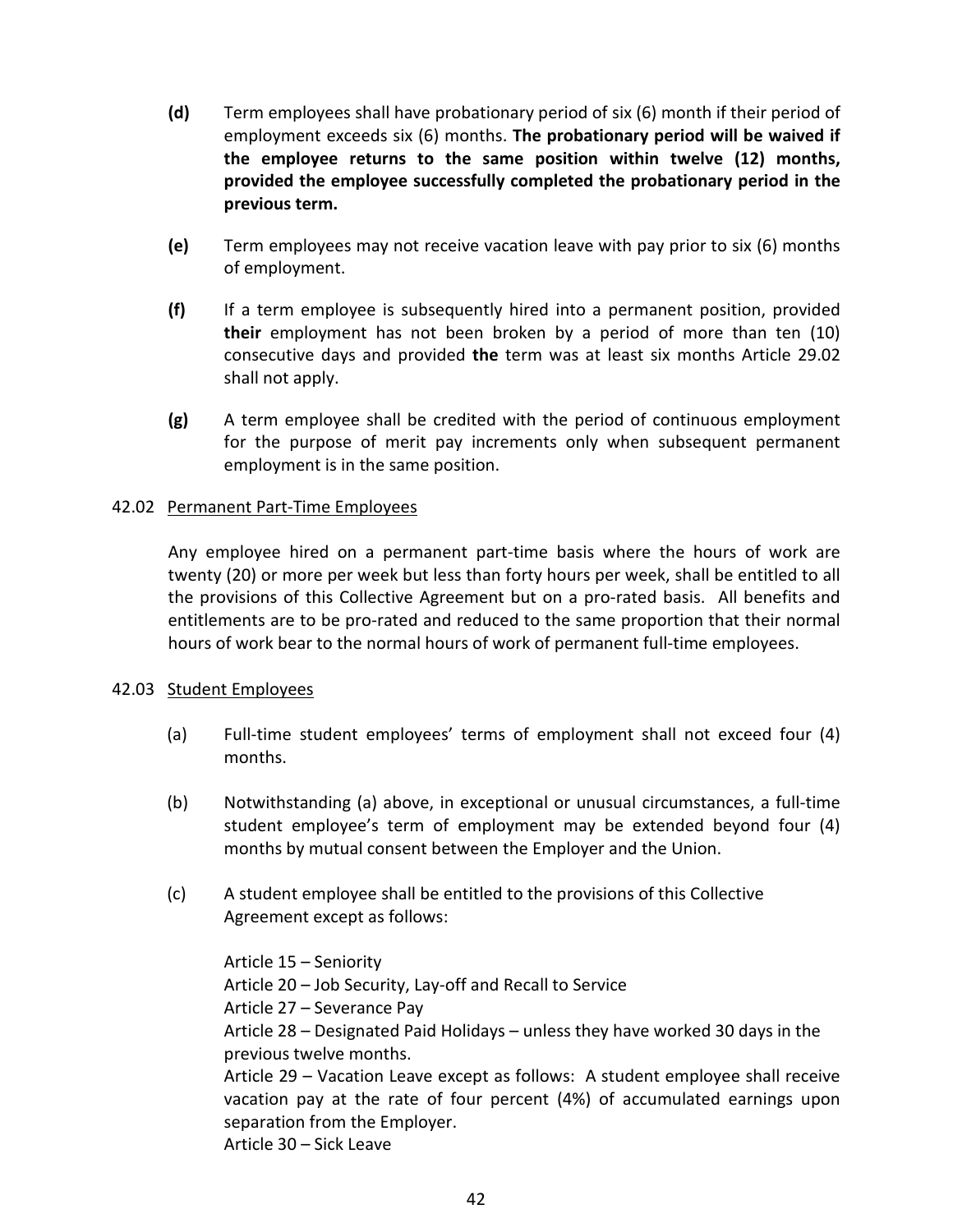Article 31 – Special Leave Article 32 – Other Types of Leave Article 33 – Life, ADD&D, LTD, Extended Health and Dental Insurance Plans Article 34 – Housing Allowance Article 37 – Pension Plan

- (d) Student employees shall be entitled to a maximum of two (2) days leave without pay for the purpose of sick leave during their term of employment.
- (e) A student employee shall be paid at 80% of the B1 rate of whichever classification he is performing.
- **(f) The Employer shall not engage in the systematic release and rehire of student employees into the same position as a means of avoiding the creation of a term position of more than four (4) months or permanent position.**

#### ARTICLE 43 – COOLING OFF PERIOD

43.01 An employee may, within twenty-four (24) hours of resigning, withdraw such resignation. The Employer will not process a resignation until twenty-four (24) hours have elapsed. An employee shall take advantage of this Article only once during the term of the Collective Agreement.

#### ARTICLE 44 - LEGAL AID

44.01 All expenses and costs with respect to any civil or criminal action taken against or in respect of an employee's actions while engaged in **their** lawful duties as an employee will be paid by the Employer.

#### ARTICLE 45 – SOCIAL JUSTICE FUND

45.01 Both the Employer and the Employees in the Bargaining Unit shall contribute one cent (1¢) per hour worked to the PSAC Social Justice Fund. Contributions to the Fund will be made quarterly, in the middle of the month immediately following completion of each fiscal quarter year, and such contributions remitted to the PSAC National Office. Contributions to the Fund are to be utilized strictly for the purposes specified in the Letters Patent of the PSAC Social Justice Fund.

#### ARTICLE 46 - AGREEMENT RE-OPENER

46.01 This Agreement, other than its term, may be amended by mutual consent.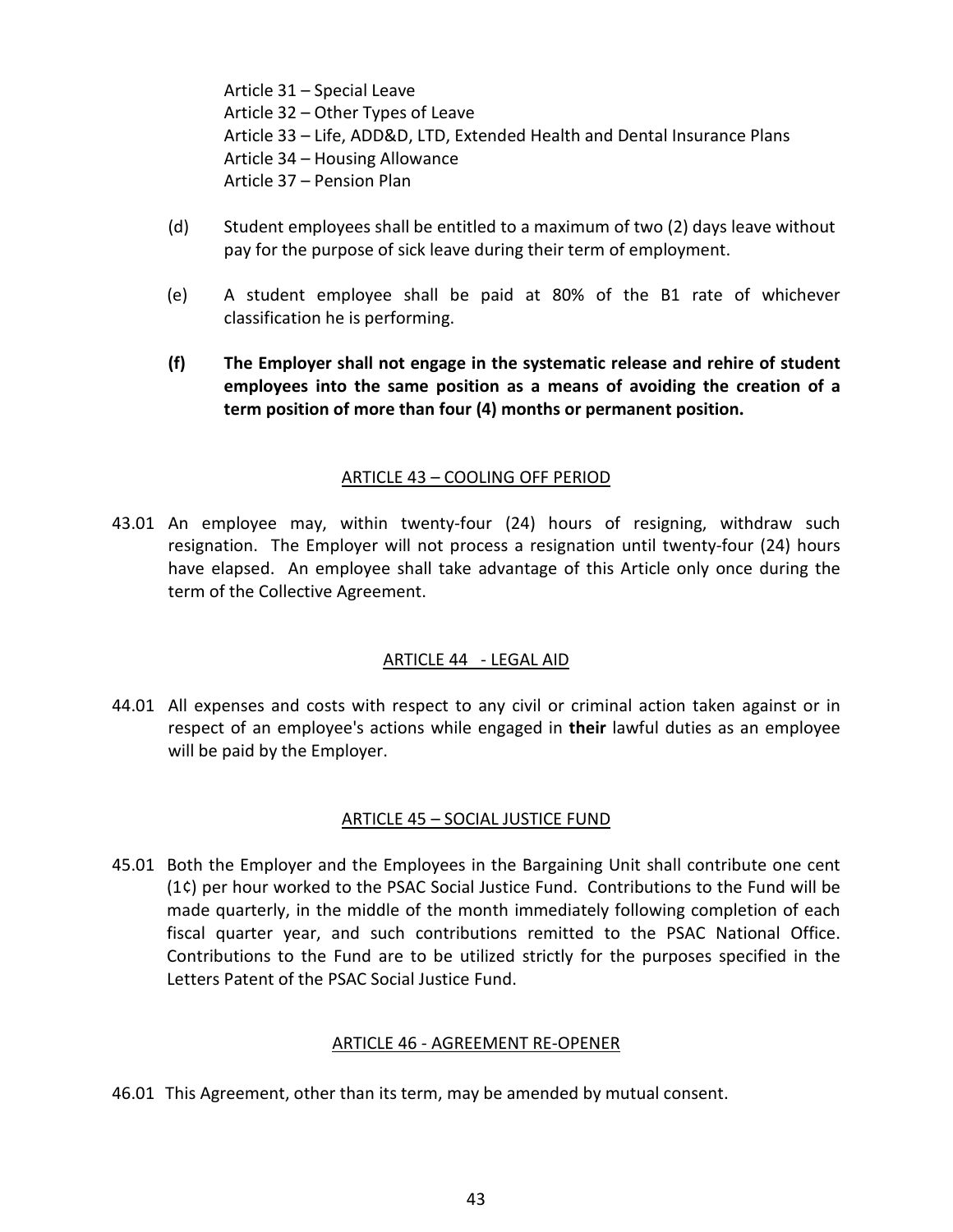#### ARTICLE 47 - DURATION AND RENEWAL

- 47.01 (a) The term of this Agreement shall be from January 1, **2020**, to December 31, **2023**.
	- (b) The salary schedules shall take effect from the dates specified in the schedules.
	- (c) All other provisions of this Agreement take effect on the date of ratification, unless another date is expressly stated.
- 47.02 Either party may, by written notice, no more than one hundred and twenty (120) calendar days prior to the expiry date of this Agreement, require the other party to commence bargaining for the purpose of renewing or revising the Agreement or entering into a new Agreement in accordance with the *Canada Labour Code*.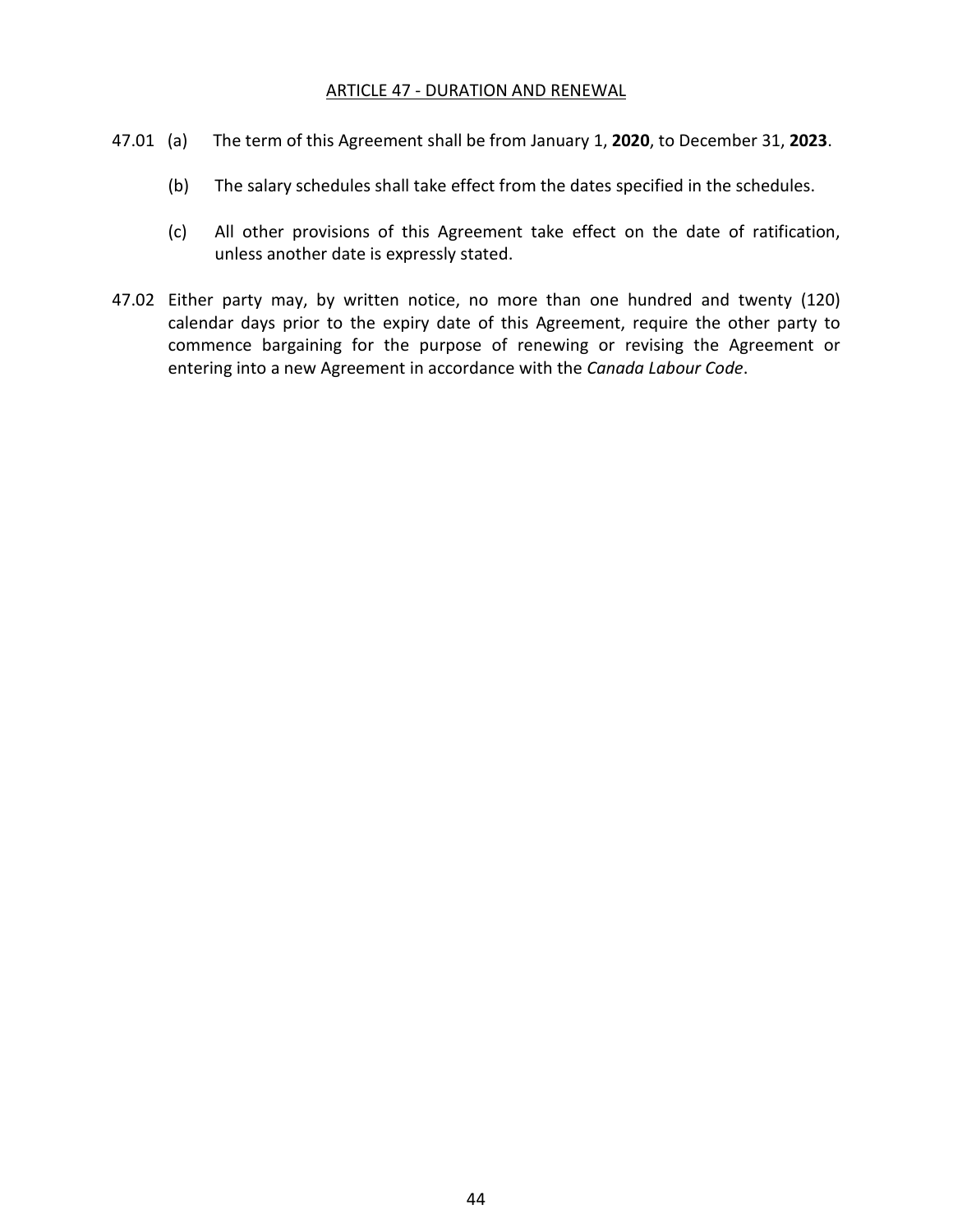Signed at Yellowknife, Northwest Territories this 17<sup>2</sup> day of Followy, 2021.

FOR THE EMPLOYER:

Marie Couturier

FOR THE UNION:

Jack Bourassa Regional Executive Vice President (North)

CLO

Michelle Thériault, Negotiator

et

Jennifer Hunt-Poitras

Mitchell Roland

Martin Rioux, Negotiator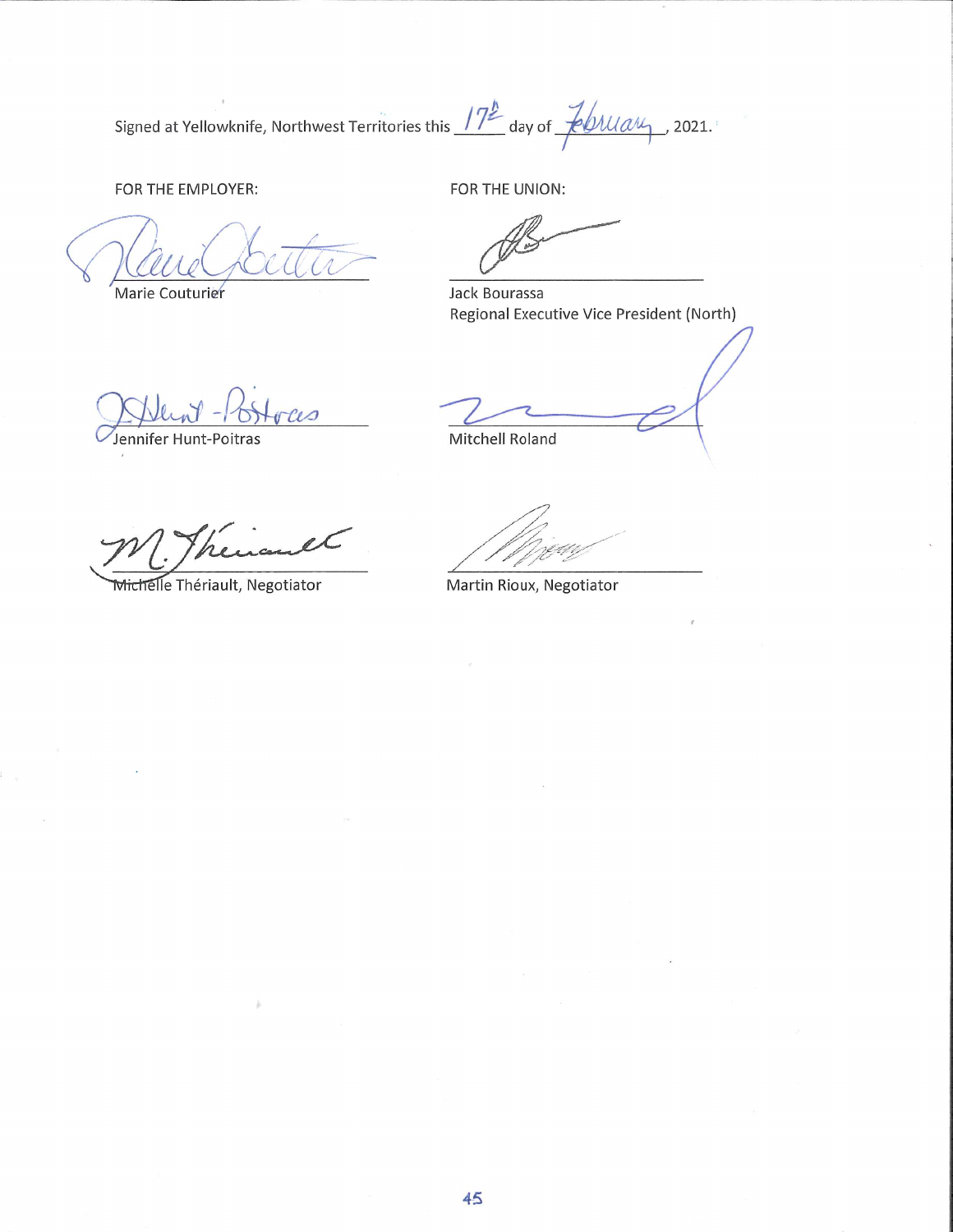#### APPENDIX A

|                                   | Range                 | 2020        | 2021        | 2022        | 2023        |
|-----------------------------------|-----------------------|-------------|-------------|-------------|-------------|
| <b>TEAM LEAD, MED OFFICER III</b> |                       | 2.0%        | 1.75%       | 2.0%        | 2.0%        |
| <b>B1</b>                         | Yearly                | \$76,685.32 | \$78,027.31 | \$79,587.86 | \$81,179.62 |
|                                   | Bi-weekly             | \$2,939.49  | \$2,990.93  | \$3,050.75  | \$3,111.76  |
|                                   | Hourly                | \$36.74     | \$37.39     | \$38.13     | \$38.90     |
| <b>B2</b>                         | Yearly                | \$80,446.59 | \$81,854.41 | \$83,491.50 | \$85,161.33 |
|                                   | Bi-weekly             | \$3,083.66  | \$3,137.63  | \$3,200.38  | \$3,264.39  |
|                                   | Hourly                | \$38.55     | \$39.22     | \$40.00     | \$40.80     |
| B <sub>3</sub>                    | Yearly                | \$84,197.55 | \$85,671.01 | \$87,384.43 | \$89,132.12 |
|                                   | <b>Bi-weekly</b>      | \$3,227.44  | \$3,283.92  | \$3,349.60  | \$3,416.59  |
|                                   | Hourly                | \$40.34     | \$41.05     | \$41.87     | \$42.71     |
| <b>B4</b>                         | Yearly                | \$87,956.73 | \$89,495.97 | \$91,285.89 | \$93,111.61 |
|                                   | Bi-weekly             | \$3,371.54  | \$3,430.54  | \$3,499.15  | \$3,569.14  |
|                                   | Hourly                | \$42.14     | \$42.88     | \$43.74     | \$44.61     |
| <b>B5</b>                         | Yearly                | \$91,724.29 | \$93,329.47 | \$95,196.06 | \$97,099.98 |
|                                   | Bi-weekly             | \$3,515.96  | \$3,577.49  | \$3,649.04  | \$3,722.02  |
|                                   | Hourly                | \$43.95     | \$44.72     | \$45.61     | \$46.53     |
|                                   | Range                 |             |             |             |             |
|                                   | <b>MED OFFICER II</b> | 2.0%        | 1.75%       | 2.0%        | 2.0%        |
| <b>B1</b>                         | Yearly                | \$70,032.26 | \$71,257.82 | \$72,682.98 | \$74,136.64 |
|                                   | Bi-weekly             | \$2,684.46  | \$2,731.44  | \$2,786.07  | \$2,841.79  |
|                                   | Hourly                | \$33.56     | \$34.14     | \$34.83     | \$35.52     |
| <b>B2</b>                         | Yearly                | \$73,467.21 | \$74,752.89 | \$76,247.95 | \$77,772.91 |
|                                   | Bi-weekly             | \$2,816.13  | \$2,865.41  | \$2,922.72  | \$2,981.18  |
|                                   | Hourly                | \$35.20     | \$35.82     | \$36.53     | \$37.26     |
| B <sub>3</sub>                    | Yearly                | \$76,892.74 | \$78,238.36 | \$79,803.13 | \$81,399.19 |
|                                   | Bi-weekly             | \$2,947.44  | \$2,999.02  | \$3,059.00  | \$3,120.18  |
|                                   | Hourly                | \$36.84     | \$37.49     | \$38.24     | \$39.00     |
| <b>B4</b>                         | Yearly                | \$80,325.79 | \$81,731.49 | \$83,366.12 | \$85,033.44 |
|                                   | Bi-weekly             | \$3,079.03  | \$3,132.92  | \$3,195.57  | \$3,259.48  |
|                                   | Hourly                | \$38.49     | \$39.16     | \$39.94     | \$40.74     |
| <b>B5</b>                         | Yearly                | \$83,766.47 | \$85,232.38 | \$86,937.03 | \$88,675.77 |
|                                   | Bi-weekly             | \$3,210.92  | \$3,267.11  | \$3,332.45  | \$3,399.10  |
|                                   | Hourly                | \$40.14     | \$40.84     | \$41.66     | \$42.49     |
|                                   | Range                 |             |             |             |             |
|                                   | <b>MED OFFICER I</b>  | 2.0%        | 1.75%       | 2.0%        | 2.0%        |
| <b>B1</b>                         | Yearly                | \$59,527.41 | \$60,569.14 | \$61,780.52 | \$63,016.13 |
|                                   | Bi-weekly             | \$2,281.79  | \$2,321.72  | \$2,368.16  | \$2,415.52  |
|                                   | Hourly                | \$28.52     | \$29.02     | \$29.60     | \$30.19     |
| <b>B2</b>                         | Yearly                | \$62,447.14 | \$63,539.96 | \$64,810.76 | \$66,106.98 |
|                                   | Bi-weekly             | \$2,393.71  | \$2,435.60  | \$2,484.31  | \$2,534.00  |
|                                   | Hourly                | \$29.92     | \$30.45     | \$31.05     | \$31.67     |
| B <sub>3</sub>                    | Yearly                | \$65,358.80 | \$66,502.58 | \$67,832.63 | \$69,189.28 |
|                                   | Bi-weekly             | \$2,505.32  | \$2,549.16  | \$2,600.15  | \$2,652.15  |
|                                   | Hourly                | \$31.32     | \$31.86     | \$32.50     | \$33.15     |
| <b>B4</b>                         | Yearly                | \$68,276.91 | \$69,471.76 | \$70,861.20 | \$72,278.42 |
|                                   | Bi-weekly             | \$2,617.18  | \$2,662.98  | \$2,716.24  | \$2,770.56  |
|                                   | Hourly                | \$32.71     | \$33.29     | \$33.95     | \$34.63     |
| <b>B5</b>                         | Yearly                | \$71,201.52 | \$72,447.55 | \$73,896.50 | \$75,374.43 |
|                                   | Bi-weekly             | \$2,729.28  | \$2,777.04  | \$2,832.59  | \$2,889.24  |
|                                   | Hourly                | \$34.12     | \$34.71     | \$35.41     | \$36.12     |

Students: Any employee hired as a student will be hired at 80% of the B1 rate, of whichever position **the employee** is performing (Officer II or I) per Article 42.03.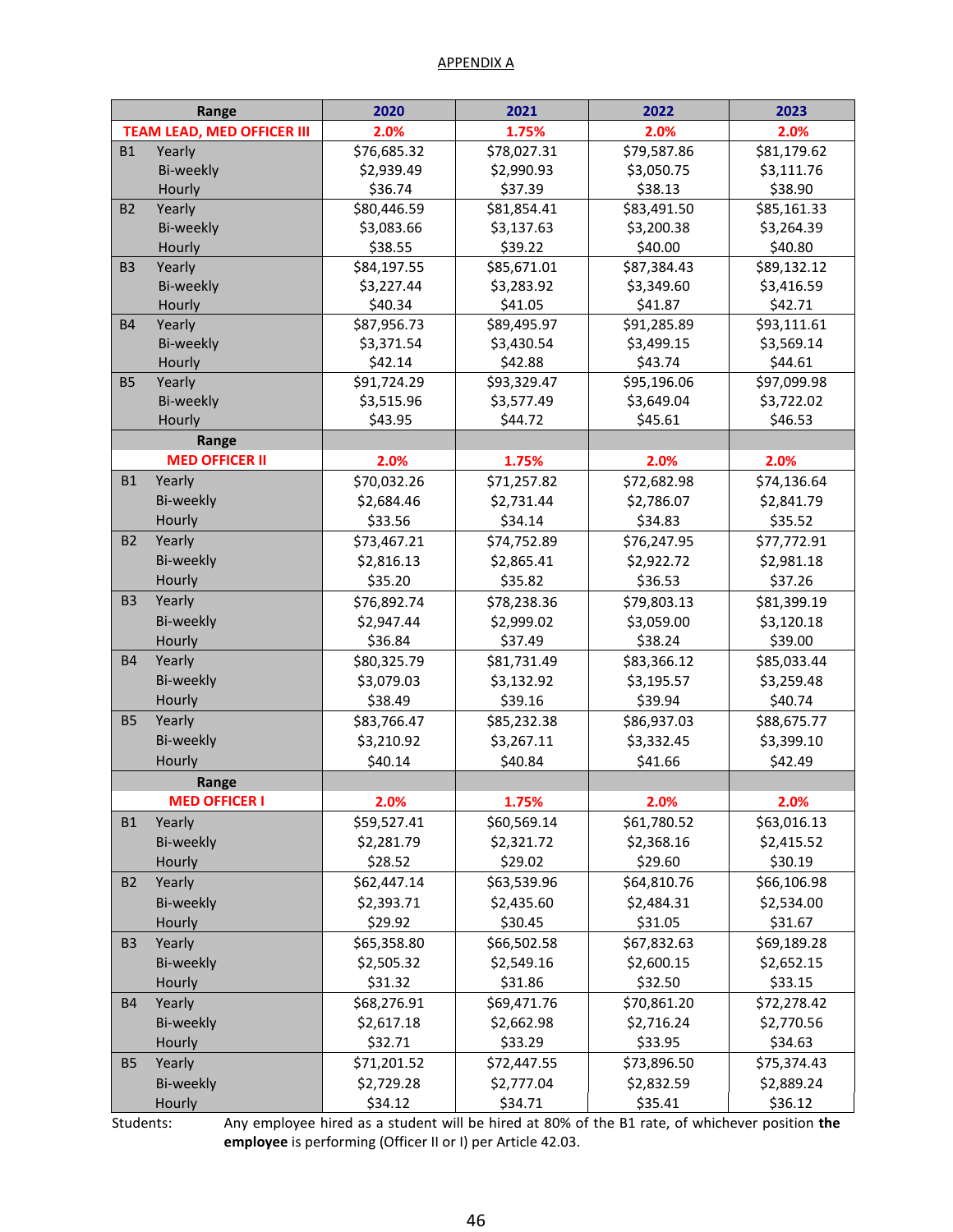#### APPENDIX B – 12 HOUR SHIFT AGREEMENT

- (a) The 12 Hour Shift Agreement may be canceled by the Employer provided that sixty (60) days written notice is given to the employees. The Employer shall not serve a termination notice without prior discussions of the reasons for the termination being held.
- (b) The normal hours of work shall consist of three twelve hour days and two ten hour days then four days off followed by three twelve hour days and two ten hour days then five days off, and finally, four twelve hour days then five days off. An Officer shall average 40 hours per week over an eight week period. An Officer working days or nights cannot take a ten hour day at the beginning of a morning shift nor can an Officer scheduled for a night shift take a ten hour day at the end of the night shift; however, each officer can determine when **they** take these ten hour days while on a shift rotation if operational requirements permit. Notwithstanding anything in this Agreement, an Officer's scheduled hours of work shall not be construed as guaranteeing the minimum hours of work and subject to operational requirements of the Employer, may be changed as required.
- (c) Each Officer will be entitled to a forty-five (45) minute paid lunch break and two (2), fifteen (15) minute rest breaks per shift, commencing on or about the middle of the first half and the last half of a shift. Officers will be available to respond to calls during these periods.
- (d) Shift premium will apply as per the current Collective Agreement.
- (e) Vacation Leave, Sick Leave, Special Leave and Other Types of Leave will be in accordance with the current Collective Agreement.
- (f) With respect to designated holidays:

All employees will receive eleven and one-half  $(11 \frac{1}{2})$  hours pay at the straight time rate for each designated holiday **that they are not required to work.** 

- (i) if an Officer's regular shift **commences** on a holiday and **the Officer** works **the** shift, **then the Officer** shall be entitled to receive an additional one and one-half (1 ½) times **the Officer's** regular pay. (This means the Officer will receive a total of ten or twelve (10 **or** 12) hours, depending on which shift, at the straight time rate of pay and ten or twelve (10 **or** 12) hours, depending on which shift, at time and one-half;
- (ii) if a designated holiday falls on a scheduled day of rest, the holiday shall not be moved to the next working day; and
- (iii) if a designated holiday falls upon a regularly scheduled shift and the Officer is on any type of approved leave, it shall count as a day of leave.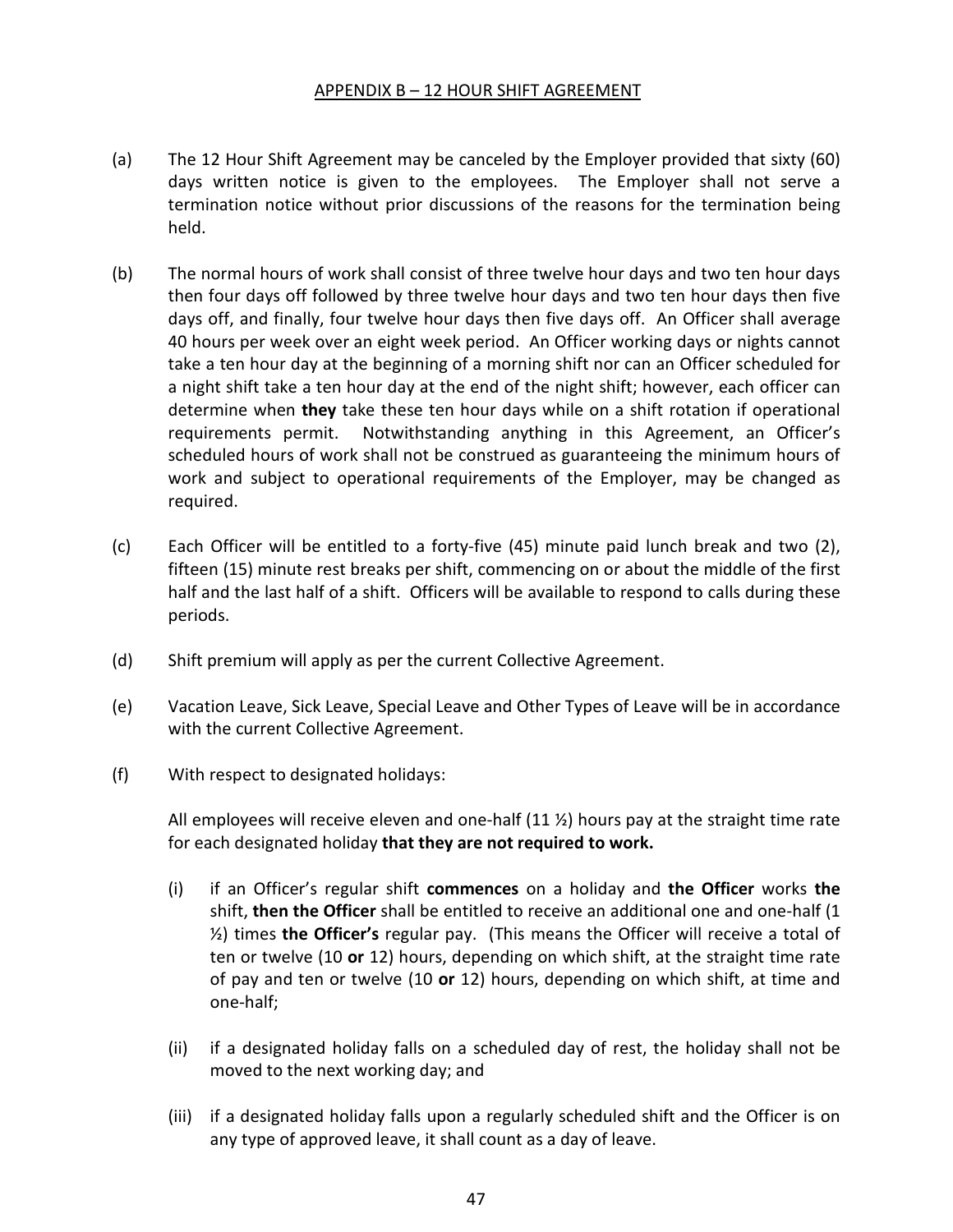- (g) With respect to overtime:
	- i) all overtime must be authorized prior to commencement of the overtime in order for overtime rates to be in effect;
	- ii) Officer**s are** entitled to authorized overtime compensation for each period of fifteen (15) minutes worked by **them** in excess of the hours scheduled for that day at one and one-half (1 ½) times **their** straight time rate of pay, and double time for all overtime worked in excess of four (4) consecutive hours of overtime on a normal working day;
	- iii) Officer**s** who **are** requested to work on **their** first two (2) regularly scheduled days of rest shall be paid one and one-half (1 ½) times **their** straight time rate of pay for all hours worked;
	- iv) Officer**s** who **are** requested to work on any subsequent regularly scheduled days of rest shall be paid two (2) times **their** straight time rate of pay for all hours worked.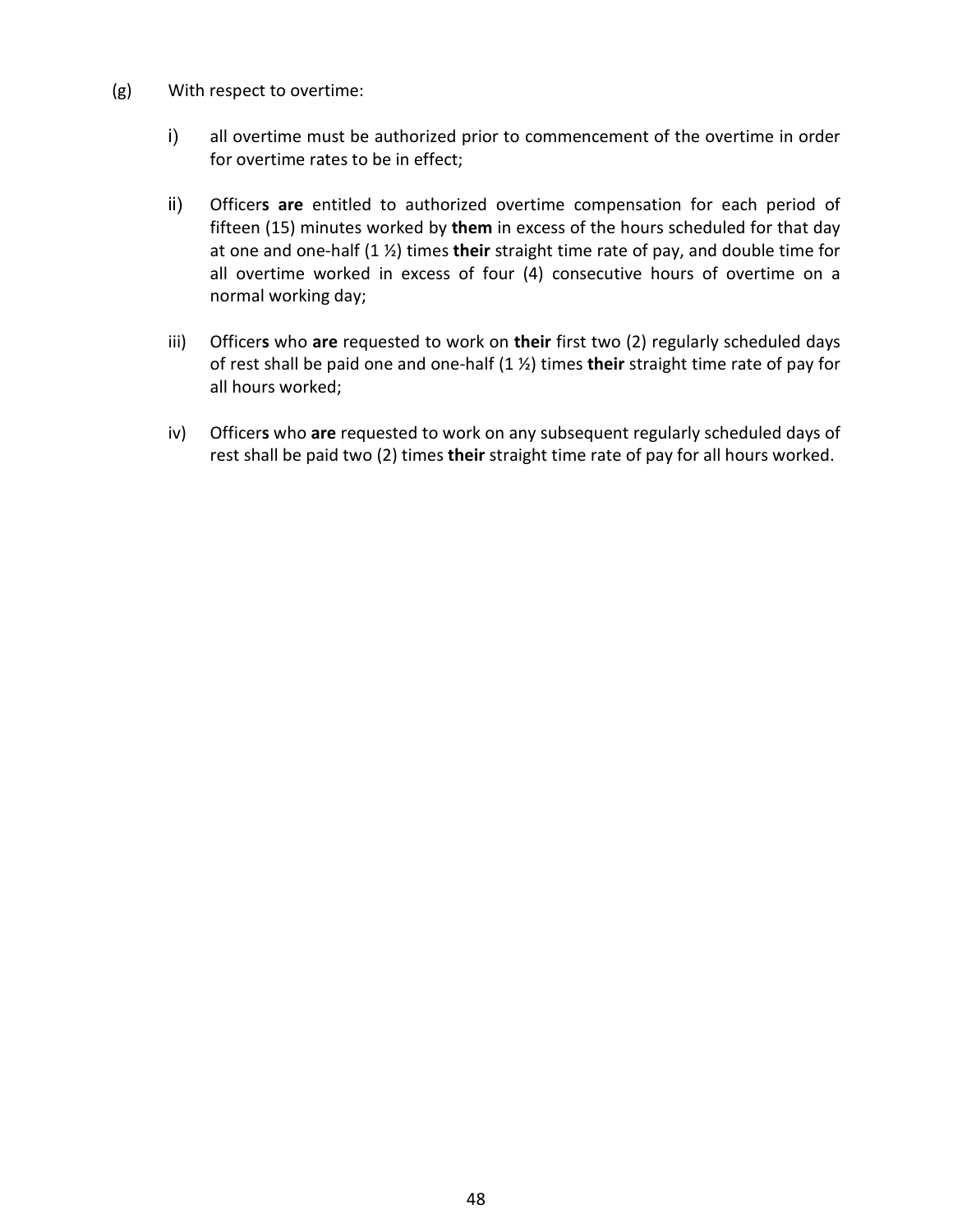# SUBJECT PAGE ARTICLE PAGE Agreement Re-opener 13 and 13 and 13 and 143 Application 6 6 Appointments, Probation, Promotions & Transfers 16 16 16 Call-out and Reporting Pay 22 22 Classification 18 17 Conflict of Interest 8 9 Cooling Off Period 43 43 Designated Paid Holidays 28 24 Discipline 40 Duration and Renewal **47** 44 Employee-owned Motor Vehicle 35 39 Employee Performance Review & Employee Files 19 17 Employer Directives **10** Footwear Expenses 40 41 Grievance and Arbitration Procedure 14 13 Group Benefit Plans 38 38 Housing Allowance 34 39 Hours of Work 21 21 21 21 Information for Employees & the Union 13 12 Interpretation and Definitions **2** 3 Job Security, Lay-Off & Recall to Service 20 20 18

#### ALPHABETICAL INDEX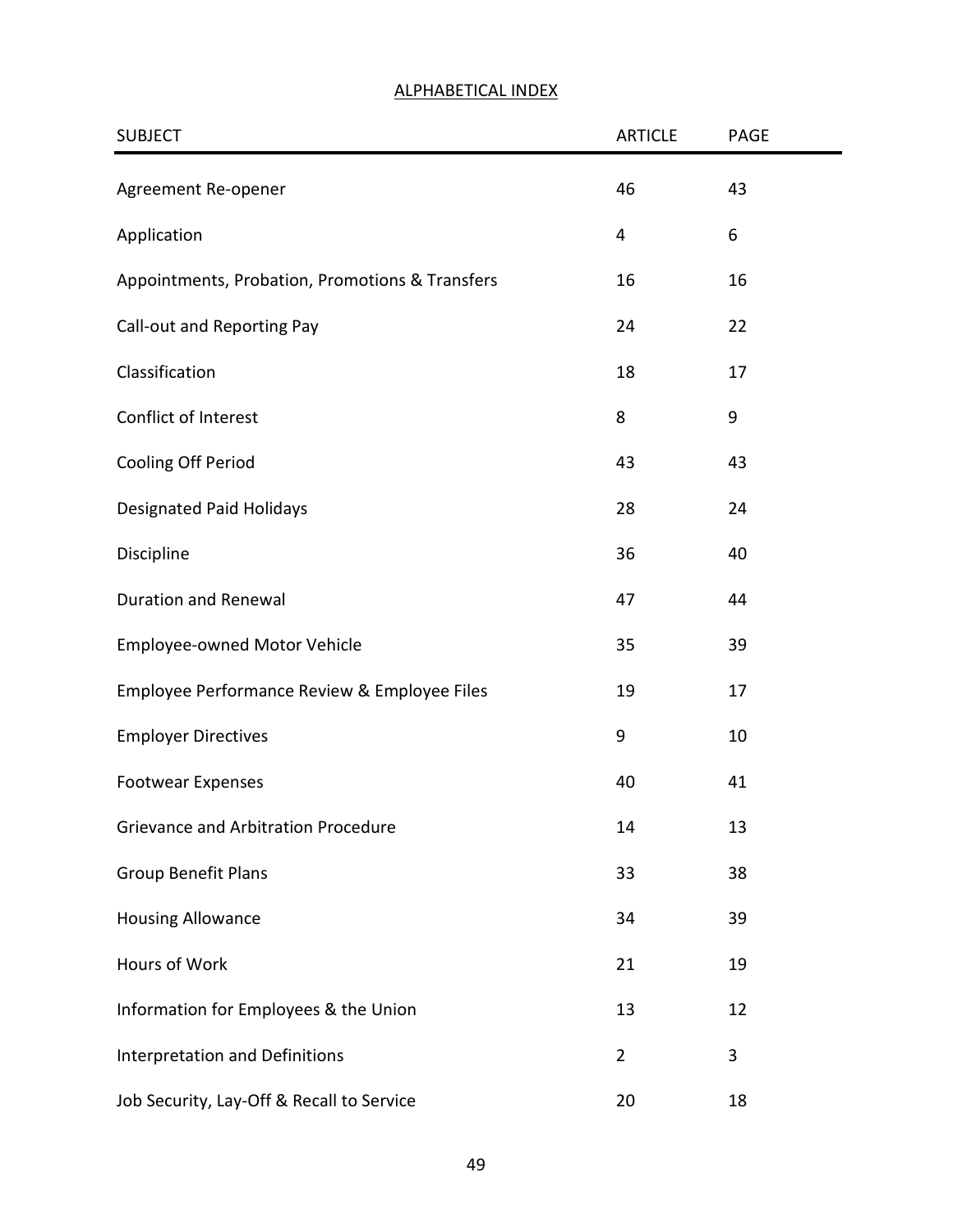| <b>SUBJECT</b>                         | <b>ARTICLE</b> | <b>PAGE</b> |
|----------------------------------------|----------------|-------------|
|                                        | 32             | 32          |
| Leave, Other Types<br>- Court Leave    |                | 32          |
| - Injury-On-Duty Leave                 |                | 32          |
| - Maternity Leave                      |                | 32          |
| - Parental Leave without Pay           |                | 34          |
| - Compassionate Care Leave Without Pay |                | 37          |
| - Casual Leave                         |                | 38          |
| - Leave With or Without Pay            |                | 38          |
| - Domestic Violence Leave              |                | 38          |
| Leave, Sick                            | 30             | 29          |
| Leave, Special                         | 31             | 31          |
| - Marriage Leave                       |                | 31          |
| - Bereavement Leave                    |                | 31          |
| - Illness in the Family                |                | 31          |
| - Leave for Birth or Adoption          |                | 32          |
| Leave, Vacation                        | 29             | 25          |
| - Accumulation of Vacation Leave       |                | 26          |
| - Granting of Vacation Leave           |                | 26          |
| - Carry-over Provisions                |                | 27          |
| - Recall from Vacation Leave           |                | 27          |
| - Vacation Travel Allowance            |                | 28          |
| - Vacation Travel Time                 |                | 29          |
| Legal Aid                              | 44             | 43          |
| Long John Jamboree                     | 39             | 40          |
| <b>Management Rights</b>               | 6              | 6           |
| No Discrimination                      | 5              | 6           |
| Overtime                               | 22             | 20          |
| - Accumulation of Overtime (Lieu Time) |                | 20          |
| Parking Allowance                      | 41             | 41          |
| Part-Time (Permanent) Employees        | 42             | 42          |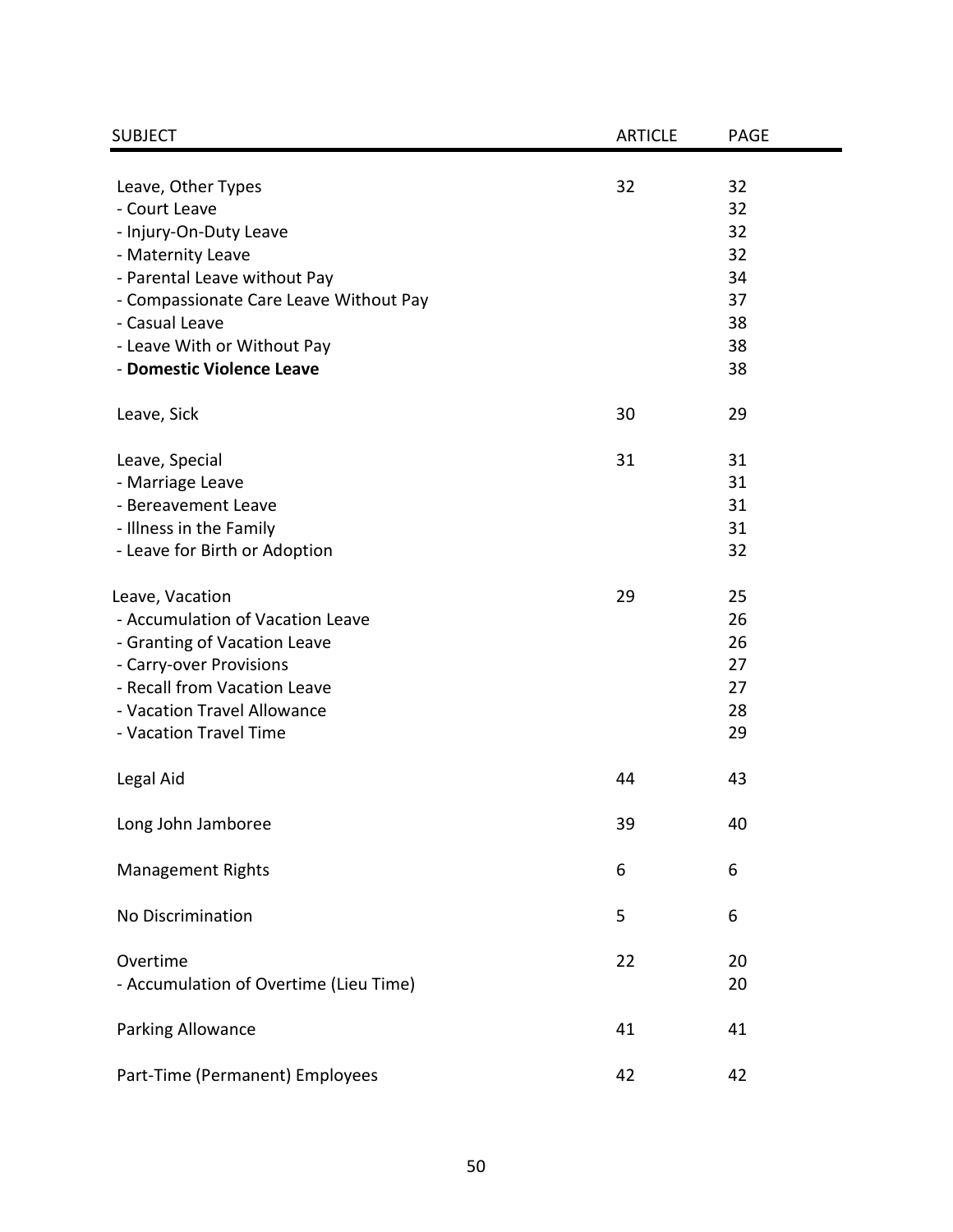| <b>SUBJECT</b>                                                                            | <b>ARTICLE</b> | PAGE                       |
|-------------------------------------------------------------------------------------------|----------------|----------------------------|
|                                                                                           |                |                            |
| Pay<br>- Promotion<br>- Acting Pay<br>- Merit Pay Increase<br>- Long Service Bonus        | 23             | 21<br>21<br>21<br>22<br>22 |
| <b>Pension Plan</b>                                                                       | 37             | 40                         |
| Probation                                                                                 | 16             | 16                         |
| Purpose of Agreement                                                                      | $\mathbf{1}$   | 3                          |
| Rates of Pay                                                                              | App. A         | 46                         |
| Recognition                                                                               | 3              | 5                          |
| Safety and Health                                                                         | $\overline{7}$ | 6                          |
| Seniority                                                                                 | 15             | 15                         |
| Severance Pay<br>- Lay-Off<br>- Death<br>- Retirement<br>- Termination for Health Reasons | 27             | 23<br>23<br>23<br>24<br>24 |
| Sexual Harassment                                                                         | 38             | 40                         |
| Shift Agreement                                                                           | App. B         | 47                         |
| <b>Shift Premium</b>                                                                      | 25             | 23                         |
| Social Justice Fund                                                                       | 45             | 43                         |
| Standby                                                                                   | 26             | 23                         |
| <b>Statement of Duties</b>                                                                | 17             | 17                         |
| <b>Student Employees</b>                                                                  | 42             | 41                         |
| Term Employees                                                                            | 42             | 41                         |